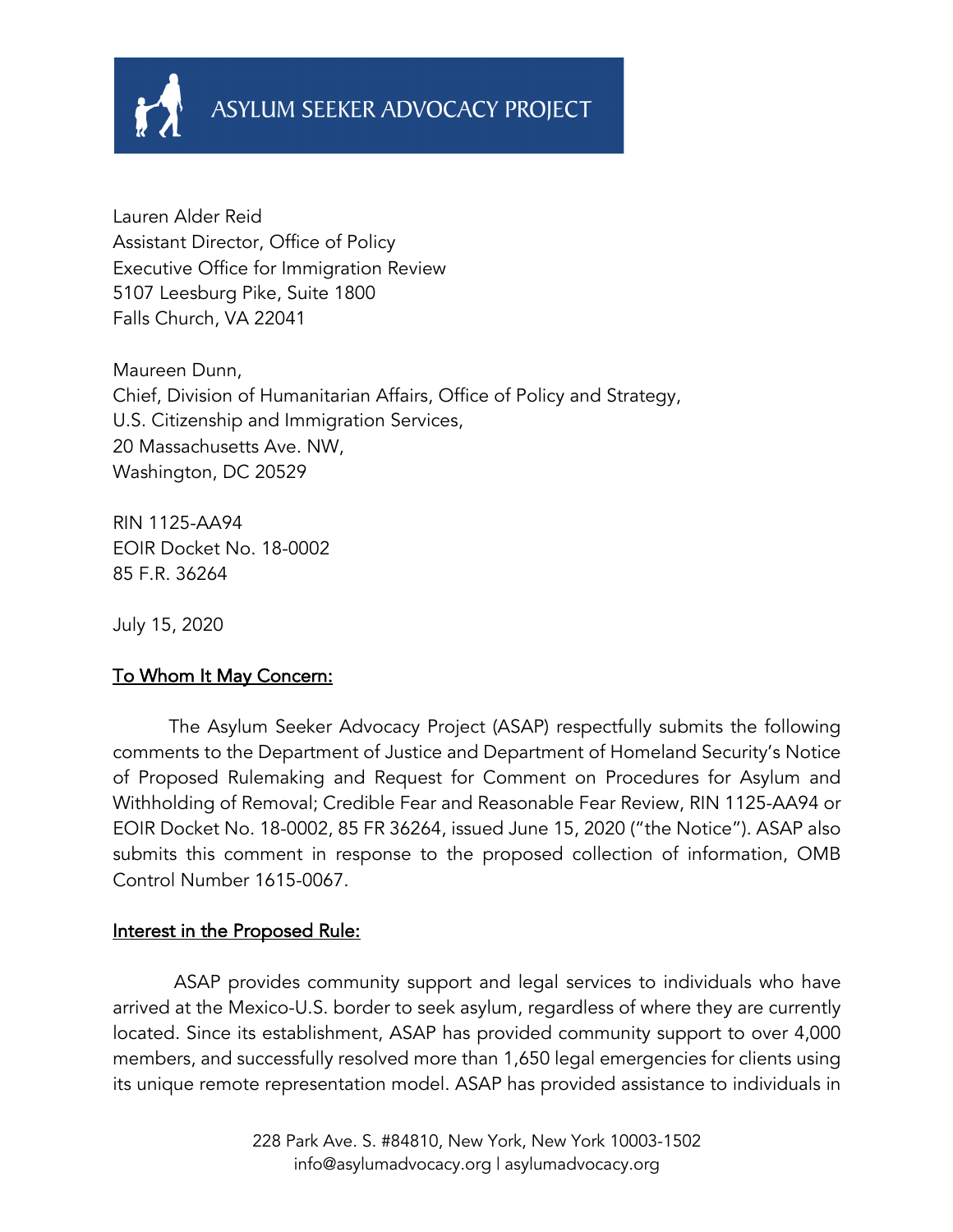defensive asylum proceedings in over 40 states, with a focus on supporting individuals in areas with little to no pro bono legal services. ASAP has represented asylum seekers before the Board of Immigration Appeals (BIA), the Department of Homeland Security (DHS), federal courts, and in administrative filings with United States Citizenship and Immigration Services (USCIS). ASAP also conducts trainings, creates guides and resources, and provides technical assistance to other attorneys.

ASAP routinely assists asylum applicants with the filing of applications for asylum, withholding of removal, and protection under the Convention Against Torture ("asylum applications"). During 2019, ASAP assisted in the preparation and filing of asylum applications for over 80 individuals. In 2020, ASAP is on track to assist over 100 individuals with filing an asylum application.

#### Department of Homeland Security and Department of Justice Notice:

 On June 15, 2020, the Department of Homeland Security (DHS) and the Department of Justice (DOJ) published a Notice of Proposed Rulemaking and Request for Comment on Procedures for Asylum and Withholding of Removal; Credible Fear and Reasonable Fear Review, RIN 1125-AA94or EOIR Docket No. 18-0002, 85 FR 36264, issued June 15, 2020 ("the Notice"), with a comments submissions due on July 15, 2020. The deadline for submission of comments on the proposed collection of information is August 14, 2020 and must include OMB Control Number 1615-0067.

The Notice makes myriad, sweeping changes to the legal standards and procedures for asylum, withholding of removal, the Convention Against Torture (CAT), and credible fear and reasonable fear interviews. ASAP describes and analyzes many of the changes in the below sections. However, ASAP was not able to address all of the proposed changes in detail given the sheer quantity and the minimal timeline the agencies allowed for submission of comments. Because of the multiple deficiencies explained below, ASAP objects to the Notice as a whole. ASAP further objects to the agency allowing only 30 days for the public to respond to the multitude of changes proposed in the 161 pages of the Notice.

### Summary of Arguments

First, the agencies' failure to explain the reasons for the proposed changes fatally doom the Notice by denying the public a meaningful opportunity to comment. The public cannot fully assess whether the agency has addressed all meaningful aspects of the problem, because the agency has, indeed, failed to identify the specific problem to which the Notice responds. Commentators cannot adequately assess whether the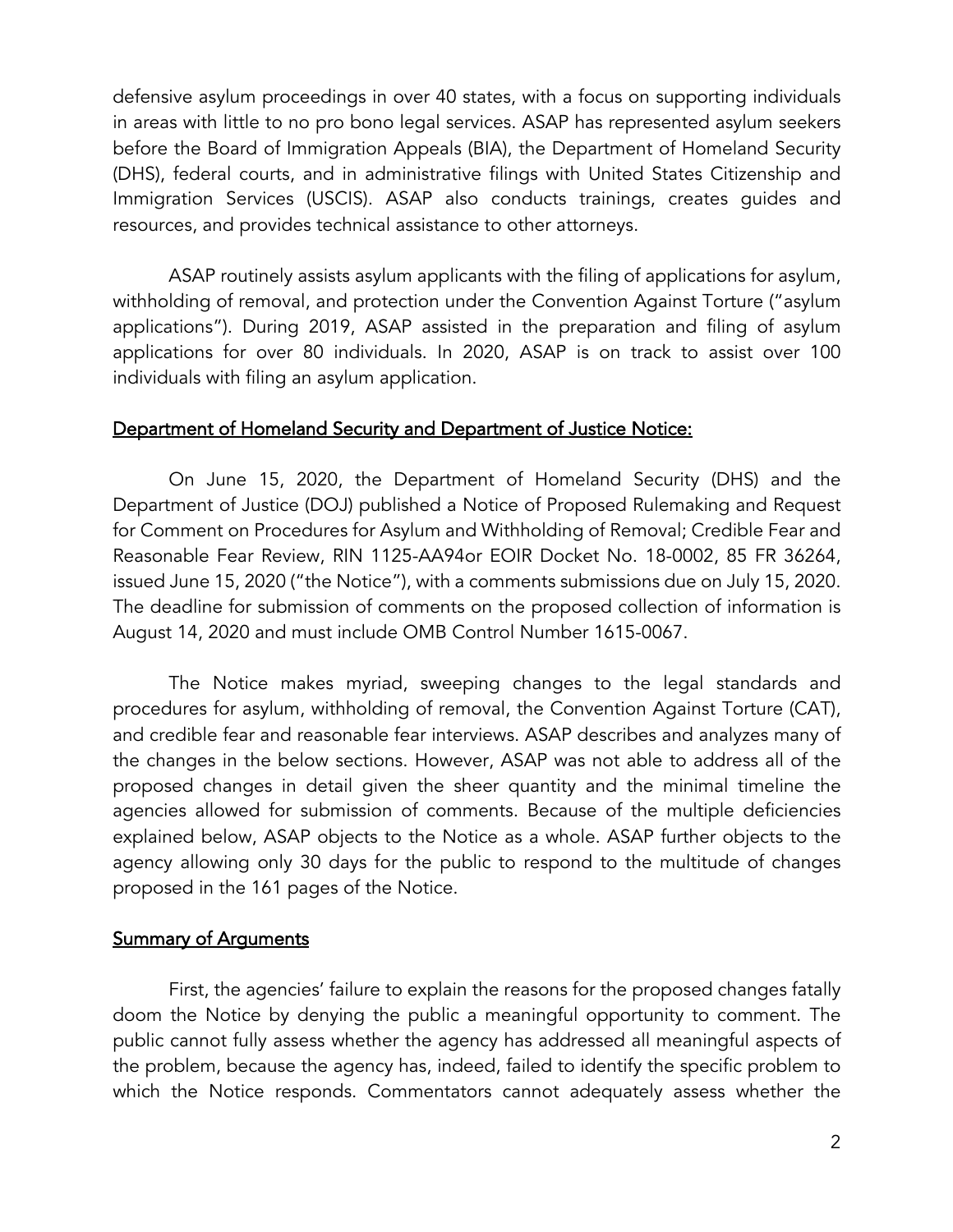reasons for the proposed changes satisfy the Constitution and other statutory requirements, nor can they evaluate evidence to determine whether the rule is rationally related to any purpose.

Second, many of the specific provisions of the Notice violate the Immigration and Nationality Act (INA), the U.S. Constitution, and U.S. Treaty obligations. Its legal and constitutional deficiencies are sweeping, and in many instances, ultra vires. The proposed changes would also make it extraordinarily hard, if not impossible, for those seeking safety in the United States to be granted asylum, withholding of removal, or protection under CAT. DHS and DOJ should therefore withdraw the Notice in its entirety. If the agencies decide to move forward with any of the proposed changes in the Notice, they must make significant changes and abandon all unlawful provisions.

Third, the Notice is unlawful because Acting Secretary Wolf holds his office in violation of both the Homeland Security Act and the Federal Vacancies Reform Act. Because Mr. Wolf holds his office unlawfully, we cannot designate authority to Mr. Mizelle to sign the Notice, as all his actions taken as Acting Secretary must be set aside as unlawful under the Administrative Procedure Act.

Fourth, the Notice violates the Rehabilitation Act because it introduces barriers to the asylum process that will prevent individuals with disabilities from meaningfully participating, without setting forth a process for identifying disabilities and providing reasonable accommodations or modifications.

Fifth, the proposed I-589 included with the supporting documents to the Notice violates the Paperwork Reduction Act. The proposed I-589 is significantly longer and would unnecessarily increase the amount of information collected, creating an undue burden on asylum seekers and nonprofits like ASAP.

# I. The Agencies Have Failed to Meet the Basic Requirements of Notice and Comment Rule-Making, Depriving the Public of a Meaningful Opportunity to Participate

The Notice fails to meet the basic requirement for notice and comment rulemaking that an agency identify the reasons for its proposed regulatory changes. Nowhere does the Notice include a clearly identifiable section or subheading describing the "purpose" or "reasons" for the proposed changes. Two sections of the proposed rule indicate that DHS and DOJ have made the indicated changes "for the reasons set forth in the preamble," 85 FR 36291, 36298; but the word "preamble" does not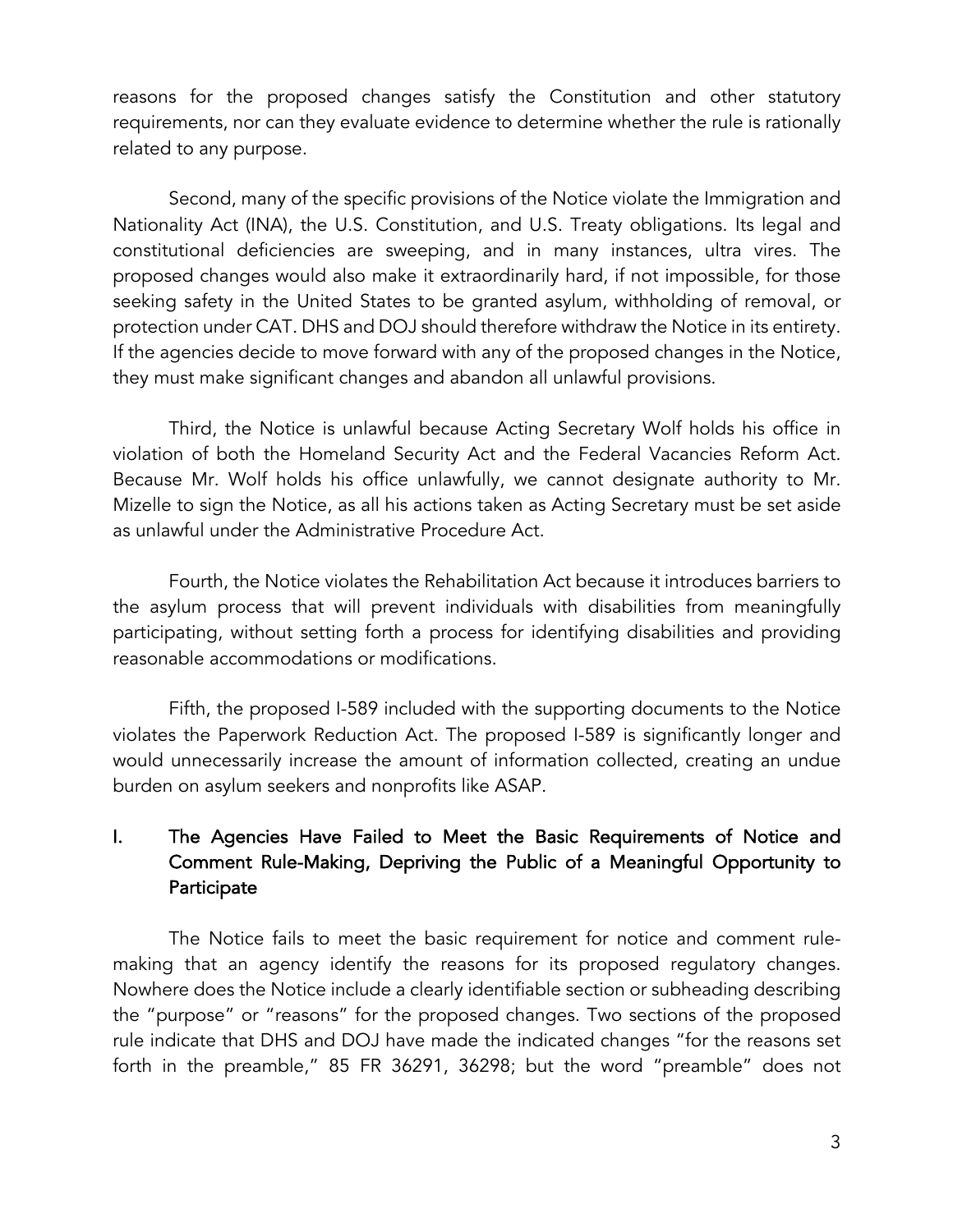otherwise appear anywhere in the text of the Notice. <sup>1</sup> Nor does any subsection of the Notice or any of the discussion of changes to specific provisions of the Code of Federal Regulations explain the agencies' reasoning for implementing the proposed changes.

Because the agencies fail entirely to identify the reasons for the proposed regulatory changes, they have denied the public any meaningful opportunity to engage in a public comment. *See*, *e.g*., *Connecticut Light & Power Co. v. Nuclear Regulatory* 

In any event, the general proposition that asylum laws are "an assertion of a government's right and duty to protect its own resources and citizens, while aiding those in true need of protection from harm," does nothing to clarify the reasons for the specific changes the Notice makes to the regulations governing the CFI process and asylum, CAT, a withholding claims. At minimum the government is required to state how and why the specific changes it proposes further the United States asylum policy goals, and to provide sufficient evidence for the public to meaningfully assess whether the proposed changes were likely to achieve those goals. The present Notice utterly fails to do so.

Notably, the agencies stated account of asylum policy — for which it sites only an inapposite, anachronistic case — is also at odds with the purpose identified in the statutory text of the Refugee Act:

The Congress declares that it is the historic policy of the United States to respond to the urgent needs of persons subject to persecution in their homelands, including, where appropriate, humanitarian assistance for their care and maintenance in asylum areas, efforts to promote opportunities for resettlement or voluntary repatriation, aid for necessary transportation and processing, admission to this country of refugees of special humanitarian concern to the United States, and transitional assistance to refugees in the United States. The Congress further declares that it is the policy of the United States to encourage all nations to provide assistance and resettlement opportunities to refugees to the fullest extent possible.

Pub. L. 96–212 (S 643), 94 Stat. 102. The Refugee Act nowhere identifies the purpose of asylum law and policy as "protect[ion of the United States'] own resources and citizens." (85 FR 36265). To the contrary, the Act specifically notes that it is the "policy of the United States to encourage all nations to provide assistance and resettlement opportunities to refugees *to the fullest extent possible*." Pub. L. 96–212 (S 643), 94 Stat 102 (emphasis added). In so far as the NOTICE is motivated by a desire to *limit* asylum and humanitarian assistance opportunities below "the fullest extent possible," it violates the statutory purpose of the Refugee Act.

The "Discussion" section of the Notice also utterly fails to make clear its purpose. (85 FR 36265). This two paragraph section states that "[a]s an expression of a nation's foreign policy, the laws and policies surrounding asylum are an assertion of a government's right and duty to protect its own resources and citizens, while aiding those in true need of protection from harm. *See*, *e.g*., *Kleindienst v. Mande*l, 408 U.S. 753, 765 (1972)." *Id*. Notably, *Mandel* is not an asylum case and does not concern immigrants fleeing persecution. *Mandel* also predates the Refugee Act of 1980 by 8 years. *See* Pub. L. 96–212, 94 Stat. 102 (1980).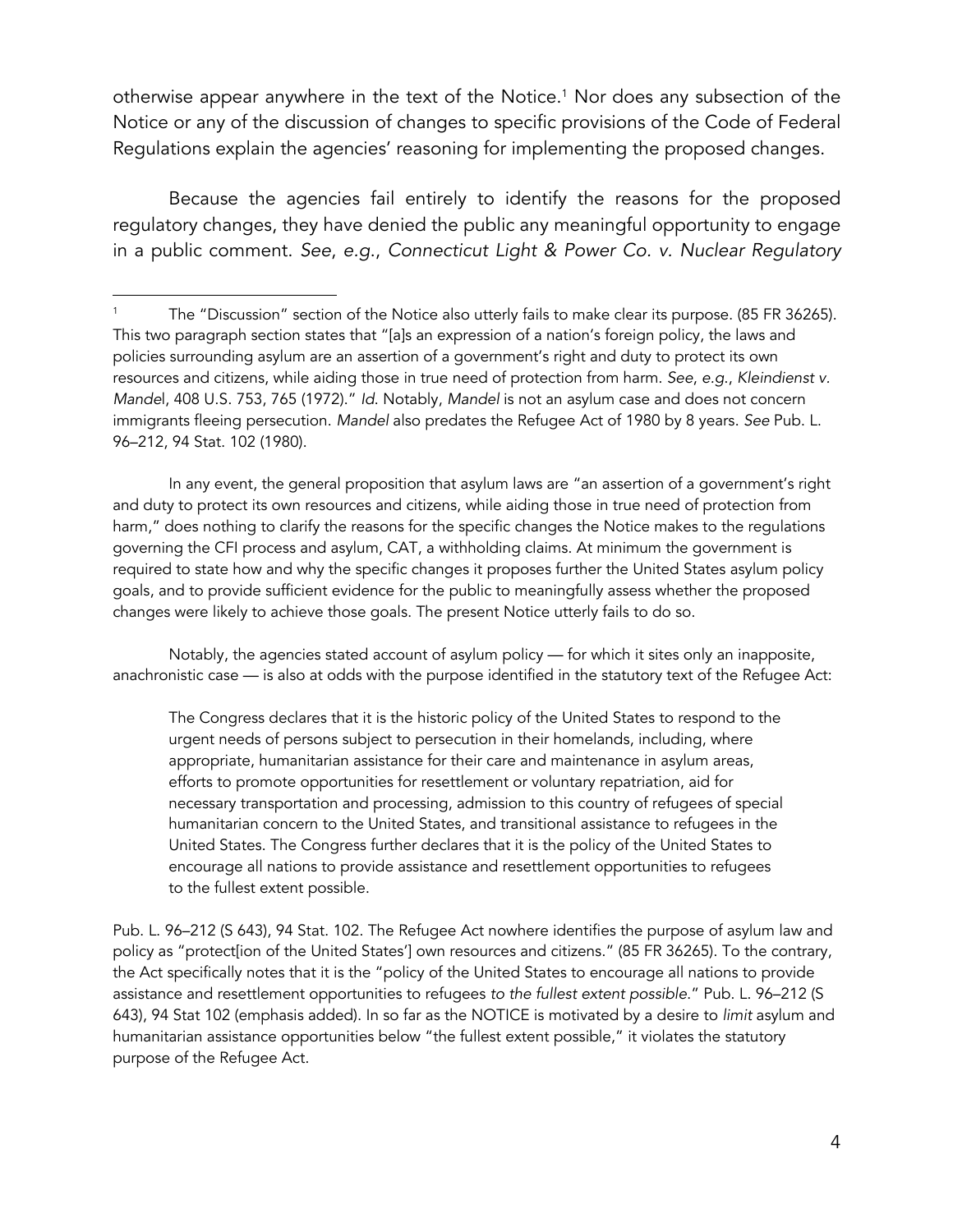*Comm'n*, 673 F.2d 525, 530 (D.C. Cir. 1982), ("If the notice of proposed rule-making fails to provide an accurate picture of the reasoning that has led the agency to the proposed rule, interested parties will not be able to comment meaningfully upon the agency's proposals" and "[a]s a result, the agency may operate with a one-sided or mistaken picture of the issues at stake in a rule-making."). The agencies must provide sufficient detail on the reasons for the proposed rule in both law and evidence for the public to meaningfully evaluate their proposal. *See California v. Dep't of the Interior*, 381 F. Supp. 3d 1153 (N.D. Cal. 2019). Because commentators do not know, for instance, whether the proposed legal changes to the standards for asylum, CFIs, CAT and withholding are meant to achieve any particular outcome, commentators cannot provide countervailing evidence that indicates the agencies' changes will not achieve their goals.

Failing to sufficiently identify the reasons for the proposed changes also prevents commentators from adequately assessing whether the agencies' reasons may run afoul of the Constitution or other statutes. For instance, commentators cannot fully assess whether the proposed changes are motivated by impermissible racial animus, as has been the case with other of the Administration's immigration policy changes. *See e.g*., *Ramos v. Nielsen,* 336 F. Supp. 3d 1075, 1098 (N.D. Cal. 2018) (finding that plaintiffs provided sufficient evidence to raise a serious question that unconstitutional animus towards non-white, non-European immigrants motivated the Trump Administration's Acting DHS Secretary's decision to terminate Temporary Protected Status for certain groups, "even if the DHS Secretary or Acting Secretary did not 'personally harbor animus ..., their actions may violate the equal protection guarantee if President Trump's alleged animus influenced or manipulated their decision-making process.' ") (citations omitted). The third-country transit bar,<sup>2</sup> Migrant Protection Protocols (MPP)<sup>3</sup> and expedited processing for "family unit" asylum cases<sup>4</sup> are evidence that this administration is

<sup>2</sup> *See* Human Rights First, *Trump Administration Third-Country Bar is An Asylum Ban that Will Return Refugees to Danger*, (Sept. 2019), https://www.humanrightsfirst.org/sites/default/files/Third-Country-Transit-Ban.pdf.

<sup>3</sup> *See* Human Rights Watch Report, *"We Can't Help You Here": U.S. Returns Asylum Seekers to Mexico* 1 (2019), https://www.hrw.org/sites/default/files/report\_pdf/us\_mexico0719\_web2.pdf ("The Trump administration has pursued a series of policy initiatives aimed at making it harder for people fleeing their homes to seek asylum in the United States, separating families, limiting the number of people processed daily at ports of entry, prolonging detention, and narrowing the grounds of eligibility for asylum. In January 2019, the administration expanded its crackdown on asylum with a wholly new practice: returning primarily Central American asylum seekers to several border towns in Mexico where they are expected to wait until their US asylum court proceedings conclude, which could take months and even years.").

<sup>4</sup> *See* Jeffrey S. Chase, EOIR Creates More Obstacles for Families, (Dec. 13, 2018),

https://www.jeffreyschase.com/blog/2018/12/13/eoirs-creates-more-obstacles-for-families (A former immigration judge stating that the FAMU docket is an effort at "gaming of the system to deny more asylum claims for [the administration's ] own political motives").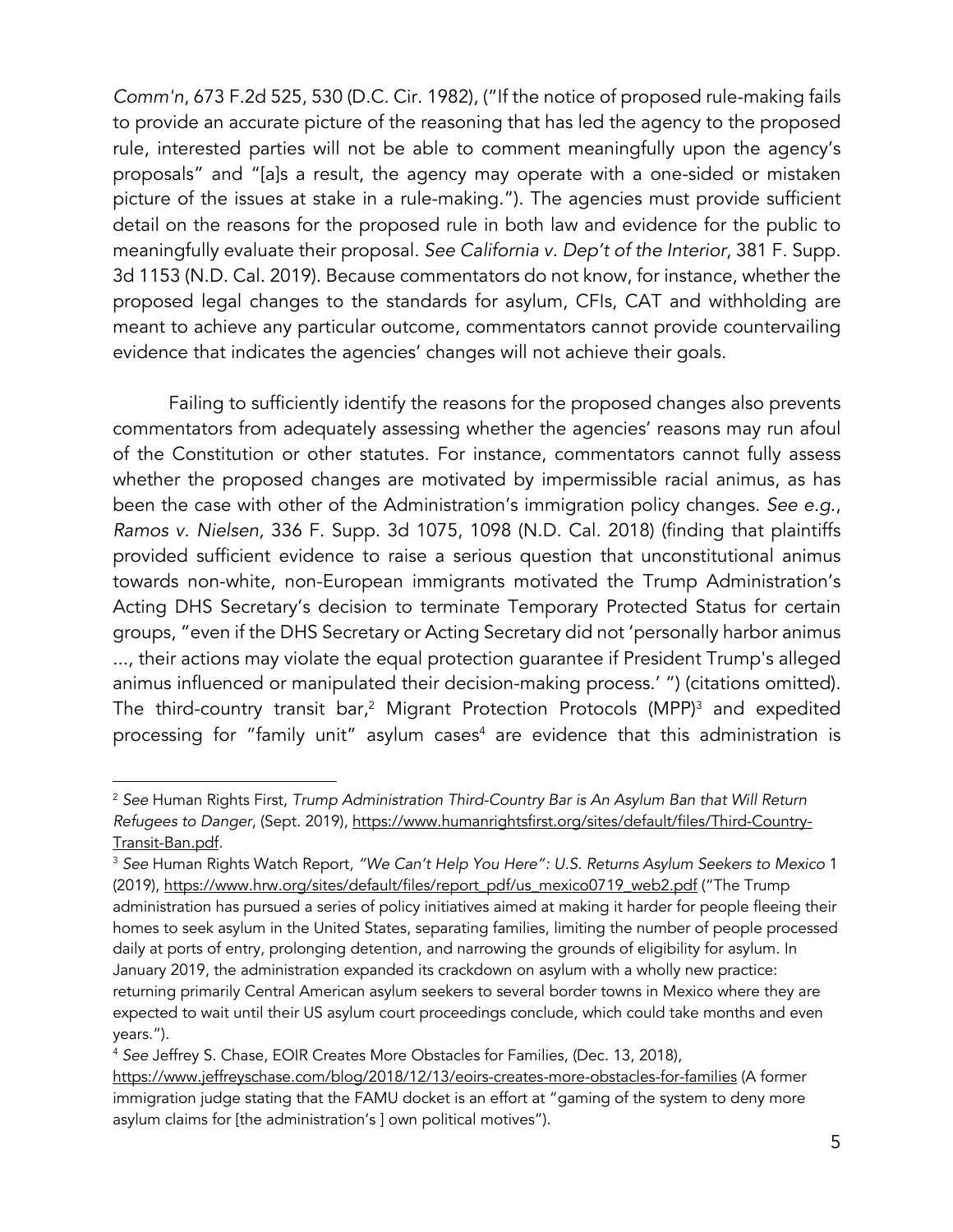attempting to make it harder for individuals who seek safe haven at the Mexico-U.S. border to win asylum and get on a path to citizenship.<sup>5</sup> These proposed changes build on those efforts, making it nearly impossible for many asylum seekers to win relief, especially those who cross the Mexico-U.S. border.

Multiple statements by administration officials, $6$  including the President, have suggested a particular animus motivating immigration policies, directed at specific immigration populations on the basis of their racial and ethnic identities, and countries of origin.7 Recent research by legal scholars has also tied the immigration policies of this administration to nativist ideologies seeking to secure the ethnic composition of the United States as a "white majority" country.8

Given the sweeping nature of these proposed rule, the intention to prevent as many people as possible from winning asylum is clear. The present rule is likely part of an insidious agenda of discrimination meant to undermine valid legal claims to asylum as part of the administration's ethno-nationalist political project.<sup>9</sup> Such a project would necessarily run afoul of the constitutional guarantees of equal protection and Due

<sup>5</sup> *See* Nicole Narea, *The Demise of America's Asylum System Under Trump*, *Explained*, VOX (Nov. 5, 2019), https://www.vox.com/2019/11/5/20947938/asylum-system-trump-demise-mexico-el-salvadorhonduras-guatemala-immigration-court-border-ice-cbp.

<sup>&</sup>lt;sup>6</sup> Senior White House official and immigration policy architect Stephen Miller in particular has been accused of holding and promoting white supremacist views. *See*, *e.g*., Joel Rose, *Leaked Emails Fuel Calls for Stephen Miller to Leave White House*, NPR (Nov. 26, 2019)

https://www.npr.org/2019/11/26/783047584/leaked-emails-fuel-calls-for-stephen-miller-to-leave-whitehouse (detailing revelations from Miller's emails while working as reporter at Breitbart News in which he promoted a number sources associated with white nationalist and racism); Dennis Carter, *It's Time to be Honest about Stephen Miller, Whose Radical Vision for U.S. Immigration is Spreading*, REWIRE NEWS (May 14, 2018), https://rewire.news/article/2018/03/14/time-honest-stephen-miller-whose-radical-vision-u-simmigration-spreading/.

<sup>7</sup> *See* Jayashri Srikantiah & Shirin Sinnar, *White Nationalism as Immigration Policy*, 71 STANFORD L. REV. 197, 198-204 (2019), https://review.law.stanford.edu/wp-content/uploads/sites/3/2019/02/71-Stan.-L.- Rev.-Srikantiah-Sinnar.pdf (cataloging the President and other administration officials' statements and explaining how they were justified as part of a white nationalist project); *see also* Max Greenwood, *Trump on Removing Confederate Statues: "They're Trying to Take Away Our Culture,"* THE HILL (Aug. 22, 2017), https://thehill.com/homenews/administration/347589-trump-on-removing-confederatestatues-theyre-trying-to-take-away-our.

<sup>8</sup> *See, e.g.,* Reva Siegel and Duncan Hosie, *Trump's Anti-Abortion and Anti-Immigration Policies May Share a Common Goal*, TIME (Dec. 13, 2019), https://time.com/5748503/trump-abortion-immigrationreplacement-theory/ (detailing how Trump Administration officials lauded Hungary's efforts to ensure more white women are procreating in order to ensure the country remains a majority white country); *see also* Jonathan S. Blake, *How Ethno-Nationalism Explains Trump's Early Presidency*, VICE (Feb. 26, 2017), https://www.vice.com/en\_us/article/53qnxx/how-etho-nationalism-explains-trumps-early-presidency; Jayashri Srikantiah & Shirin Sinnar, *supra, note Error! Bookmark not defined.*.

<sup>9</sup> *See, e.g*., Jayashri Srikantiah & Shirin Sinnar, *supra, note Error! Bookmark not defined.* at 200–203.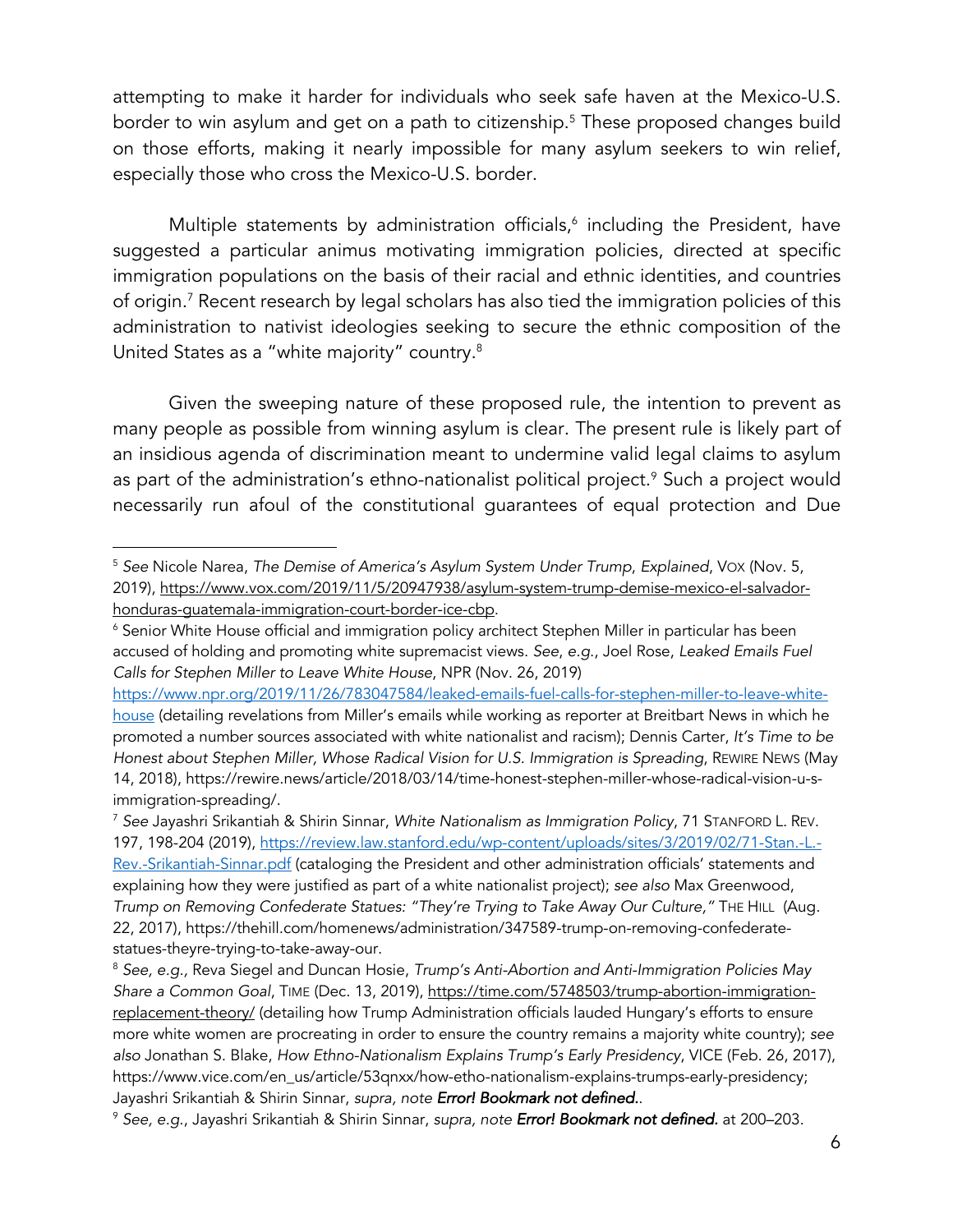Process.<sup>10</sup> However, in the absence of stated reasons for this rule, commentators cannot fully raise these concerns, which likely obscures the animus that connects these proposed changes with this administration's other immigration policies.

Nor can commentators assess whether the Notice may be motivated by statutorily impermissible justification of trying to deter legitimate immigration claims. *See Aracely, R. v. Nielsen,* 319 F.Supp.3d 110 (D.D.C. 2018) (agency cannot consider deterrence in evaluating parole requests); *R.I.L-R v. Johnson,* 80 F.Supp.3d 164 (D.D.C. 2015) (agency cannot deny bond in order to deter others).

The agencies have denied the public the opportunity to meaningfully comment on the proposed rule, by failing to clearly identify its purpose. Commentators cannot adequately assess whether the reasons for the proposed changes satisfy the Constitution and other statutory requirements, nor can they evaluate evidence to determine whether the rule is rationally related to any purpose. The agencies therefore must retract the rule from the Federal Registry — if they wish to proceed, they must reissue the rules with a clearly identified purpose and rationale.

# II. Analysis of the Proposed Rule's Divergence from Constitutional, Statutory and Treaty Obligations

In the following section, ASAP analyzes each sections of the Notice in detail, noting in particular where the proposed changes would violate the INA, Due Process guarantees required under the Fifth Amendment, and the United States' international treaty obligations. The Notice suffers from myriad deficiencies, and in many instances, its proposed changes so deviate from statutory and constitutional requirements as to be *ultra vires*. ASAP urges the agencies to remove all of the offending and unlawful provisions of the Notice. Notably, because the legal and constitutional deficiencies of the rule are so sweeping and comprehensive, ASAP does not believe any of its specific provisions can be salvaged in their current form.

### Section A: Expedited Removal and Screenings in the Credible Fear Process

Credible fear (CF) and reasonable fear (RF) screenings are exactly that – merely screenings. Screenings are conducted by asylum officers from the United States Citizenship and Immigration Services (USCIS). Given the complexity of the law, these officers are not equipped to, and cannot, handle full adjudication of claims for asylum,

<sup>10</sup> *See, e.g.,* Susannah W. Pollvogt*, Unconstitutional Animus*, 81 FORDHAM L. REV. 887, 900-24 (2012) (describing unconstitutional animus in Supreme Court equal protection cases).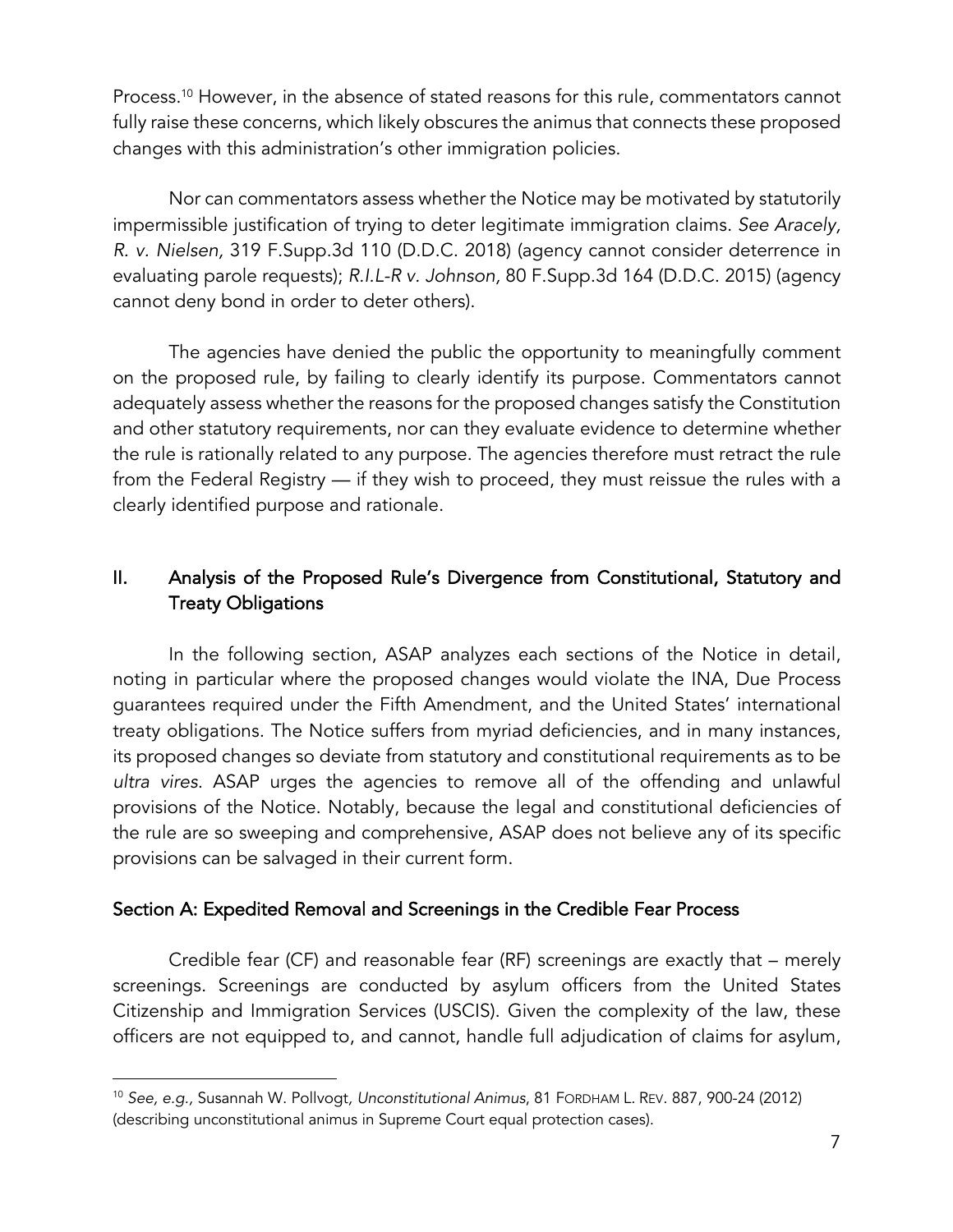withholding of removal under INA 241(b)(3) (WH or "withholding"), or protection under the Convention Against Torture (CAT). Furthermore, adjudication of asylum, WH and CAT claims require a fact intensive inquiry to determine a person's eligibility for these forms of protection.

The fundamental problem with requiring consideration of specific precedents and regulations, mandatory bars, etc. at the CF and RF stage (as the proposed regulations in Part A require) is that it is difficult, if not impossible, to do this correctly in accordance with the INA, Due Process required under the Fifth Amendment of the United States Constitution, and international treaty obligations at screenings, rather than full interviews or court hearings.

In so far as the proposed regulations in Part A attempt to squeeze too much into CF and RF screenings, DHS and DOJ risk violating the INA, Due Process, and international treaty obligations, which will result in more impact and individual litigation, with some courts refusing to give DHS and DOJ deference under *Chevron U.S.A., Inc. v. Natural Resources Defense Council*, 467 U.S. 837 (1984), and its progeny, depending on the issues. As we have already seen with litigation on the 2018 and 2019 Interim Final Rules, the impact and individual litigation to challenge these proposed regulations cause chaos that benefits no one, as different courts issue conflicting orders and injunctions, with no certainty for the asylum seekers, DHS, and DOJ. This likely outcome will cause the already overburdened immigration system to grind to a halt.

DHS and DOJ must address practical concerns related to the ability of asylum officers to adjudicate complex cases during what have been preliminary screenings, and the likelihood that this new process could violate statutory and constitutional rights of asylum seekers. Furthermore, the government must address the cost of likely litigation to challenge these proposed regulations as unlawful.

### *No retroactivity of asylum- and withholding-only proceedings*

DHS and DOJ must amend the proposed regulation to clarify that it will not be applied retroactively to place people with positive CF into asylum-only or withholdingonly proceedings rather than full removal proceedings under INA § 240. Since 1997, DHS has already placed millions of people whom it or DOJ have found to have positive CF into full removal proceedings. Several hundred thousand of these individuals are still in proceedings, given the backlog of cases pending in DOJ.

Due to no fault of their own, many asylum seekers have been waiting for years to have DOJ adjudicate their cases. Some subset of these individuals have since developed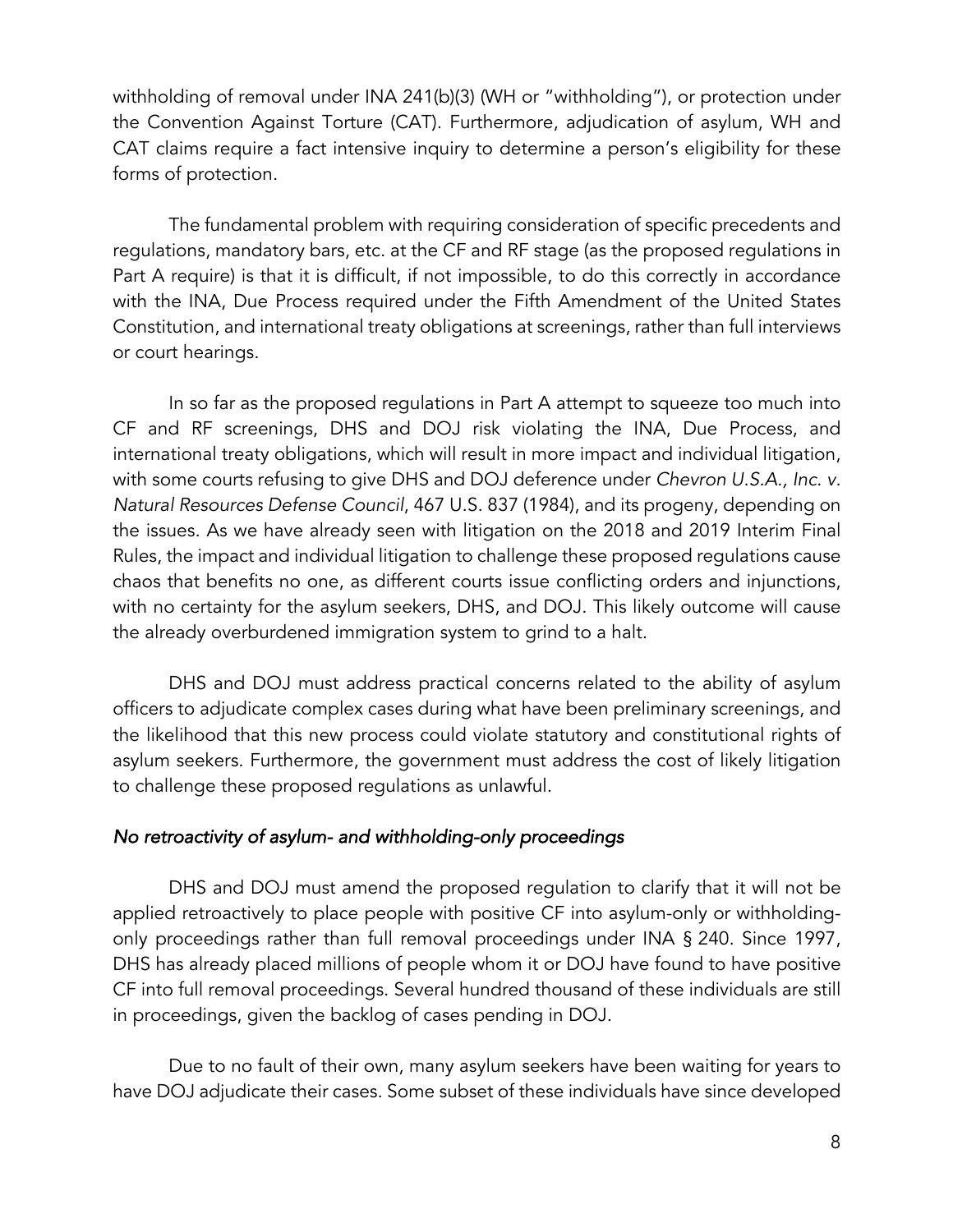significant ties to the United States, such as U.S. citizen or lawful permanent resident (LPR) families or U.S. employers who may be able to file immigrant petitions for them. If they are moved from full removal proceedings to asylum- or WH-only proceedings, they may be unable to become LPRs through their family or employment ties without having to return to countries where they may be in danger, as evidenced by their positive CF findings.

As the Supreme Court observed in the seminal case of *Bowen v. Georgetown University Hospital*:

[A] statutory grant of legislative rulemaking authority will not, as a general matter, be understood to encompass the power to promulgate retroactive rules unless that power is conveyed by Congress in express terms. *See Brimstone R. Co. v. United States*, 276 U.S. 104, 122, 48 S.Ct. 282, 287, 72 L.Ed. 487 (1928) ("The power to require readjustments for the past is drastic. It ... ought not to be extended so as to permit unreasonably harsh action without very plain words"). Even where some substantial justification for retroactive rulemaking is presented, courts should be reluctant to find such authority absent an express statutory grant.

488 U.S. 204, 208-09 (1988). Given that the proposed regulations in Part A will upend the credible fear process that has been in effect for over two decades, DHS and DOJ must clarify that these changes will not apply retroactively to individuals who have already been found to have credible fear and been placed in full removal proceedings.

## *Role of precedents in the credible fear process*

Proposed 8 C.F.R. section 1003.42(f) would require immigration judges to "apply relevant precedent issued by the Board of Immigration Appeals, the Attorney General, the federal circuit courts of appeals having jurisdiction over the immigration court where the Request for Review is filed, and the Supreme Court." Such a mandate will harm CF applicants in a number of ways.

First, where there are circuit splits on issues involving asylum, WH, or CAT, DHS will be able to game the system by filing the Requests for Review with immigration courts in the circuits with law least favorable to the CF applicants, thereby preventing legitimate asylum seekers from passing CF review. In addition to encouraging DHS to game the system in this manner, proposed section 1003.42(f) will overload the immigration courts in the circuit court jurisdictions where DHS will choose to file the Requests for Review, thereby slowing down not only the CF and RF process, but also further overloading the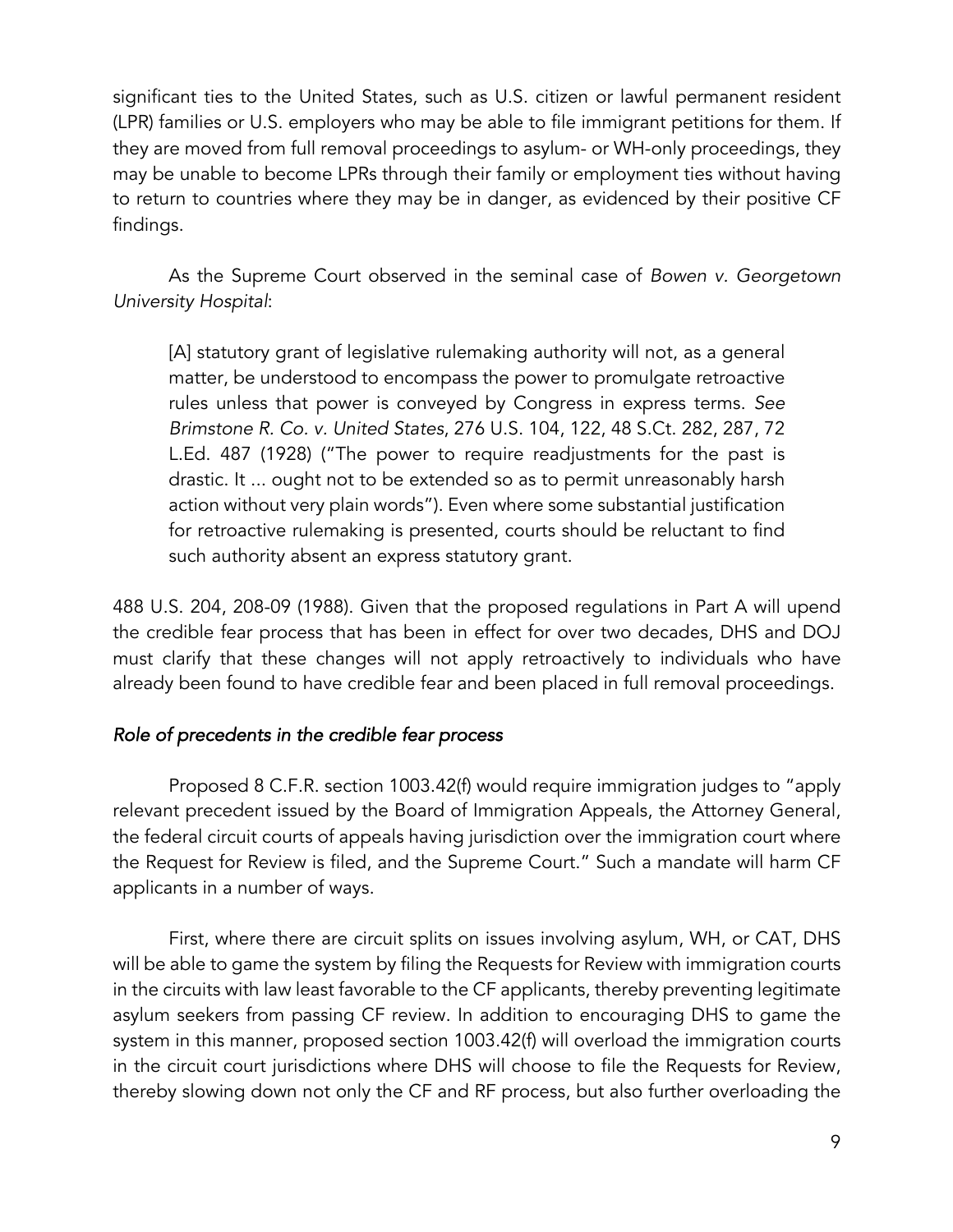already overburdened immigration courts in those jurisdictions. That will harm all respondents in those immigration courts – many of whom are ASAP members – who have already been waiting for years to get their day in court. DHS and EOIR must address these concerns as they relate to basic ideas of fairness as well as agency operations.

Second, even where the precedent to be applied may be relatively clear, the application of precedents to a particular case require fact intensive inquiry under the law.11 One such common situation in asylum and WH is determining whether nexus to one or more protected ground exists. As the federal courts have repeatedly held, "more than one central reason may, and often does, motivate a persecutor's actions," and "the assessment of a persecutor's motivation presents a 'classical factual question.'" *Cantillano Cruz v. Sessions*, 853 F.3d 122, 128 (4th Cir. 2017).

In order to accurately apply such circuit court precedents correctly in determining nexus, the immigration judge may need to conduct a fact specific review not very different than a full individual hearing. However, the application of precedents in a CF or RF screening – rather than a full USCIS asylum interview or a full individual hearing in immigration court – is a challenge, given the limited amount of time in such screenings, coupled with the complexity of evolving case law governing asylum, WH, and CAT. The result may be that some individuals will have their claims unfairly and prematurely rejected at the CF or RF review stage based on a cursory application of precedents that stem from full 240 removal proceedings.

Finally, current 8 C.F.R. section 208.30(e)(4) directs asylum officers to "consider whether the [noncitizen]'s case presents novel or unique issues that merit consideration in a full hearing before an immigration judge." The proposed rule eliminates this provision without any explanation. DHS and DOJ should reinstate this provision to ensure that viable asylum claims are not excluded, but at the very least, they must provide an explanation and justification for eliminating this provision.

### *Confusing and possibly conflicting CF screening and review process*

Proposed 8 C.F.R. sections 208.30(e)/1208.30(e) create a complicated roadmap of the various bars to asylum and withholding that must be considered in the CF process. The proposed rule appears to make what types of protection the applicants can apply for in immigration court dependent on what happened in the CF screening process.

<sup>11</sup> *See infra* comments to Part C, Sections 1 (Particular Social Group), 4 (Nexus), 5 (Internal Relocation), 7 (Firm Resettlement), and 8 (Rogue Officials).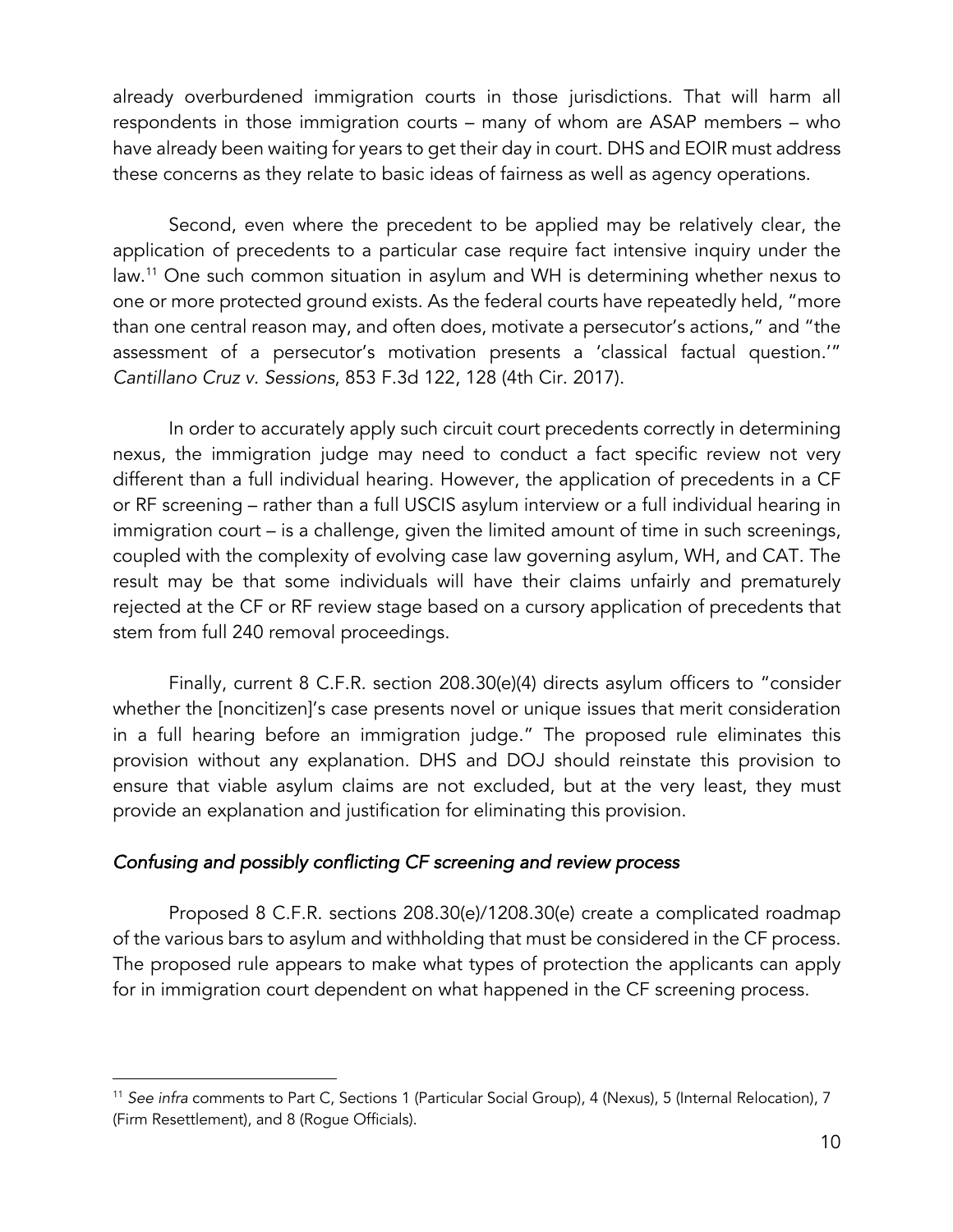This may violate the applicant's due process and statutory rights under INA 208 and INA 235(b)(1)(B)(iii)(III), if the asylum officer's decision to place the applicant in WHonly proceedings (versus asylum- and WH- proceedings) cannot be reversed by an IJ during the asylum- and/or WH-only proceedings. For example, proposed section 208.30(e)(5)(i)(B) appear to limit anyone whom the asylum officer found to be subject to an asylum bar in the CF process from applying for asylum in immigration court. If there is an IJ review of the asylum officer's CF determination (including whether the asylum officer correctly placed the applicant in asylum- and WH-proceedings, versus just WHonly proceedings) under the proposed section 1003.42, the IJ will have the last word on whether the applicant is eligible to apply for asylum in immigration court.

What is disturbingly unclear is what happens under the proposed section 208.30(e)(5)(i)(B) if there was no IJ review of the asylum officer's determination that the applicant was subject to a mandatory bar to asylum and should therefore be placed in WH-only, rather than asylum- and WH- proceedings. If the immigration judge discovers during the WH-only proceedings that the asylum officer erred during the CF process in determining that the applicant was subject to a mandatory bar to asylum, that IJ should be able to expand the WH-only proceedings to asylum- and WH- proceedings, so that the applicant can apply for asylum, as well as WH and CAT. To do otherwise would violate INA 235(b)(1)(B)(iii)(III), INA 208, and Due Process by unlawfully limiting the applicant's right to apply for asylum based on unreviewable error committed by an asylum officer during the CF process. DHS and DOJ must explain the reason for choosing such an inflexible procedure, must consider the negative impacts on asylum seekers, legal aid providers and local communities as a result.

DHS and DOJ's discussion on the scope and timing of IJ reviews on these types of proceedings also appear to contradict itself. DHS and DOJ first state that "[i]n those proceedings, the [noncitizen] would have the opportunity raise whether he or she was correctly identified as being subject to the bar(s) to asylum and withholding of removal and also pursue protection under the CAT regulations." 85 FR 36272. Yet just a couple of paragraphs later, DHS and DOJ state that "it is pointless and inefficient to adjudicate claims for relief in section 240 proceedings when it is determined that an [noncitizen] is subject to one or more of the mandatory bars to asylum or statutory withholding at the screening stage," 85 FR 36272.

Neither the proposed rules nor the discussion address what happens to individuals whom asylum officers determine should be placed into WH-only, rather than asylum- and WH- only proceedings, where the asylum officer's determination was not reviewed by an IJ during the CF process. If the IJ in WH-only proceeding is bound by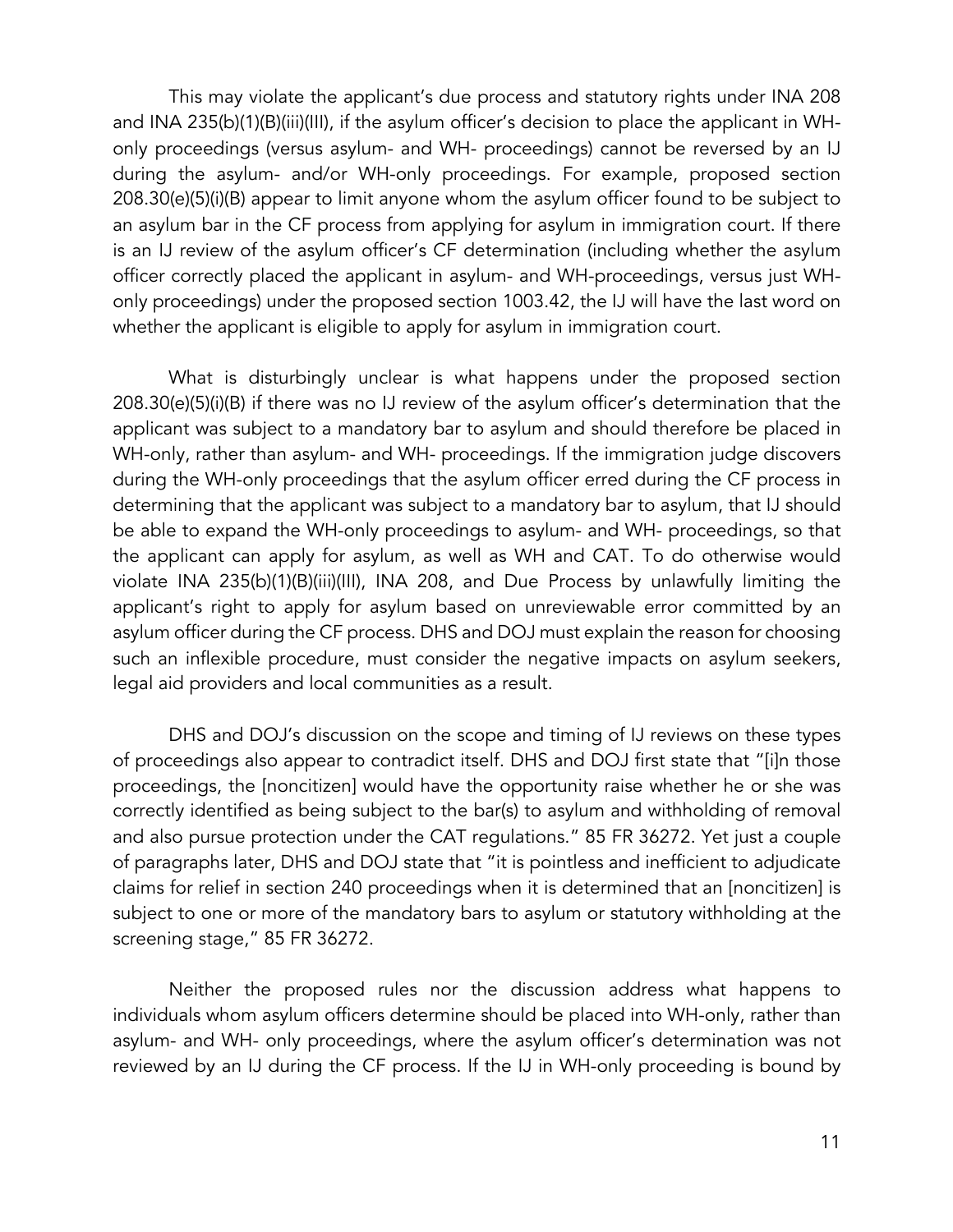the asylum officer's determination at the CF screening stage, that would violate INA 235(b)(1)(B)(iii)(III).

Such hopelessly confusing and muddled interactions among proposed sections 208.30, 1003.42, and 1208.30 on fundamental issues such as the scope and timing of IJ review of the CF process helps no one – not the asylum seekers, the asylum officers, the IJs, or even the attorneys for the United States Immigration and Customs Enforcement (ICE) who represent DHS in immigration courts – and will lead to more litigation even as people who should have been allowed to apply for asylum are limited to WH and CAT or worse, removed before they can exercise their legal right to apply for these protections. As such, DHS and DOJ should not move forward with the proposed process as outlined, but to the extent the government moves forward, it must provide a mechanism for reviewing and remedying mistakes made during the CF process regarding asylum eligibility.

#### *Eliminates the presumption for immigration judge review*

As part of the proposed rule change, DHS flips the presumption for IJ review of negative fear determinations in proposed sections 208.30(g)(1) and 208.31. "If the [noncitizen] refuses to make an indication, DHS shall consider such a response as a decision to decline review." This reverses the presumption in the current regulation that a refusal to make an indication "shall be considered a request for review." 8 C.F.R. section 208.30(g)(1) (2020).

In support of this change, DHS and DOJ claim – without any data or evidence – that "[g]iven that the [noncitizen] has been informed of his or her right to seek further review and given an opportunity to exercise that right, referring an [noncitizen] to an immigration judge based on a refusal to indicate his or her desire places unnecessary and undue burdens on the immigration courts." 85 FR 36273. Such cursory and unsupported assertions are insufficient to justify a decades long presumption that IJ review does not merit agency deference under *Chevron*. DHS and DOJ must provide data or evidence supporting this assertion.

#### *Deprives applicants of the right to be interviewed in the language of their choice*

The changes made to the CF process in Part A are all the more problematic based on a change in the regulations not discussed at all by DHS and DOJ. Proposed 8 C.F.R. section 208.30(d)(5) changes the standard for what language an asylum seeker will be interviewed in from "language chosen by the [noncitizen]" to "language the [noncitizen] speaks and understands."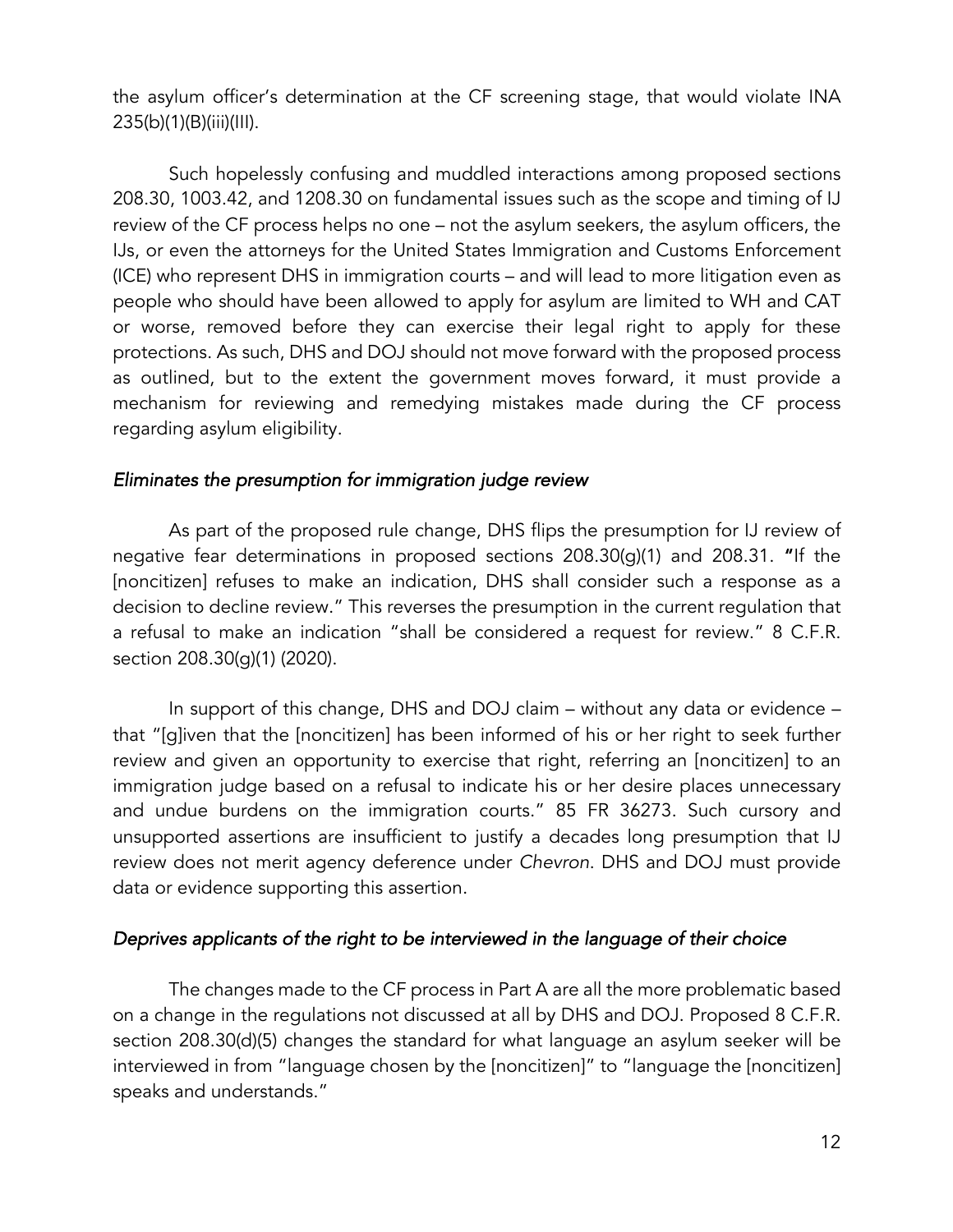This unexplained change will disproportionately harm asylum seekers from countries such as Guatemala, from where many individuals speak languages such as Mam, Quiche, and others in addition to (or instead of) Spanish. If the CF applicant can no longer choose to be interviewed in a language that they speak and understand best, and may be forced to proceed in any language that they simply "speak[] and understand[],"as proposed 8 C.F.R. 208.30(d)(5) states, then errors that will send people who are legally eligible for protection back to danger will greatly increase, particularly when the lack of choice in language will be combined with the complex new legal requirements imposed by these proposed regulations.

DHS and DOJ must provide reasoning and justification for this proposed change, especially in light of the harm it would likely cause to indigenous language speakers.

# Section B: Form I-589, Application for Asylum, Withholding of Removal, Filing Requirements

The proposed changes to the I-589 form, and the broad authority given to adjudicators to pretermit and even find applications frivolous before a full hearing on the merits, constitute a significant and unjustifiable departure from the current asylum process. In practice, these proposed changes will make the initial asylum application much more difficult for all asylum seekers and create insurmountable barriers to the asylum process for many. The proposed changes in Section B conflict with the INA and Due Process under the Fifth Amendment of the United States, and ASAP therefore urges DHS and DOJ to withdraw them in their entirety.

If DHS and DOJ decide to keep any portion of Section B – "Form I–589, Application for Asylum and for Withholding of Removal, Filing Requirements" – the agencies should amend the regulations to clarify that no part of Section B will not apply retroactively to individuals who file or will file their I-589 forms before this rule goes into effect. Applying Section B retroactively would raise additional due process concerns because it would likely lead to some asylum applications being rejected based on changed law without notice of the changes and without giving the applicant a meaningful opportunity to challenge them.

### *Frivolous Applications*

DHS and DOJ do not take sufficient care when outlining changes as they relate to the finding of a frivolous asylum application. The current penalty for knowingly filing a frivolous asylum application is permanent ineligibility for any immigration benefits,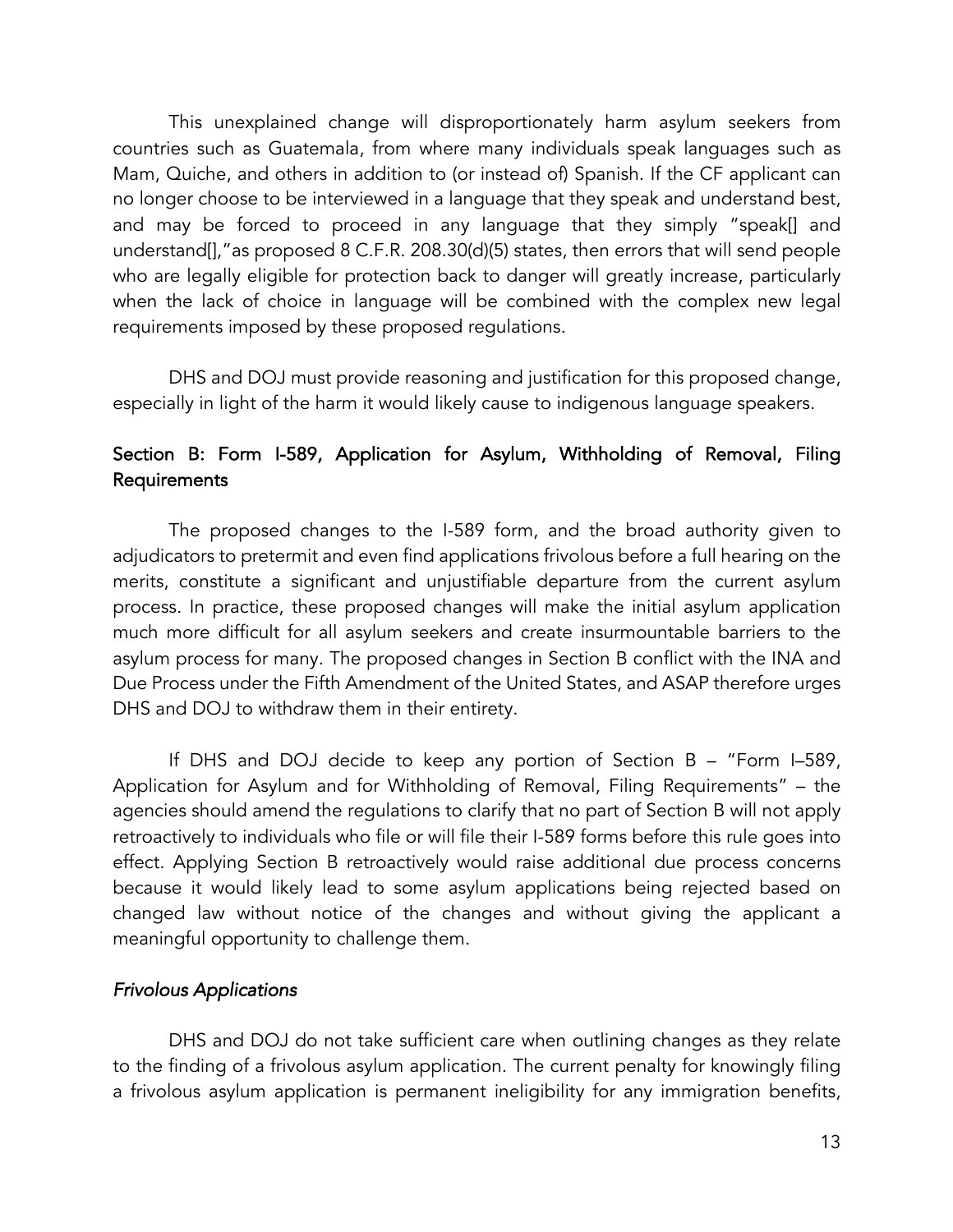other than withholding of removal under INA § 241(b)(3) and CAT protection. INA § 208(d)(6); 8 CFR 208.20, 1208.20 (2019). Given the severity of this penalty, any finding of a frivolous asylum application must be made more carefully and with greater protections than are currently outlined in the Notice.

#### "Willful blindness" does not equal "knowingly"

Under INA § 208(d)(6), the penalty for filing a frivolous asylum application may be applied only after the Attorney General determines that the applicant "knowingly" made a frivolous asylum application. Notwithstanding the clear language of the statute, however, DHS and DOJ would expand "knowingly" to include "willful blindness" in the proposed 208.20(a)(2)/1208.20(a)(2).

DHS and DOJ do not define "willful blindness" in the proposed 208.20(a)(2)/ 1208.20(a)(2). In their discussion of the proposed regulation, they cite only one case – *Global-Tech Appliances, Inc. v. SEB S.A.*, 563 U.S. 754, 769-70 (2011) – a patent infringement case, in support of expanding the statutory requirement of "knowingly" to include "willful blindness." In doing so, DHS and DOJ twist the willful blindness requirement arising from a patent infringement case in order to apply it to the entirely different context of whether an asylum applicant filed a frivolous application.

The standard for willful blindness in *Global-Tech* is that "(1) the defendant must *subjectively believe* that there is a high probability that a fact exists, and (2) the defendant must take *deliberate actions* to avoid learning that fact*.*" *Global-Tech* at 767 (emphasis added). DHS and DOJ misapply this standard to frivolous asylum as "*aware[ness]* of a high probability that his or her application was frivolous and *deliberately avoided* learning otherwise." 85 FR 36273 (emphasis added).

As the above comparison clearly show, DHS and DOJ leave out the subjective belief required in the first element of *Global-Tech*. Instead, the Departments' discussion only requires "awareness of a high probability that his or her application was frivolous." Likewise, DHS and DOJ alter "deliberate action" required in the second element of *Global-Tech* to "deliberate avoid[ance]."

Given the clear statutory mens rea requirement of "knowingly" in INA § 208(d)(6), coupled with the harsh penalty of permanent ineligibility for virtually all immigration relief, DHS and DOJ should not be allowed to expand "knowingly" to include "willful blindness" based on a cursory citation to a patent infringement case that sheds no light on how "knowingly" may be expanded to include "willful blindness" in filing a frivolous asylum application.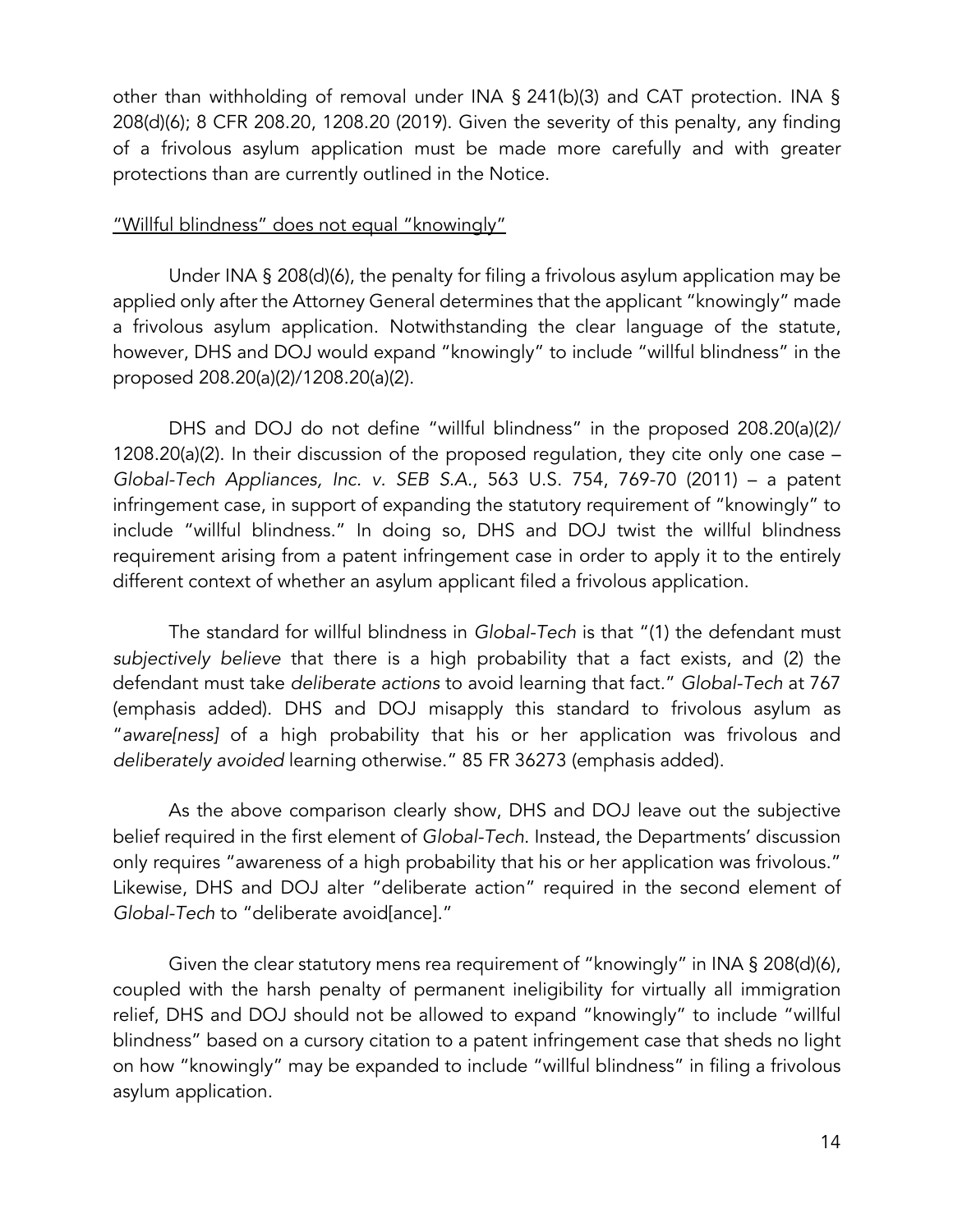## Unwarranted expansion of what constitutes "frivolous"

Proposed 8 CFR 208.20(c)(3), (4)/1208.20(c)(3), (4) expands the what constitutes a frivolous asylum application to include those "filed without regard to merits of the claim," or "clearly foreclosed by applicable law."

The federal courts have long observed that immigration laws are "second only to the Internal Revenue Code in complexity." *Castro-O'Ryan v. INS*, 847 F.2d 1307, 1312 (9th Cir. 1987) (internal quotation omitted). Yet the proposed expansion would impermissibly penalize asylum applicants who cannot and would not know the complexities of immigration law, or risk being permanently barred from virtually all immigration relief.

## Pro se asylum applicants

The injustice of applying such an expanded definition of what constitutes "frivolous" is self-evident when it comes to unpresented asylum applicants. DHS and DOJ cannot and do not explain how pro se asylum applicants would know the "merits of [their] claim" or whether their claim is "clearly foreclosed by applicable law." Asylum applicants who cannot afford a lawyer must prepare and file their application on their own, trying to do the best that they can by relying on families, friends, or even strangers who appear knowledgeable to them. This means that pro se asylum applicants sometimes consider claims that they heard were successful and sound similar to their own experiences, without knowing the legal merits of such claims, or whether they are clearly foreclosed by applicable law.

It is one thing to deny such asylum applications on substantive legal grounds. But it is entirely another to permanently bar unrepresented asylum applicants from virtually all immigration relief by finding their application to be frivolous if they happen to contain claims that lack merit or are clearly foreclosed by applicable law. This is a harsh and unfair provision that discriminates against asylum seekers who lack legal counsel, and therefore DHS and DOJ should withdraw these proposed changes.

### Chilling effect on pro se assistance

ASAP currently helps unrepresented asylum seekers in removal proceedings file I-589s pro se, $12$  as do other nonprofits around the country. Because work authorization

<sup>12</sup> Pro se assistance is permissible, and ASAP follows the contours of the settlement agreement in *NWIRP v. Sessions*, 2:17-cv-00716-RAJ (W.D. Wash. Apr. 17, 2019) to provide pro se assistance.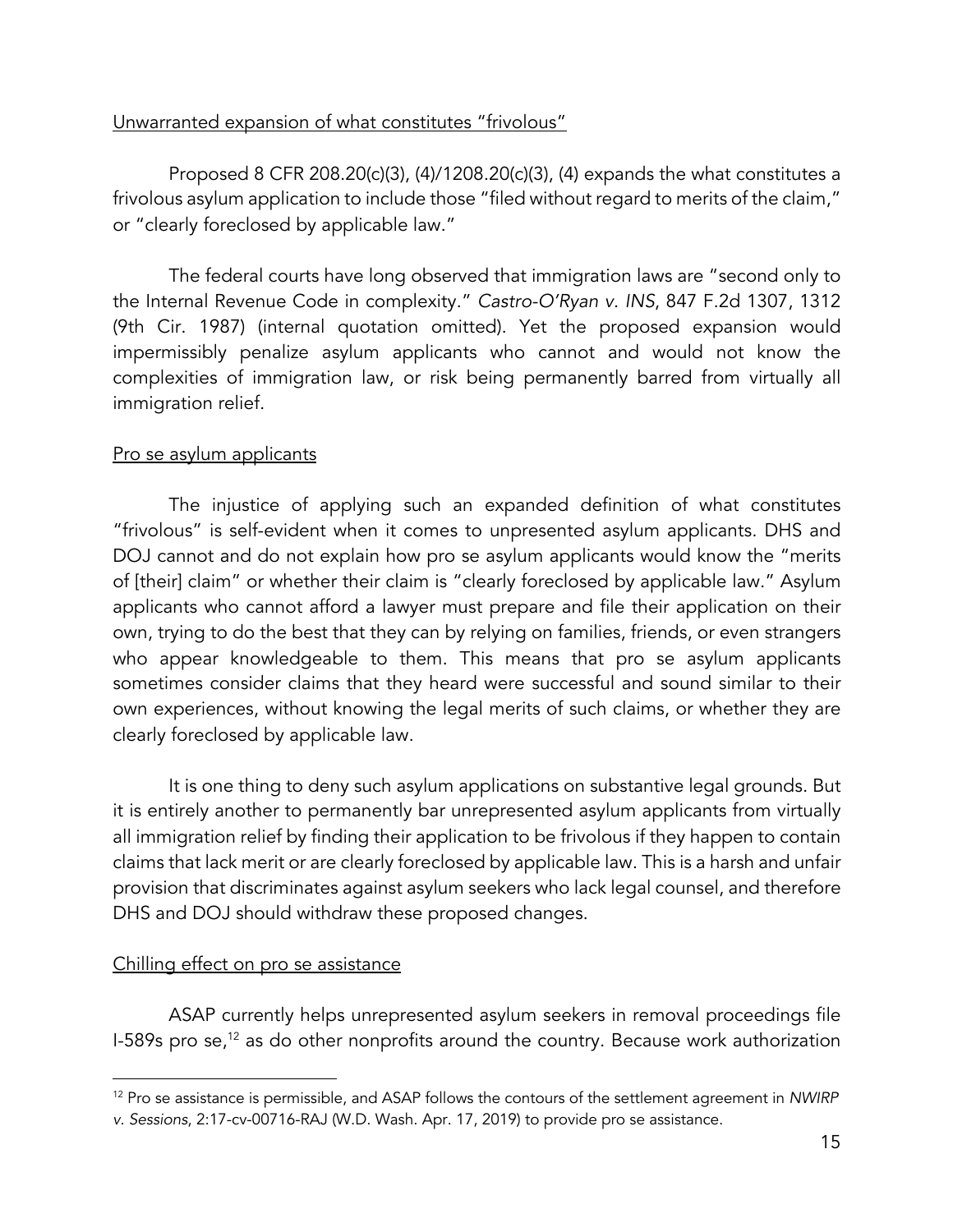is tied to the filing of an I-589, many asylum seekers do not have the means to pay for private attorneys to prepare their I-589s. And nonprofits, like ASAP, do not have the capacity to provide full representation to all the asylum seekers in removal proceedings who need an attorney. As a result, the provision of pro se legal services is one of the only ways that many asylum seekers are able to access the defensive asylum process.

For nonprofits providing pro se assistance, this rule change will make it difficult to continue to meet this need. Currently, ASAP aims to provide basic information about the asylum process and then help the asylum seeker fill out the factual basis of their claim in response to the questions on the I-589 form. ASAP does not help the asylum seeker articulate specific particular social groups, nor does ASAP help the person include country conditions or expert evidence. This is because asylum seekers have been able to supplement their cases with a full body of evidence closer to their individual hearing date. The proposed I-589 has increased from 12 pages to 16 pages and includes questions that require legal analysis and an understanding of the complicated law on particular social groups. It will take substantial effort for ASAP to adapt its pro se program to help pro se individuals include the new required information, and the changes will substantially decrease the number of I-589s ASAP could do.

Even if ASAP could adapt our program to help asylum seekers understand the law enough to fill out the proposed complex I-589, ASAP would still have to help pro se asylum seekers explain why their claim isn't foreclosed by existing precedents to avoid a finding of frivolousness, which could lead them to be barred from immigration benefits. In that state of the world, ASAP would have to evaluate whether it would be feasible for us to continue to provide pro se assistance on I-589s at all. These proposed changes would cause a chilling effect on pro se assistance for I-589s, which would limit access to the asylum process for individuals in removal proceedings who lack counsel.

DHS and DOJ have also not made clear what purpose these changes serve in the defensive asylum context. Many unrepresented asylum seekers will still be in removal proceedings regardless of how difficult DHS and DOJ make it to submit the asylum application. Asylum seekers will therefore still need substantial assistance with the form, especially because it is only in English. If pro se assistance is not available, then unrepresented asylum seekers will have to turn to other sources for information and help. They will likely request more assistance and explanation from immigration judges and court staff, or their ICE officers. Or they may try to get assistance from *notarios*, or unlicensed individuals posing as attorneys, which will lead to misinformation. Either way, this will cause a substantial additional burden on DOJ and DHS, which the agencies have failed to address in the Notice.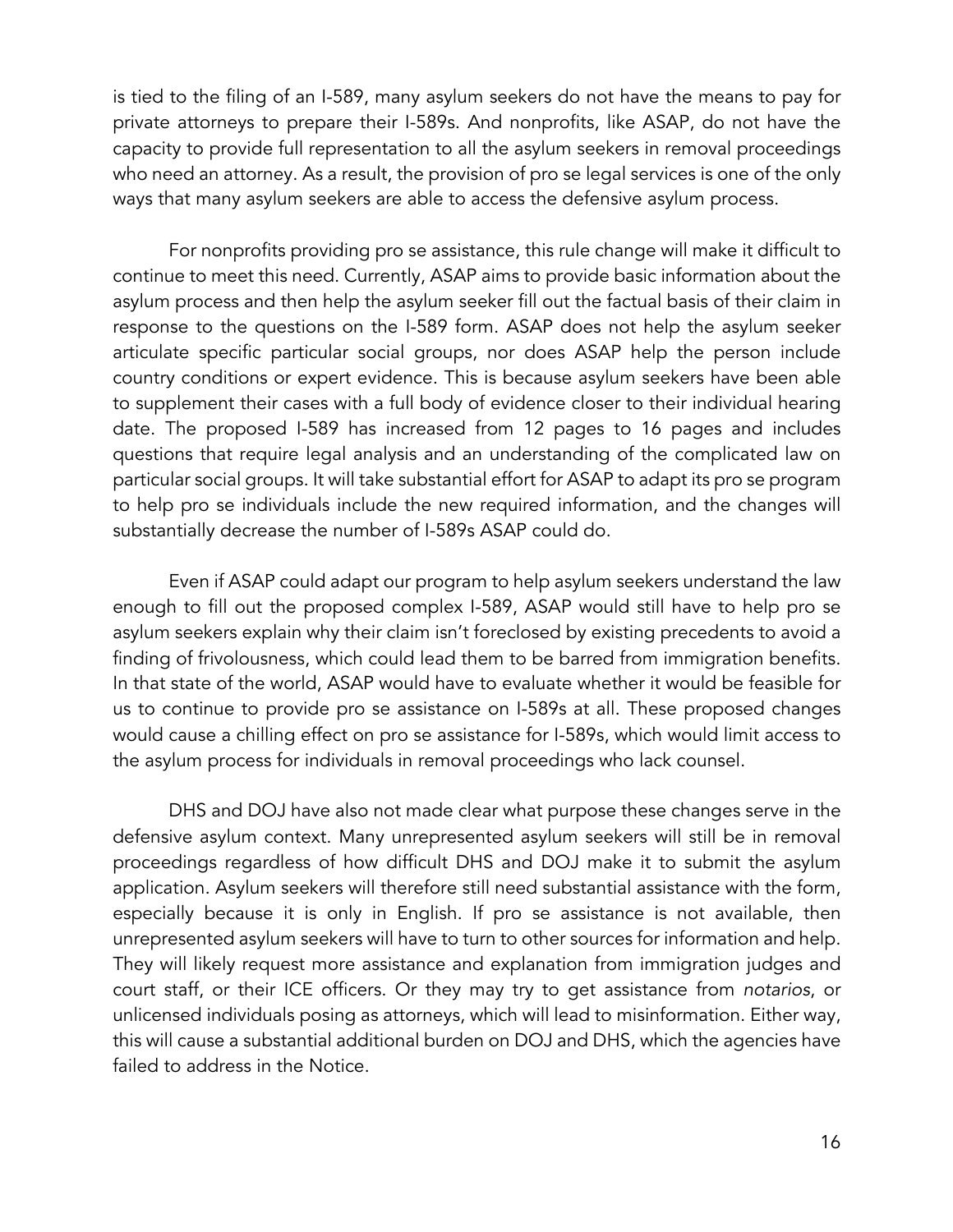DOJ itself has recognized the importance of the provision of basic legal information for the efficiency of the immigration court system. On EOIR's website offering self-help materials, EOIR has recognized that "respondents who have access to basic information require less assistance from court staff and are better prepared when they appear before an immigration judge. In addition, immigration judges can directly refer unrepresented respondents to the centers and the respondent can then obtain helpful information."<sup>13</sup> A more complicated form that forecloses pro se assistance will create inefficiency and confusion in immigration court.

However, DOJ and DHS made no attempt to address the importance of pro se assistance and the provision of basic legal information in the Notice. DOJ and DHS should provide an analysis of how the substantial changes to the I-589 form, coupled with the adjudicators' broadened authority to find applications frivolous or pretermit them, will affect the provision of pro se legal services for applicants in removal proceedings. DOJ and DHS should also evaluate the current benefit of such services, and the cost to the immigration system if they were no longer available.

#### Represented asylum applicants

Even for asylum applicants who are represented by counsel, DHS and DOJ fail to explain how these asylum applicants would know enough about the "merits of [their] claim" or whether their claim is "clearly foreclosed by applicable law" to control the actions of their attorneys. Proposed 8 CFR 208.20(c)(3-4)/1208.20(c)(3-4). Rather than grappling with this difficult issue, DHS and DOJ simply assert in footnote 20 of their discussion that "[i]f an [noncitizen] acts through an agent, the [noncitizen] will be deemed responsible for actions of the agent if the agent acts with apparent authority." 85 FR 36275, n. 20. The footnote then continues that "[i]f the [noncitizen] has signed the asylum application, he or she shall be presumed to have knowledge of its contents regardless of his or her failure to read and understand its contents." 85 FR 36276. For this proposition DHS and EOIR cites 8 CFR 208.3(c)(2)/1208.3(c)(2).

8 CFR 208.3(c)(2)/1208.3(c)(2) has been traditionally used to bind asylum applicants to the facts stated in asylum applications, regardless of who prepared the application. It is one thing to require asylum applicants to read their application and know what it says factually, although even that may be a challenge for applicants who have recently arrived in the United States and do not read English or even their own native language. However, it is entirely another thing to make asylum applicants

<sup>&</sup>lt;sup>13</sup> U.S. Department of Justice, Executive Office for Immigration Review, Self-Help Materials, https://www.justice.gov/eoir/self-help-materials (last updated Aug. 1, 2019).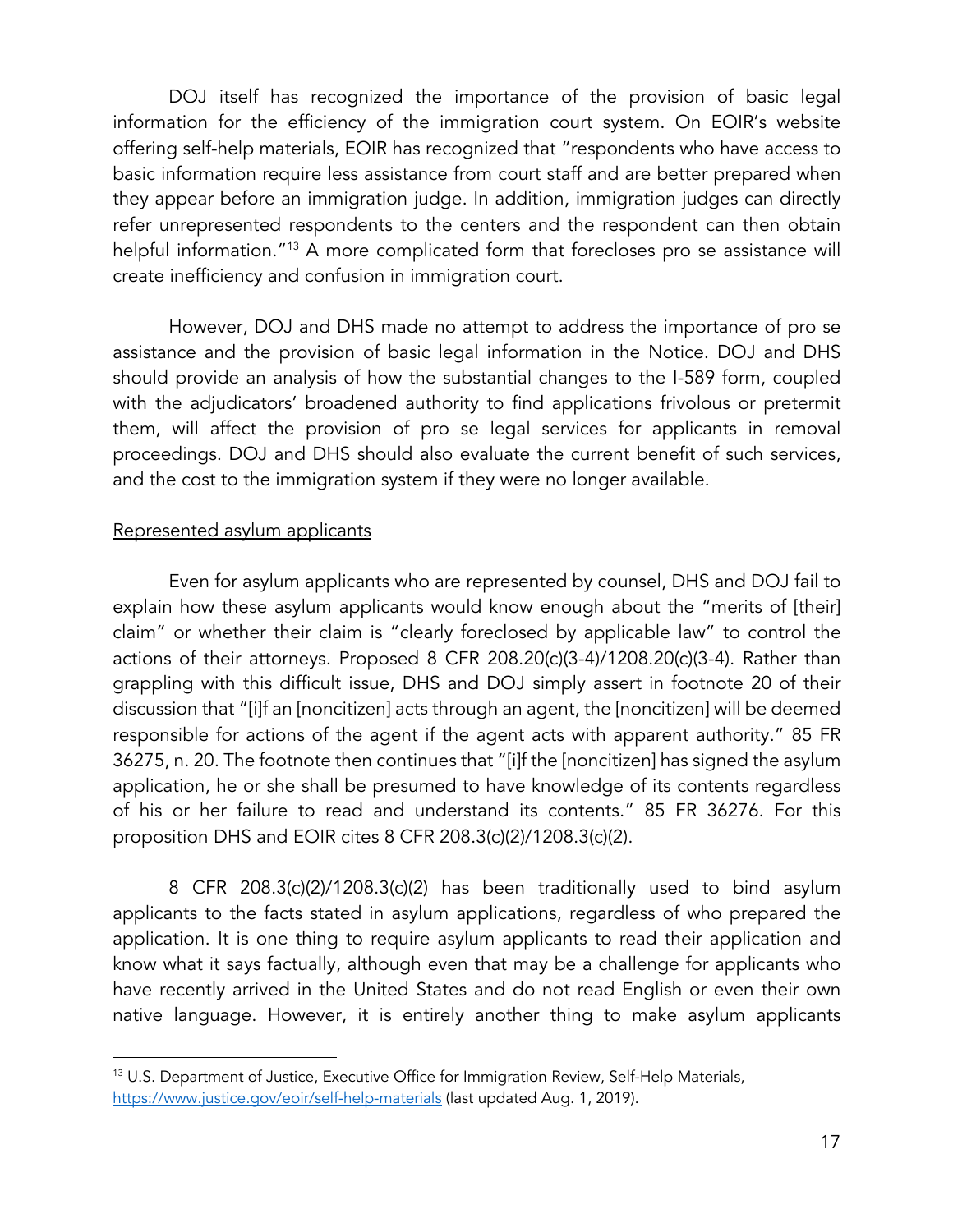responsible for knowing U.S. immigration law, such as which asylum claims may have merit, or whether a claim is "clearly foreclosed by applicable law." Proposed 8 CFR 208.20(c)(4)/1208.20(c)(4)

As with anyone who hires lawyers, asylum applicants rely on their lawyers to know the law. It is one thing to deny asylum because the applicant, through their attorney, presented claims that lack merit. But it is entirely another thing to make asylum applicants permanently ineligible for any relief under our immigration laws because they have the misfortune of hiring an attorney or a *notario* who file asylum applications with USCIS so that they can be placed in removal proceedings, or raises claims that are foreclosed by applicable law. Moreover, even where the asylum applicants are represented by competent and knowledgeable counsel, the threat of a frivolous asylum finding may prevent both the applicants and the attorneys from raising cutting edge arguments that an adjudicator could potentially find to be without merit or clearly foreclosed by applicable law, and therefore frivolous.

## Pressure for asylum applicants to withdraw I-589s under threat of frivolous finding

Proposed 208.20(f)/1208.20(f) allows asylum applicants to withdraw applications that may be found frivolous if they 1) withdraw it with prejudice; 2) accepts voluntary departure of 30 days or less if eligible under INA 240B(a); 3) withdraws any and all other applications for relief with prejudice; and 4) waives their right to appeal or a motion to reopen or reconsider. In the discussion, DHS and DOJ claim that these measures would "ameliorate the consequences of knowingly filing a frivolous asylum application." 85 FR. 36277.

One, it is unclear whether the broad bars of proposed 208.20(f)/1208.20(f) may run afoul of the applicants' due process rights, as well as their statutory rights under INA 208 and 240(b)(4), (c)(7), given the lack of exceptions for ineffective assistance of counsel or other changes circumstances.

Two, proposed 208.20(f)/1208.20(f) will likely be used by DHS, DOJ and even unscrupulous applicants' attorneys to pressure applicants to withdraw their asylum applications if DHS or DOJ threaten to find that the application is frivolous.

DHS and DOJ must address the potential for a chilling effect these proposed changes will have on legitimate asylum applications, especially in cases where an asylum seeker is raising novel legal claims or unique facts. DHS and DOJ should also provide statistics for the number of unrepresented asylum seekers, and consider the effects of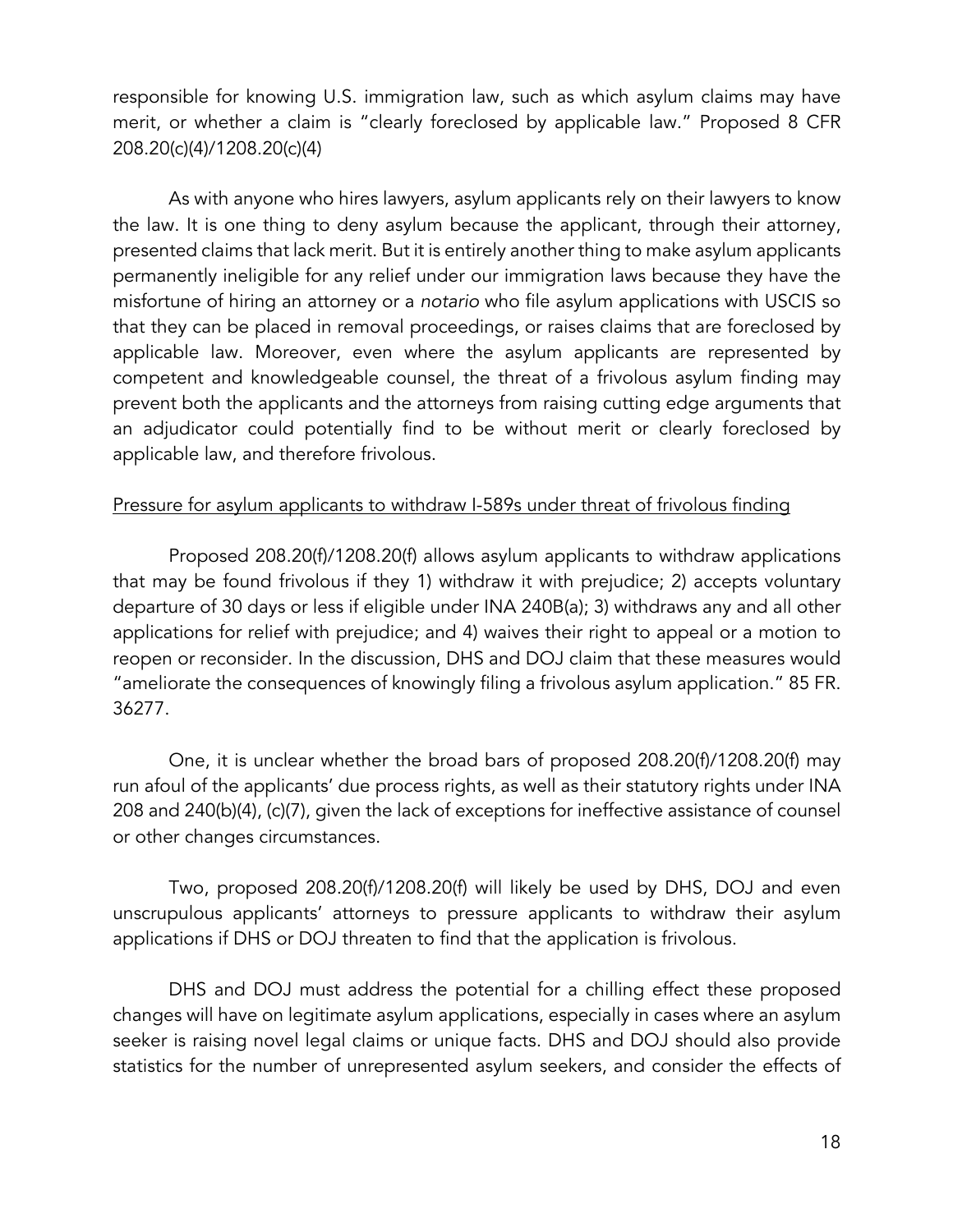these changes on their ability to access the asylum process or defend themselves in removal proceedings.

### *Pretermission of Legally Insufficient Applications*

Proposed 8 CFR 1208.13(e) would create a brand new regulation that would require ("shall") immigration judges to "pretermit and deny" any application for asylum, withholding of removal under INA § 241(b)(3), and CAT protection upon oral or written motion by DHS ((e)(1)) or on the judges' own authority ((e)(2)) if the applicant "has not established a prima facie claim for relief or protection under applicable law."

## No quidance on what "a prima facie claim for relief or protection under applicable law" means

Proposed 1208.13(e) gives no guidance to immigration judges or the parties on what "a prima facie claim for relief or protection under applicable law" means. DOJ also fails to explain what this means in the discussion, but simply uses terms such as "purely legal issues," "legally sufficient," and "legally deficient asylum applications" (terms which may conflict with one another) interchangeably with "a prima facie claim for relief or protection under applicable law."

DOJ provides only two concrete, but cursory, examples of situations where it believes that pretermission would be required under the proposed regulation. The first example is a quote from the Attorney General's decision in *Matter of A-B-*, 27 I&N Dec. 316 (AG 2018). "Of course, if an [noncitizen]'s asylum application is fatally flawed in one respect – for example, for *failure to show membership in a proposed social group* … an immigration judge or the Board need not examine the remaining elements of the asylum claim." *A-B-* at 340, FR 36277. (emphasis added).

The second example is a citation to an unpublished decision from the U.S. Court of Appeals for the Second Circuit where, according to DOJ, the court found that "pretermission of an asylum application due to a *lack of a legal nexus to a protected ground* was not a due process violation".FR at 36277 (describing the holding of *Zhu v. Gonzales*, 218 F. App'x 21, 23 (2d Cir. 2007)) (emphasis added).

But even the examples used by DOJ itself in the discussion are not "purely legal issues." DOJ precedents require the applicants to provide significant oral and written evidence to establish these elements. For example, in the section entitled "Evidentiary Burdens," the BIA observed in *Matter of M-E-V-G-*, a seminal decision on establishing particular social group, that: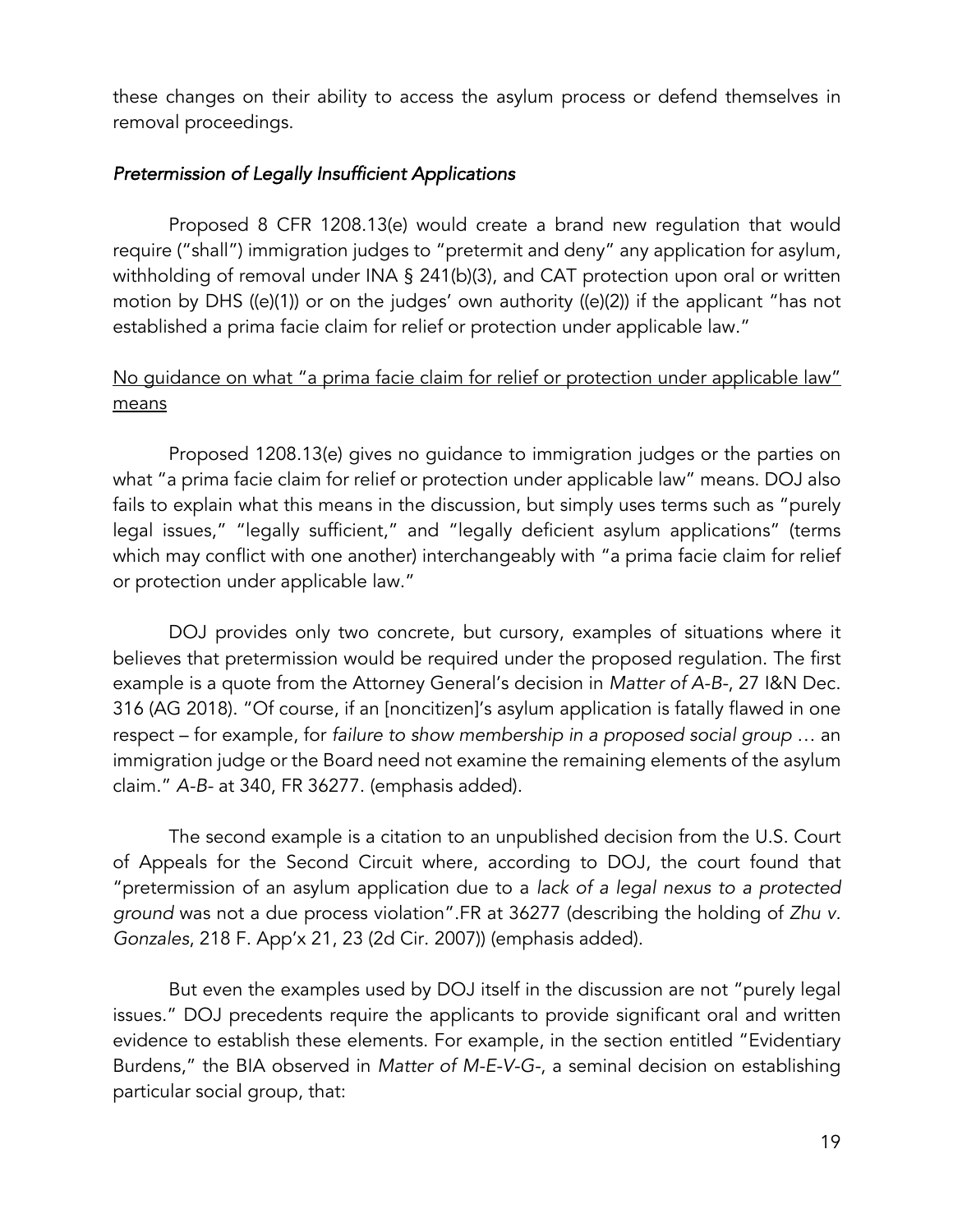[T]he applicant has the burden to establish a claim based on membership in a particular social group and will be *required to present evidence that the proposed group exists* in the society in question. The evidence available in any given case will certainly vary. However, a successful case will require evidence that members of the proposed particular social group share a common immutable characteristic, that the group is sufficiently particular, and that it is set apart from the society in some particular way. *Evidence such as country conditions reports, expert witness testimony, and press accounts of discriminatory laws and policies, historical animosities, and the like may establish that a group exists* and is perceived as "distinct" or "other" in a particular society. 26 I&N Dec. 227, 244 (BIA 2014) (emphasis added).

Yet DOJ (or DHS and DOJ, since it states "the Departments"<sup>14</sup>) observes in a footnote that "the Departments do not believe that requiring a sufficient level to determine whether or not an [noncitizen] has a prima facie case for asylum, statutory withholding of removal, or protection under CAT regulations would necessarily require a voluminous application." 85 FR 36277 n. 26. However, the "evidentiary burden" for establishing a particular social group described by the BIA in *M-E-V-G-* directly contradict "the Departments" assertion that a "voluminous application" will not be required to survive pretermission under the proposed regulation.

## DOJ cannot lawfully pretermit I-589s without giving applicants the opportunity to present testimony in immigration court.

Furthermore, showing the existence of a particular social group is just one of many situations in which evidence, often testimony, is required to establish eligibility for asylum, withholding, and CAT. The other example that DOJ gives in the discussion is nexus. To establish nexus, asylum applicants must show that religion, nationality, race, political opinion, or membership in a particular social group is at least one central reason why the persecutor did harm or will attempt to harm them. INA 208(b)(1)(B)(i). As the U.S. Court of Appeals for the Fourth Circuit has observed, this "assessment of a persecutor's motivation presents a 'classic factual question.'" *Cantillano Cruz,* 853 F.3d at 128.

<sup>&</sup>lt;sup>14</sup> It is worth noting that DOJ is speaking in one voice with DHS, who is one of the two parties in immigration courts, on the proposed regulation that would require pretermission of the opposing party's application. Under these circumstances, it is unclear how DOJ can possibly argue that it can impartially and fairly adjudicate issues involving this proposed regulation in immigration courts and before the BIA.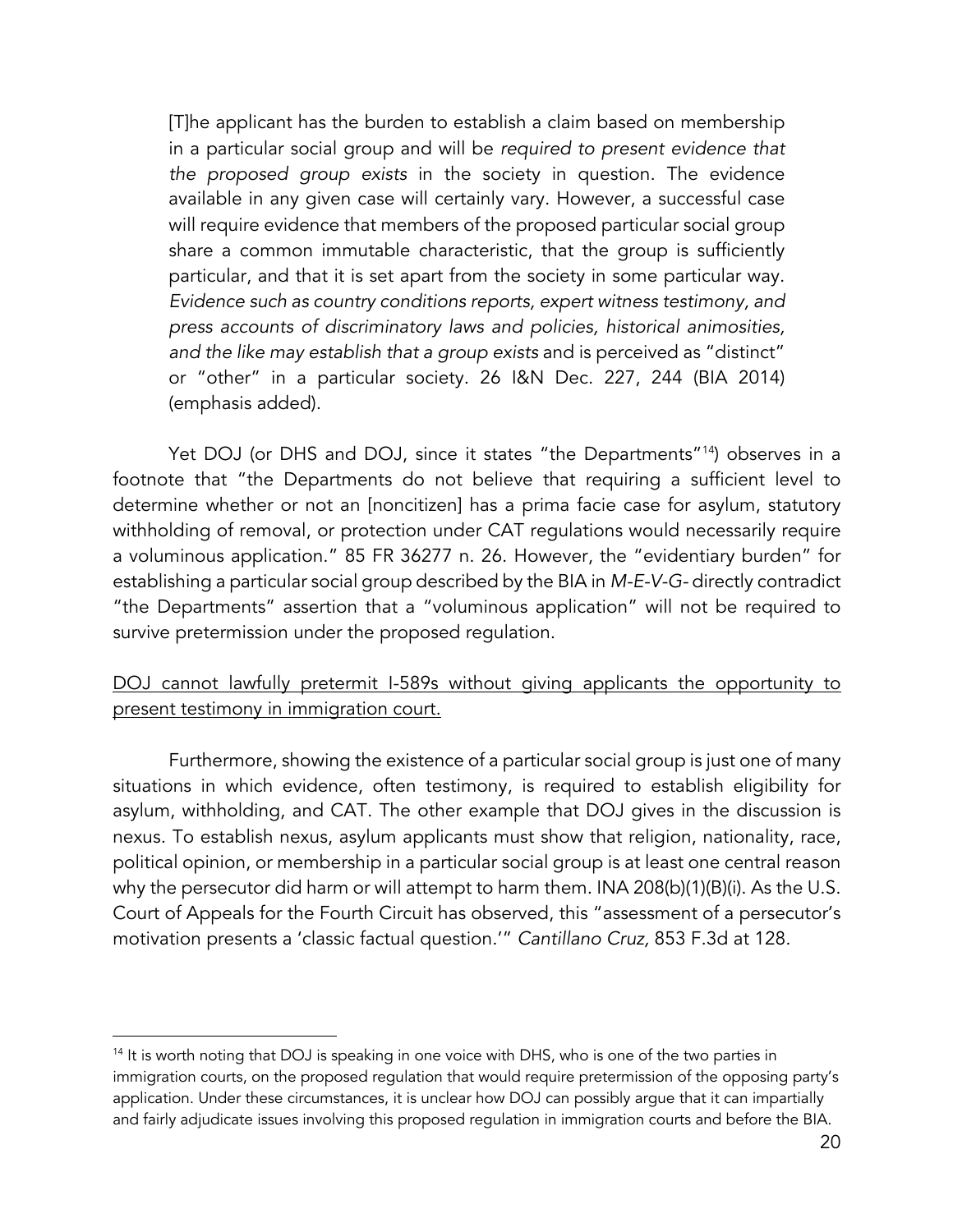Because the evidence required to establish nexus is necessarily specific to the respondent and what happened between them and the persecutors, testimony from the respondent and witnesses, if any, is almost always necessary to answer this classic question of fact. Given the lack of guidance in the proposed 1208.13(e) or DOJ's discussion, it is unclear how any asylum application where nexus is an issue can be pretermitted on that ground without an evidentiary hearing, notwithstanding its cursory citation to an unpublished Second Circuit case.

If DOJ intends to use the proposed 1208.20 to pretermit and deny I-589 applications without giving applicants the full opportunity to present testimonies from themselves and witnesses, it will violate the applicants' due process rights under Fifth Amendment of the U.S. Constitution, as well as the applicants' statutory rights under INA 240(b)(4)(B). *See e.g. Atemnkeng v. Barr*, 948 F.3d 231, 242 (4th Cir. 2020) (IJ violated asylum seeker's due process rights by rejecting her claims without first providing her with an opportunity to testify again on remand); *Al Khouri v. Ashcroft*, 362 F.3d 461 (8th Cir. 2004) (IJ violated the respondent's due process rights by limiting his testimony and circumscribing his ability to elaborate on the details of his claim by instructing him only to answer the questions asked).

Pretermitting asylum applications before a full individual hearing will also unlawfully interfere with the applicants' ability to meet their burden of proof for asylum under INA § 208(b)(1)(B). INA § 208(b)(1)(B)(i) directs the applicant "to establish that the applicant is a refugee within the meaning of such section, the applicant must establish that race, religion, nationality, membership in a particular social group, or political opinion was or will be at least one central reason for persecuting the applicant." Under INA § 208(b)(1)(B)(ii), the respondent must "satisf[y] the trier of fact that the applicant's testimony is credible, is persuasive, and refers to specific facts sufficient to demonstrate that the applicant is a refugee." The respondent must also "provide evidence that corroborates otherwise credible testimony … unless the applicant does not have the evidence and cannot reasonably obtain the evidence."

To ensure that the respondent has the opportunity to meet this burden of proof, INA 240(b)(4)(B) gives respondents "a reasonable opportunity to examine the evidence against the [noncitizen], to present evidence on the [noncitizen]'s own behalf, and to cross-examine witnesses presented by the Government."

Given the plain language of the proposed 1208.20, coupled with the truncated discussion justifying the proposed regulation, it is unclear how asylum applications can be pretermitted without violating the respondents' rights in removal proceedings under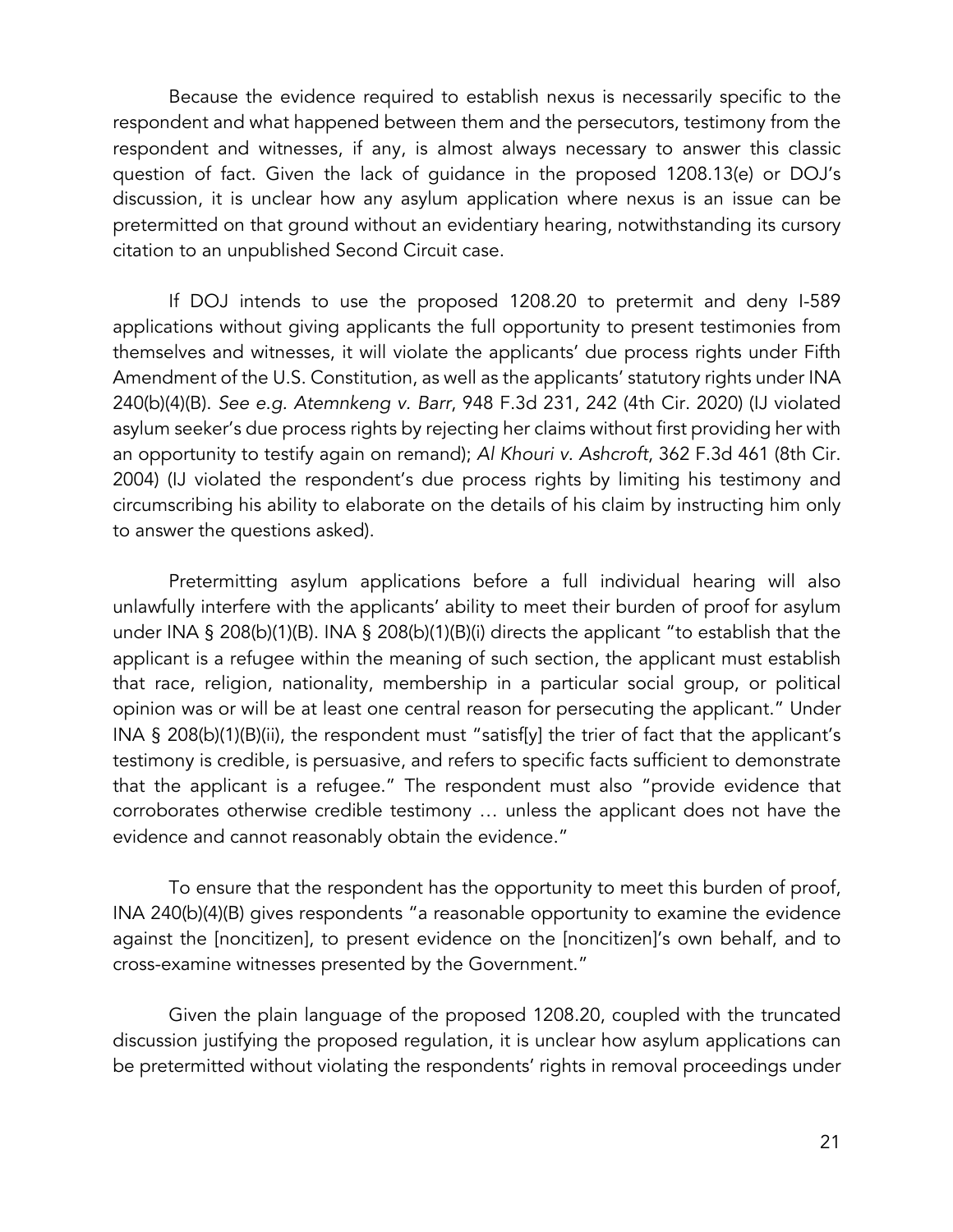INA § 240(b)(4)(B) and without interfering with their ability to meet their burden of proof for asylum under INA § 208(b)(1)(B).

# DOJ does not understand the difference between questions of law, questions of fact, and mixed questions of law and fact.

Finally, DOJ either misunderstands or misapplies 8 CFR 1240.11(c) in their discussion. 1240.11(c)(3) states that I-589s filed in immigration courts "will be decided by the immigration judge… after an evidentiary hearing to resolve factual issues in dispute." While DOJ cites this exact language in 1240.11(c)(3) with the term "factual" highlighted (85 FR 36277), it goes on to claim without any support that "[n]o existing regulation requires a hearing when an asylum application is legally deficient." *Id.*

As discussed above, most issues in asylum, withholding, and CAT (including the two examples given by DOJ involving PSGs and nexus), are questions of fact or mixed questions of law and fact, requiring the submission and examination of written and oral evidence. Contrary to DOJ's unsupported assertion, the plain language of 1240.11(c)(3) requires "an evidentiary hearing" if there are any "factual issues in dispute." As previously discussed, PSG and nexus necessarily involve facts specific to the applicants, the persecutors, and/or their countries and are therefore present "factual issues in dispute."

### DOJ's reliance on *Abudu* to support pretermission is misplaced.

The only other analogy that DOJ relies on for pretermission is motion to reopen, citing *INS v. Abudu*, 485 U.S. 94, 104 (1988). In *Abudu*, the Supreme Court states that:

[W]e granted certiorari … *not to decide the substantive issues of what constitutes a prima facie case for establishing eligibility for asylum* on the basis of a well-founded fear of persecution, or of what standard of review applies, either initially or on motion to reopen, when the BIA rests its grant or denial of relief squarely on prima facie case grounds, *but rather to determine the standard a Court of Appeals must apply when reviewing the BIA's conclusion that an [noncitizen] has not reasonably explained his failure to assert his asylum claim at the outset. Id.* (emphasis added).

Yet DOJ cites *Abudu* in claiming that "pretermission due to a failure to establish prima facie legal eligibility for asylum is akin to a decision by an immigration judge or the BIA denying a motion to reopen to apply for asylum on the same basis," 85 FR 36277,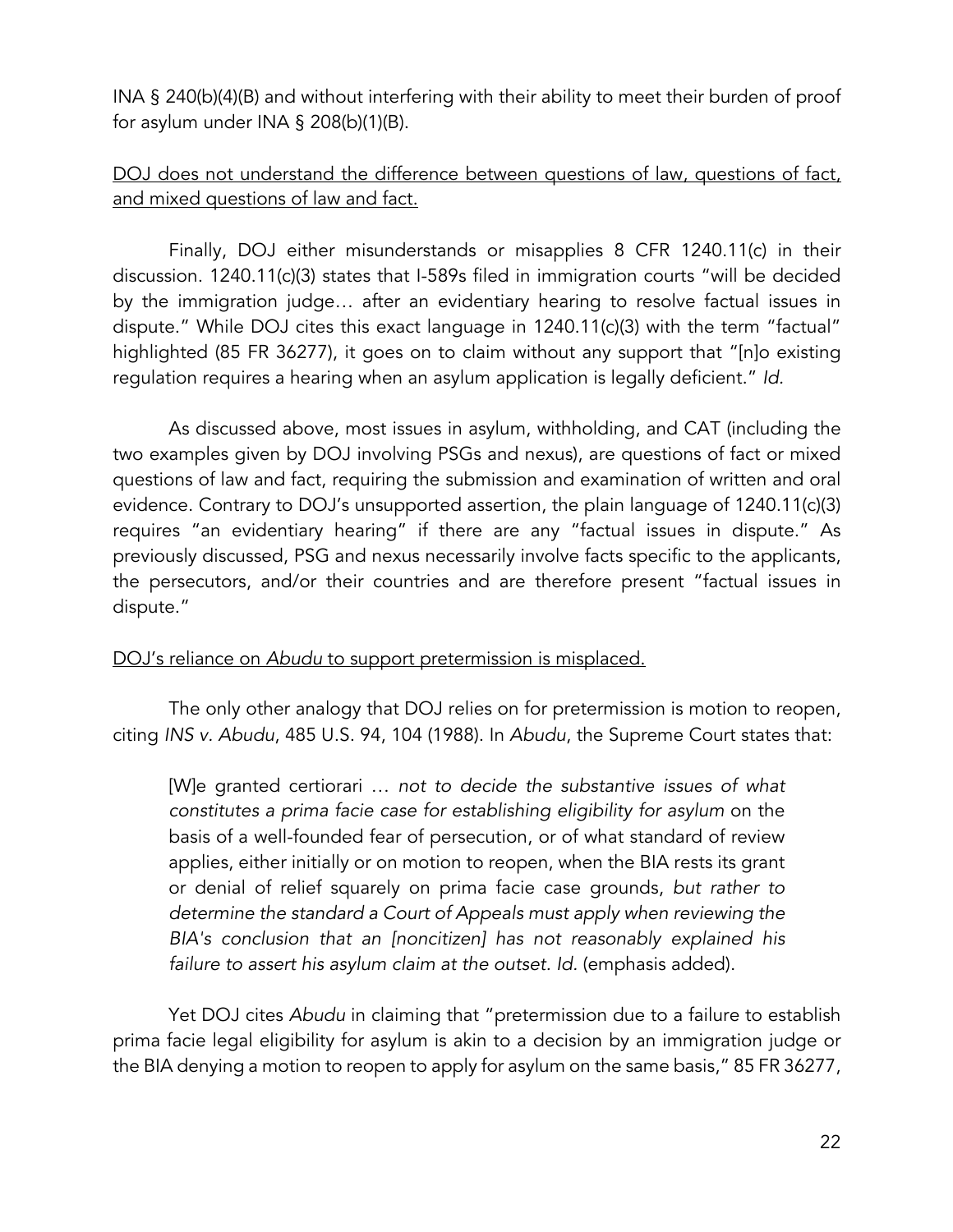notwithstanding the clear language of the Supreme Court in *Abudu* describing the scope of its decision to the contrary.

### Proposed 1208.20(e) violates Due Process and INA 240(b)(4)(B).

Finally, proposed 1208.20(e)(1) states that immigration judges "must consider any response to [DHS written or oral] motion before making a decision," but provides no timeframes or procedures for doing so. More disturbingly, proposed 1208.20(e)(2) states that immigration judges should give "at least 10 days' notice" before pretermitting an I-589 application and "must consider any filings by the parties within the 10-day period" before issuing a decision.

First, proposed 1208.20(e)(2) does not require immigration judges to state the reasons why they believe the applications should be pretermitted. But unless the immigration judges specify the grounds on which the applications may be pretermitted, the parties will have no idea what issues they should address and/or what evidence they should present.

Second, assuming that parties will even receive the judge's notice to pretermit the application before the 10 day period passes, it is utterly unreasonable to give parties 10 days or less to gather any necessary evidence and prepare a written brief to present their case on whether an application should be pretermitted. To pretermit applications under these circumstances would certainly be a violation of the applicants' due process rights, as well as their statutory rights to present their case under INA § 240(b)(4)(B). DHS and DOJ should therefore withdraw the proposed changes regarding pretermission in their entirety

## Section C: Standards for Consideration During Review of an Application for Asylum or for Statutory Withholding of Removal

The proposed changes in Section C would significantly alter substantive law on asylum, withholding of removal, and the Convention Against Torture (CAT) to make it nearly impossible for applicants to be granted protection. DHS and DOJ did not provide adequate analysis in proposing these sweeping changes, which contradict wellestablished principles and precedents. ASAP urges the agencies to withdraw the proposed changes in Section C to ensure that asylum, withholding of removal, and CAT remain available as potential avenues of relief for individuals fleeing harm.

If DHS and DOJ decide to move forward with any portion of Section C, the agencies should at least amend the regulations to clarify that none of the changes will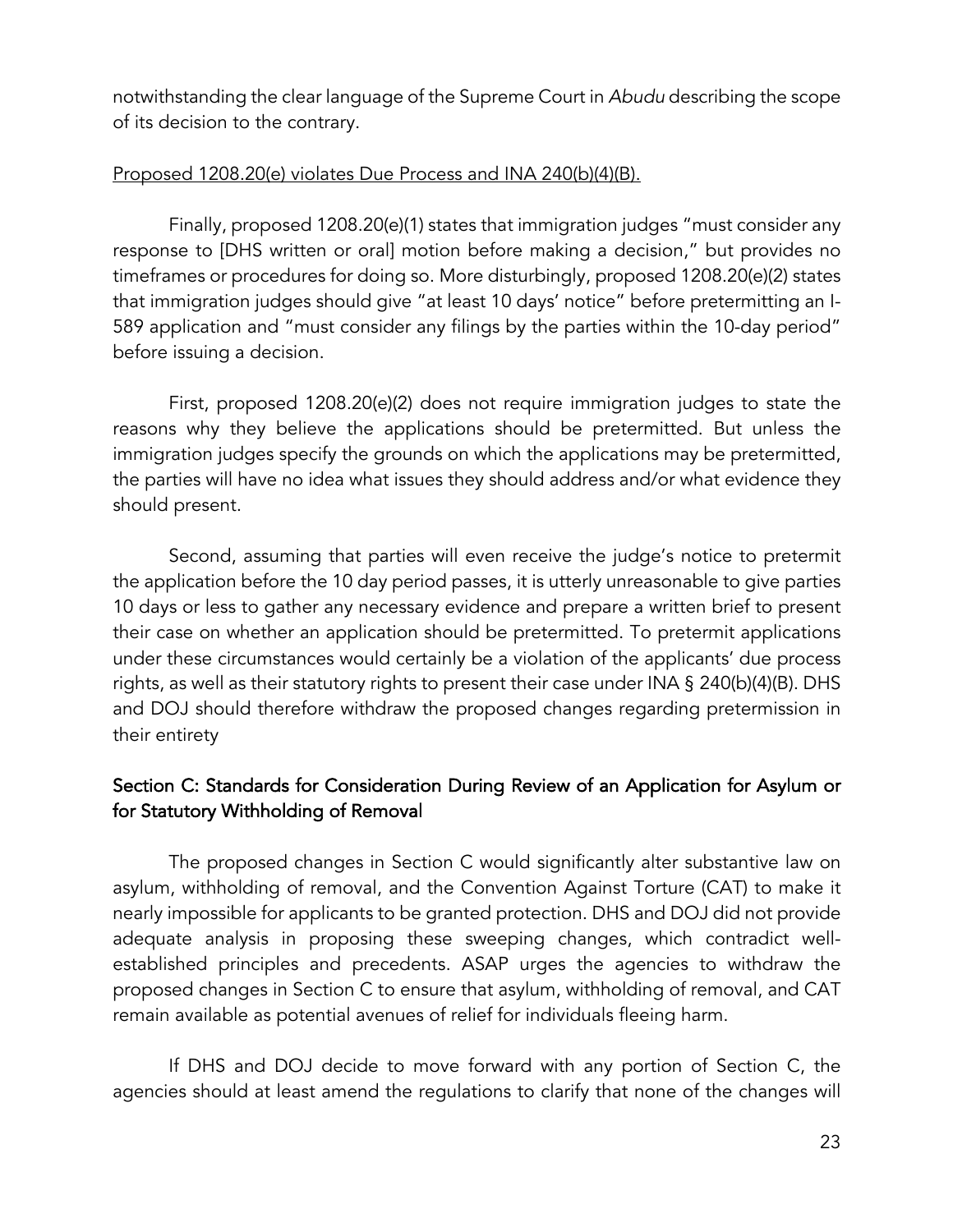apply retroactively to individuals who file or will file their I-589 forms before this rule goes into effect. There is a longstanding presumption against retroactivity in American jurisprudence, which cautions against retroactively applying a new legal standard without an opportunity to address it. *See, e.g., Landgraf v. USI Film Prods.*, 511 U.S. 244, 265 (1994); *Retail, Wholesale & Dep't Store Union v. N.L.R.B.*, 466 F.2d 380, 390 (D.C. Cir. 1972). Many individuals have already prepared and submitted their I-589s and supporting evidence based on the expectations created through long-standing caselaw, and it would unjust to apply the drastic proposed changes to their cases retroactively.

# *The Notice Conflicts with BIA and Federal Court Caselaw on Membership in Particular Social Groups (PSGs)*

## Three-part test for PSGs

The first part of the proposed 8 CFR 208.1(c)/1208.1(c) codifies the three-part test for particular social group (PSG) under the 2014 BIA decisions in *Matter of M-E-V-G-*, 26 I&N Dec. 227 (BIA 2014), and *Matter of W-G-R-*, 26 I&N Dec. 208 (BIA 2014). It also adds the requirement that the proposed PSG "cannot be defined exclusively of the alleged persecutory acts or harms and must also have existed independently of the alleged persecutory acts or harms that form the basis of the claim."

While DHS and DOJ assert in their discussion that the proposed 208.1(c)/1208.1(c) "codify the longstanding requirements," they either ignore or at best pay lip service to federal court precedents that have explicitly rejected DOJ's PSG analysis. For example, DHS and DOJ fail to mention, much less discuss, the U.S. Court of Appeals for the Seventh Circuit's continuing rejection of the three-part test. *See e.g. Cece v. Holder*, 733 F.3d 662 (7th Cir. 2013) (en banc).

### List of disfavored claims masquerading as PSGs

DHS and DOJ also fail to acknowledge and meaningfully deal with federal court precedents that they disagree with in their discussion of the second part of the proposed 8 CFR 208.1(c)/1208.1(c). This part of the proposed regulation is a list of claims that DHS and DOJ "in general would not favorably adjudicate." The "non-exhaustive" list is as follows:

- 1. Past or present criminal activity or association (including gang membership);
- 2. Presence in a country with generalized violence or a high crime rate;
- 3. Being the subject of a recruitment effort by criminal, terrorist, or persecutory groups;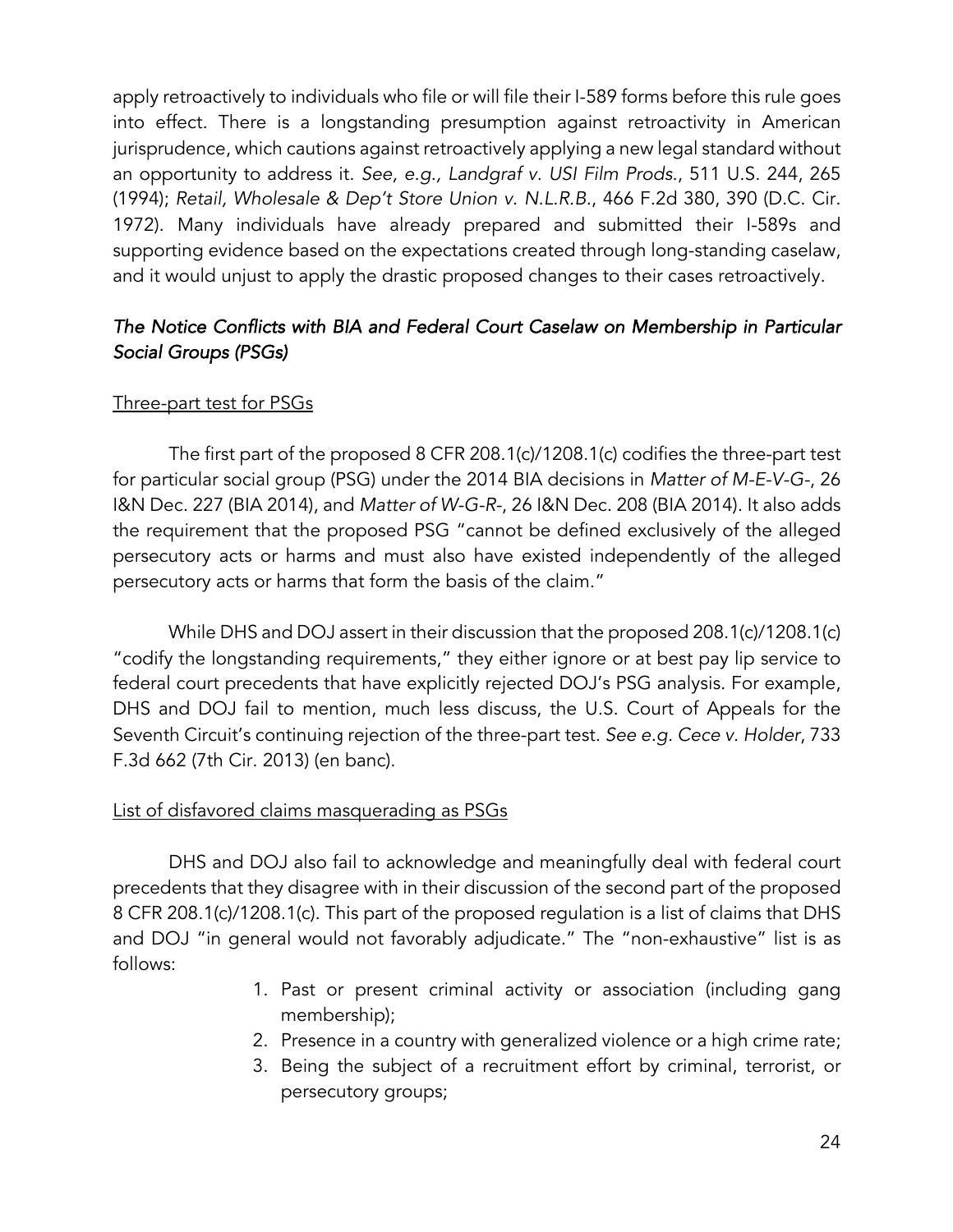- 4. Targeting of the applicant for criminal activity for financial gains based on perceptions of wealth or affluence;
- 5. Interpersonal disputes of which governmental authorities were unaware or uninvolved;
- 6. Private criminal acts of which governmental authorities were unaware or uninvolved;
- 7. Past or present terrorist activity or association;
- 8. Past or present persecutory activity or association; or
- 9. Status as an [noncitizen] returning from the United States.

85 FR at 36279.

First, the plain language of the proposed 208.1(c)/1208.1(c) makes it clear that the items on this list are not PSGs, but rather types of claims that DHS and DOJ do not like. Second, even if some of the claims on this disfavored list can be construed to fit under existing DOJ or federal court precedents governing PSGs, the broad and imprecise descriptions of the claims on this list make it difficult to determine whether these "groups" have in fact been addressed in existing precedents. For example, DHS and DOJ fail to cite any precedents to justify the inclusion of "past or present terrorist activity or association," or "past or present persecutory activity or association." 85 FR at 36279. Third, DHS and DOJ fail to mention, much less analyze and meaningfully address, federal court precedents that have explicitly held that the "groups" on the disfavored list may in fact constitute PSGs under certain case and/or country-specific circumstances.<sup>15</sup>

DHS and DOJ's failure to engage with existing precedents governing PSGs is fatal to this "general" list of disfavored "groups," because PSG determination is intended to be case-specific. As the BIA observed in *Acosta* over three decades ago, "[t]he particular kind of group characteristic that will qualify under this construction remains to be determined on a case-by-case basis." *Matter of Acosta*, 19 I&N Dec. 211, 233 (BIA 1985). Given the case specific nature of PSG determinations, DHS and DOJ cannot simply create a list of claims that they do not like, then assert that these types of cases are "generally insufficient to demonstrate a particular social group that is cognizable" without providing sufficient legal and/or factual justifications that would override the

<sup>&</sup>lt;sup>15</sup> Following is a necessarily partial and cursory list of such precedents, given the extremely limited amount of time that DHS and DOJ gave to stakeholders for comments on a rule which will transform virtually every aspect of the law governing asylum, withholding, and CAT. Former gang members – *Martinez v. Holder*, 740 F.3d 902 (4th Cir. 2014); *Oliva v. Lynch*, 807 F.3d 53 (4th Cir. 2015); *Urbina Mejia V. Holder*, 597 F.3d 360 (6th Cir. 2010); *Benitez Ramos v. Holder*, 589 F.3d 426 (7th Cir. 2009). Witness to criminal activities – *Henriquez Rivas v. Holder*, 707 F.3d 1081 (9th Cir. 2013) (en banc); *Gashi v. Holder*, 702 F.3d 130 (2d Cir. 2012); *Garcia v. U.S. Att'y Gen*, 665 F.3d 496 (3d. Cir. 2011). Land ownership – *Cordoba v. Holder*, 726 F.3d 1106 (9th Cir. 2013); *N.L.A. v. Holder*, 744 F.3d 425 (7th Cir. 2014).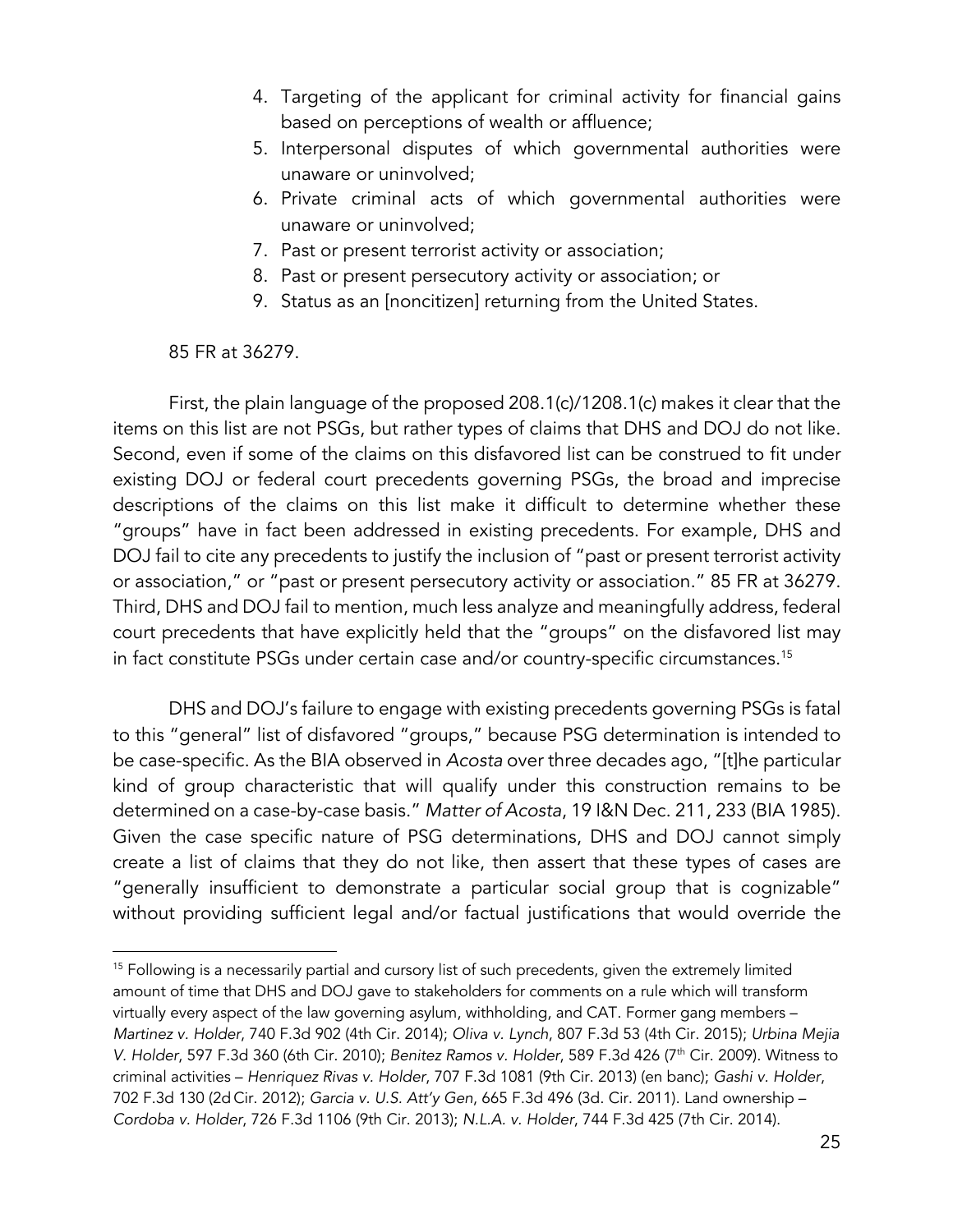longstanding case-specific nature of PSG determinations. *See Ordonez-Azman v. Barr*, No. 17-982-ag at 14 (2d Cir. July 13, 2020) (stating that the BIA "appear[ed] to have imposed a general rule, untied to any specific country or society" in analyzing a particular social group related to former gang members and "[i]f so, failed to adhere to its own precedents disclaiming per se rules and requiring a fact-based inquiry into the views of the relevant society...").

Finally, while DHS and DOJ claim in the discussion that "the regulation does not foreclose that, in rare circumstances, such facts could be the basis for finding a particular social group, given the fact and society specific nature of this determination," this is not clear in the regulatory language. First, DHS and DOJ fail to explain why PSGs may be found only in "rare circumstances," given the existing federal court precedents that have found PSGs in circumstances that appear on the list of disfavored claims. Second, the existence of a generally disfavored claims list, coupled with the lack of explicit regulatory language that PSG determination is case-specific, will confuse and mislead Immigration Judges and Asylum Officers into categorically denying all claims that they believe are on the disfavored list, without taking into account "the fact- and society-specific nature" in each case as they are required to do under longstanding federal court and DOJ case law governing PSG determination.

The list of generally disfavored claims is particularly dangerous in combination with some of the other proposed regulations in this Notice. For example, DHS and DOJ fail to provide any guidance to Asylum Officers and Immigration Judges on whether or how they should use this list of disfavored claims in relation to the credible fear process, pretermitting an asylum application before a full individual hearing, or issues of frivolousness. Using this list of disfavored claims to deny credible or reasonable fear, pretermit an I-589 application, or find an asylum application to be frivolous would violate the applicants' constitutional right to Due Process under the Fifth Amendment and their statutory right to present evidence in removal proceedings under INA 240(b)(4)(B) for the following reason set forth by the BIA:

[T]he applicant has the burden to establish a claim based on membership in a particular social group and will be required to present evidence that the proposed group exists in the society in question…. Evidence such as country conditions reports, expert witness testimony, and press accounts of discriminatory laws and policies, historical animosities, and the like may establish that a group exists and is perceived as "distinct" or "other" in a particular society.

*M-E-V-G-*, 26 I&N Dec. at 244.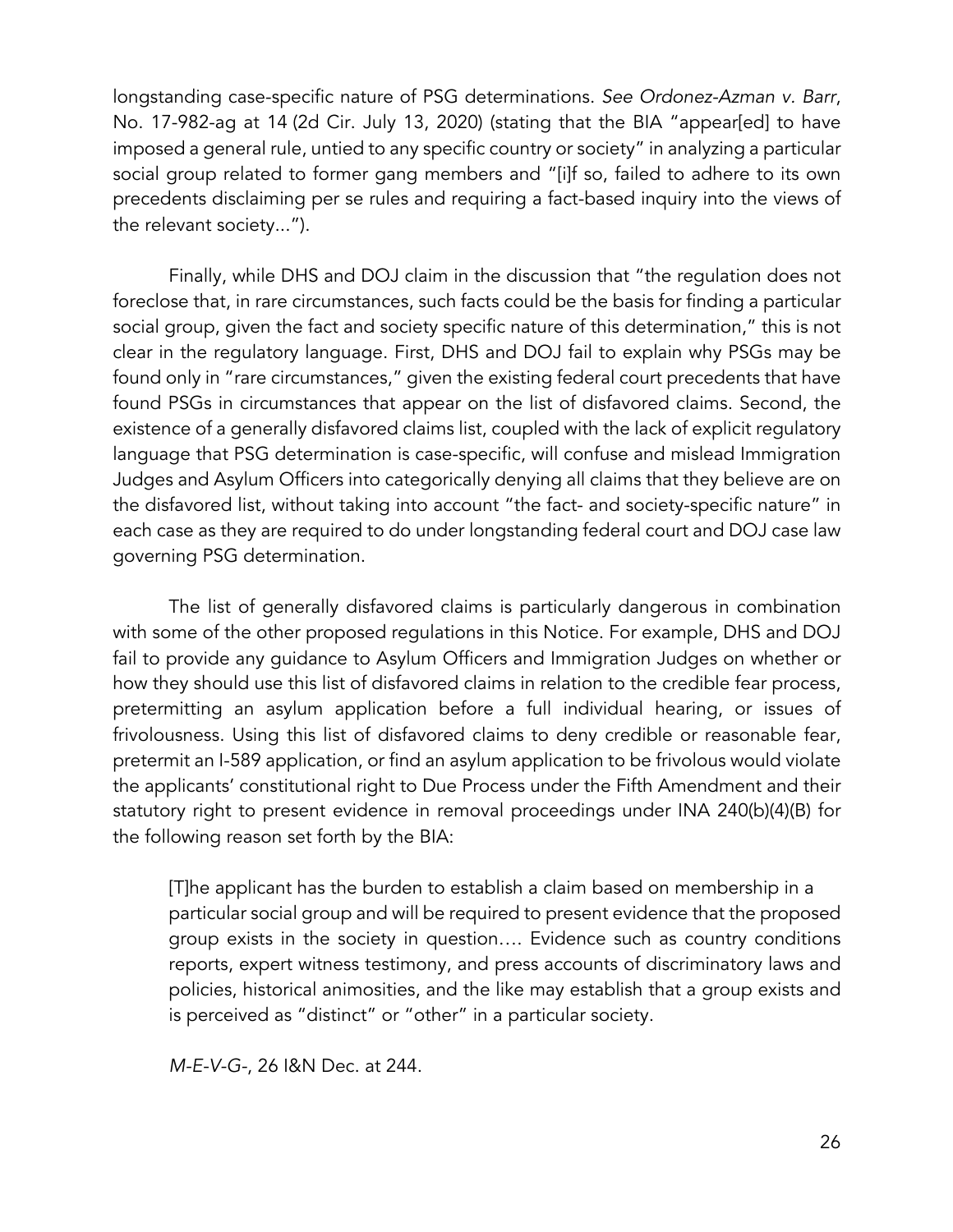However, such a heavy evidentiary burden to establish PSG cannot and should not be met at the credible or reasonable fear screening. Nor should an asylum application be pretermitted or found to be frivolous prior to an individual hearing in immigration court based on the above generalized list of disfavored claims. To do any of these things before the applicant has had "a reasonable opportunity to examine the evidence against the [noncitizen], to present evidence on the [noncitizen]'s own behalf, and to cross-examine witnesses presented by the Government" would deprive the applicants of their constitutional right to Due Process and their right to meet the burden of proving that a PSG exists in their particular case under INA § 240(b)(4)(B).

DHS and DOJ must ensure that applicants have the opportunity to fully present their evidence regarding membership in a particular social group in an individual hearing before an Immigration Judge. DHS and DOJ should remove this list of disfavored claims.

### Procedural requirements specific to PSG claims

The third part of the proposed 208.1(c)/1208.1(c) is what DHS and DOJ describe as "procedural requirements specific to asylum and withholding claims premised on a particular social group." Specifically, that part of the proposed regulation states that:

No [noncitizen] shall be found to be a refugee or have it decided that the [noncitizen]'s life or freedom would be threatened based on membership in a particular social group in any case unless that person first articulates on the record, or provides a basis on the record for determining, the definition and boundaries of the alleged particular social group. A failure to define, or provide a basis for defining, a formulation of a particular social group before an immigration judge shall waive any such claim for all purposes under the Act, including on appeal, and any waived claim on this basis shall not serve as the basis for any motion to reopen or reconsider for any reason, including a claim of ineffective assistance of counsel.

DHS and DOJ claim that this is a codification of the recent BIA precedent in *Matter of W-Y-C- & H-O-B-*, 27 I&N Dec. 189 (BIA 2018). However, the language in proposed 208.1(c)/1208.1(c) is far broader in scope than *W-Y-C- & H-O-B-*, which is limited to whether new PSGs can be raised on appeal to the BIA.

As with the second part of the proposed 208.1(c)/1208.1(c), denying asylum and statutory withholding to people who cannot "articulate on the record, or provide a basis on the record for determining, the definition and boundaries of the alleged particular social group" *unless and until the applicants have had the full opportunity given to them*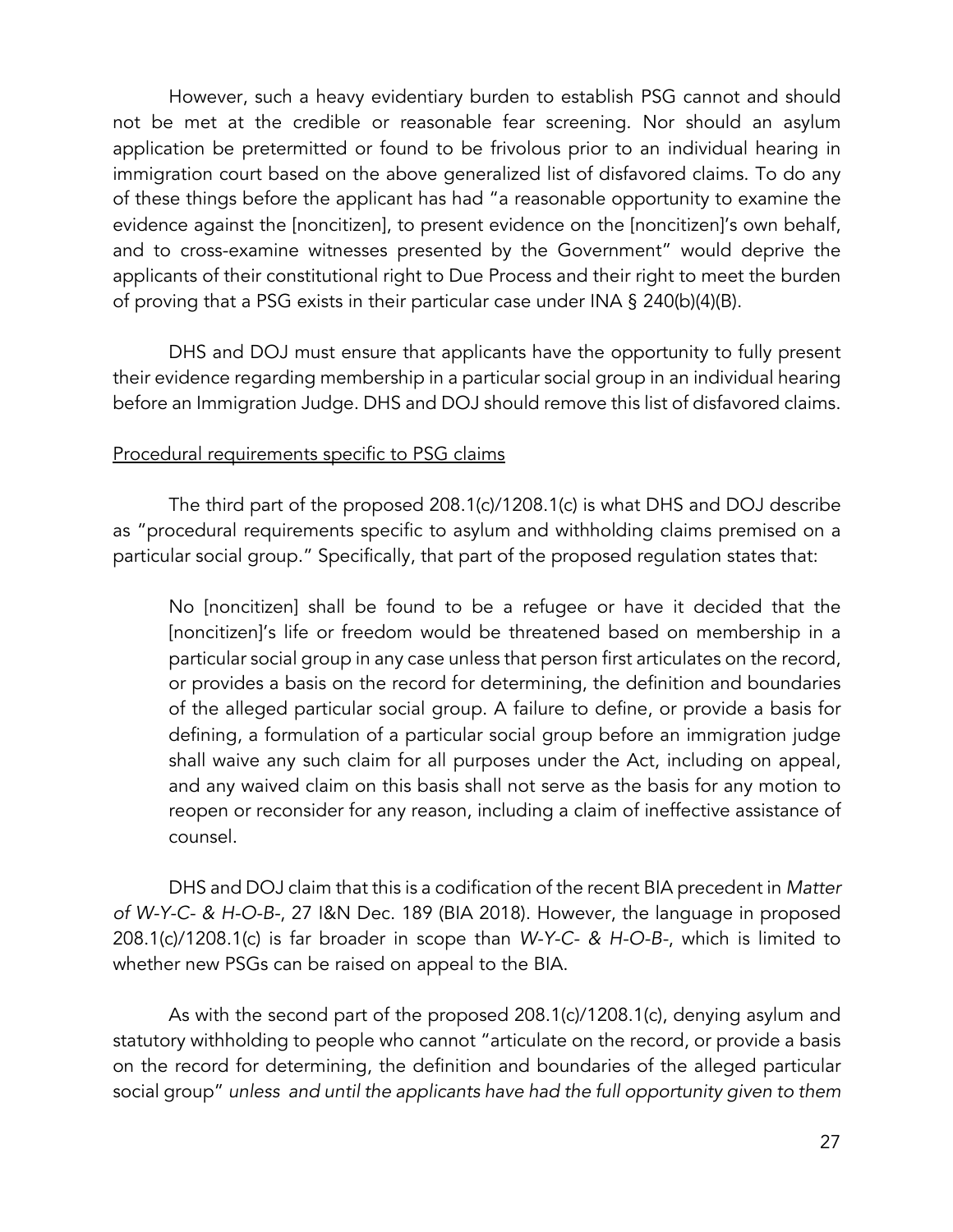*under the law to present evidence* would violate INA §§ 208, 241(b)(3), 240(b)(4), and 240(c)(6) and (7).

Given the explicit reference to "an immigration judge," no PSGs may be waived under proposed 208.1(c)/1208.1(c) during credible or reasonable fear process, or during affirmative asylum process before USCIS. As with the second part of the proposed 208.1(c)/1208.1(c), the applicants' rights under INA § 240(b)(4)(B) to present evidence, coupled with their burden to provide evidence to establish PSGs under *M-E-V-G-*, should prevent any immigration judge from waiving any possible PSGs unless and until the applicants have had a full individual hearing where they can present documents and testimony. To do otherwise would violate the applicants' rights under INA § 240(b)(4)(B) and Due Process to present evidence regarding PSGs.

Likewise, for the reasons discussed below, even after a full individual hearing on the respondents' application for asylum and statutory withholding, applicants may not be barred from proposing new PSGs in motions to reopen or reconsider.

Proposed 208.1(c)/1208.1(c) states that "any waived claim on this basis shall not serve as the basis for any motion to reopen or reconsider for any reason, including a claim for ineffective assistance of counsel." However, applicants in immigration courts have long had a right to file motions to reopen or reconsider that have since been codified in statute and regulations. INA § 240(c)(6) governs motions to reconsider. The only statutory limitation on the content of motions to reconsider is that they "shall specify the errors or law or fact in the previous order and shall be supported by pertinent authority." INA § 240(c)(7) governs motions to reopen. The only statutory limitation on the content of motions to reopen is that they "shall state the new facts that will be proven at a hearing to be held if the motion is granted and shall be supported by affidavits or other evidentiary material." *Id.*

For purposes of agency deference under Chevron, the statutory language is clear. There is nothing in INA § 240(c)(6) and (7) that allows DHS and DOJ to arbitrarily limit the content of motions to reconsider or reopen by barring the introduction of new PSGs, as long as the motions meet the other requirements of INA § 240(c)(6) and (7).

This is particularly the case with motions to reopen based on ineffective assistance of counsel, which are explicitly singled out in the proposed 208.1(c)/1208.1(c). Immigrants have long had a right to counsel of their choosing at no expense to the government, again since codified in the statute and regulations. INA § 240(b)(4)(A), 8 CFR Part 292; *See also Olvera v. INS*, 504 F.2d 1372 (5th Cir. 1974). Immigrants' right to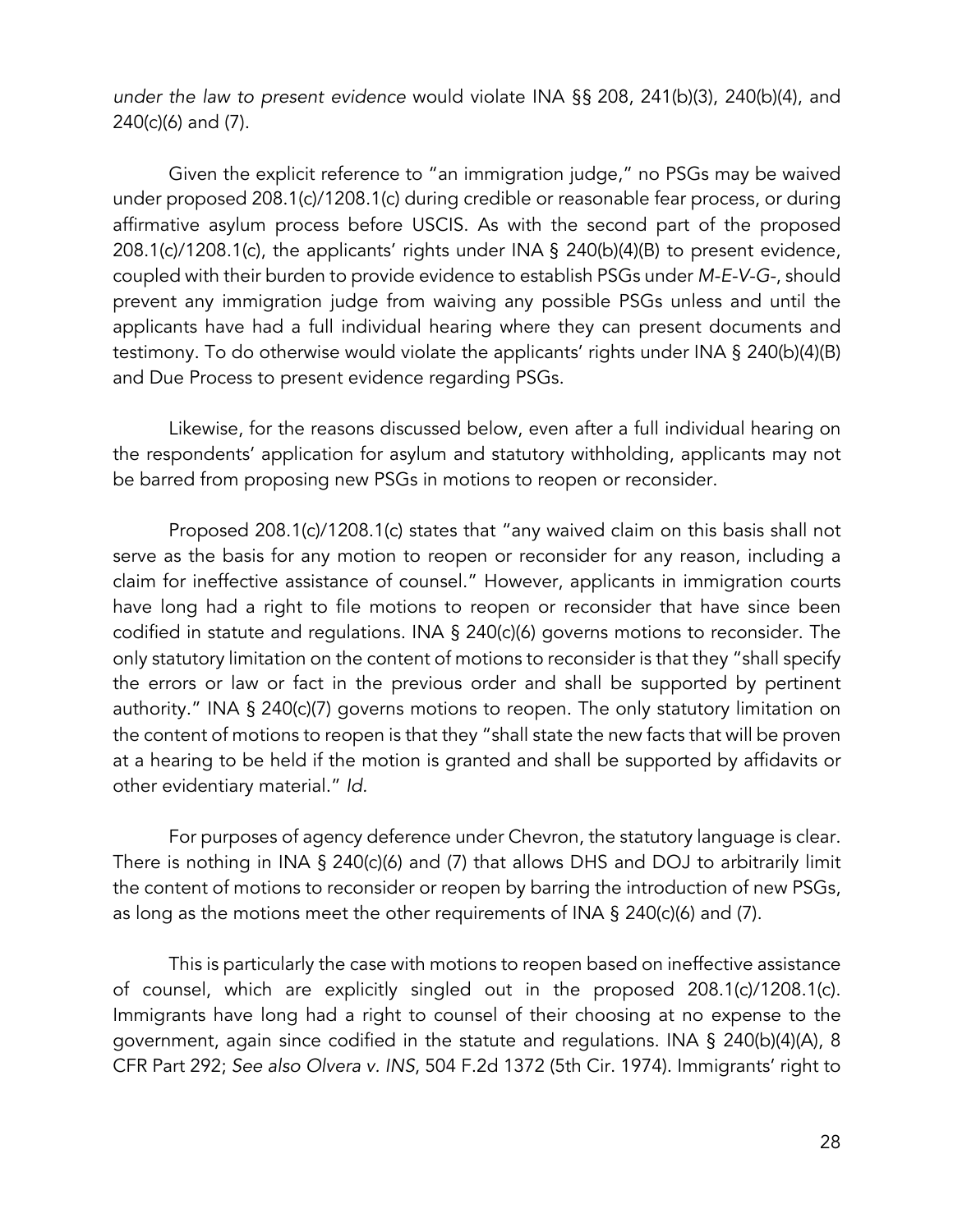file motions to reopen based on ineffective assistance of counsel have long been recognized in immigration law. *See e.g. Matter of Lozada*, 19 I&N Dec. 637 (BIA 1988).

Counsel's failure to "articulate on the record, or provide[] a basis on the record for determining, the definition and boundaries of the alleged particular social group" would constitute ineffective assistance of counsel even under current law given *Matter of W-Y-C- & H-O-B-*, and even more so if the proposed 208.1(c)/208.1(c) goes into effect. Yet notwithstanding the devastating consequences of such ineffective assistance of counsel to the applicants, DHS and DOJ fail to explain why and how the law would permit them to categorically bar motions to reopen based on ineffective assistance of counsel under these circumstances, when such bar would be a clear violation of applicants' due process and statutory rights under INA § 240.

The only justification that DHS and DOJ provide in the discussion is "to encourage the efficient litigation of all claims" and "to avoid gamesmanship and piecemeal analyses." Again, such arguments fail to address the legal defects with the blanket bar on the introduction of new PSGs in motions to reopen or reconsider discussed above. Even as policy, such limited conclusory claims unsupported by evidence argue against giving any deference to DHS and DOJ on this issue. The closest thing to law cited by DHS and DOJ is 8 CFR 1003.23(b)(3), which is limited to discretionary relief and therefore does not apply to statutory withholding, which would also be affected by the proposed 208.1(c)/1208.1(c).

ASAP represents a mother and children who were denied asylum and withholding of removal after prior counsel failed to adequately investigate and present their claims, including by failing to argue for viable particular social groups. Our clients successfully submitted a Motion to Reopen to the BIA. The BIA found that the prior counsel's "deficiencies prevented complete presentation of [their] claims and full representation of their case" and remanded the case for further proceedings. On remand, the IJ denied their claims without a hearing and based solely on the written record. In so doing, the IJ prevented ASAP's clients from remedying their prior counsel's deficiencies, and again deprived them of a full and fair hearing on their claims. In fact, the Fourth Circuit recently left little doubt that an IJ's failure to provide an asylum seeker a meaningful opportunity to present probative evidence of their claims on remand violates basic due process protections. *See Atemnkeng v. Barr*, 948 F.3d 231, 242 (4th Cir. 2020) (IJ violated asylum seeker's due process rights by rejecting her claims without first providing her an opportunity to testify again on remand). A new hearing on the merits is essential to ensure that ASAP's clients, and similarly situated individuals, have the opportunity to correct the factual and legal deficiencies caused by prior ineffective counsel and fully present their claims for relief for the first time. DOJ and DHS should therefore remove the language barring motions to reopen or reconsider.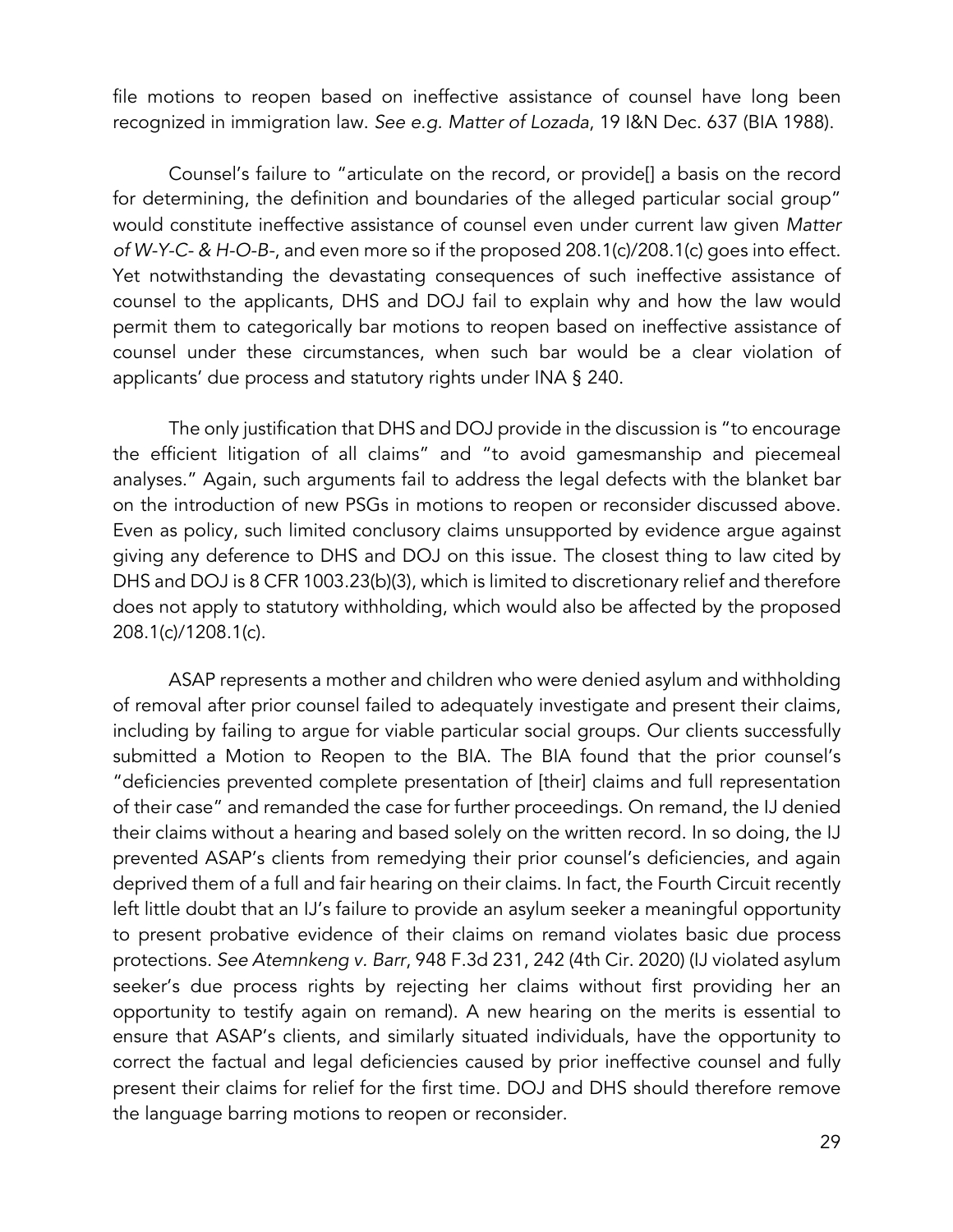### *The Notice Introduces an Inappropriately Limited Definition of Political Opinion*

Proposed 8 CFR section 208.1(d)/1208.1(d) redefines "political opinion" as "one expressed by or imputed to an applicant in which the applicant possesses an ideal or conviction in support of the furtherance of a discrete cause related to a state or unit thereof." 85 FR at 36300.

One, the new definition of "political opinion" is unclear. What exactly does "an ideal or conviction in support of the furtherance of a discrete cause related to a state or unit thereof" mean? DHS and DOJ provide a long list of what "political opinion" is not in the second part of the proposed regulation, but the agencies fail to provide any guidance to the applicants or the adjudicators as to what this confusing new definition means.

Two, the plain language of this definition of political opinion is too narrow. To limit the definition of political opinion to "an ideal or conviction in support of the furtherance of a discrete cause *related to political control of a state or a unit thereof*, 85 FR at 36300, goes beyond any existing federal court or DOJ precedents governing political opinion, including *Saldarriaga v. Gonzales*, 402 F.3d 461, 467 (4th Cir. 2005), the only case cited by DHS and DOJ in support of the new limited definition of political opinion. In *Saldarriaga*, the Fourth Circuit stated that "whatever behavior an applicant seeks to advance as political, it must be motivated by *an ideal or conviction of sorts* before it will constitute grounds for asylum." *Id.* at 466 (emphasis added). However, it did not tie the "ideal or conviction of sorts" in any way to "political control of a state or a unit thereof," as the proposed 208.1(d)/1208.1(d) attempts to do.

A political opinion need not involve "political control of a state or a unit thereof." To use a very current example in the United States, people across the political spectrum have been reacting to the killing of George Floyd and other Black individuals by the police. However, depending on where people are on the political spectrum, they are not likely to agree on whether or how such killings should be addressed, much less who should have "political control of a state or a unit thereof." Some may not even have a preference for what, if anything, ought to be done, and are simply expressing their opinions. But all those reacting to these killings by engaging in whatever speech and activities that they see fit have political opinions and are engaging in political activities, by any common understanding of the terms "political opinion" and "political activity."

Moreover, DHS and DOJ's proposed limitations would define political opinion much more narrowly than it is understood in the context of core First Amendment jurisprudence; courts have long-held that a diverse set of activities, including organizing by minority groups outside of the official channels of state sanctioned political parties,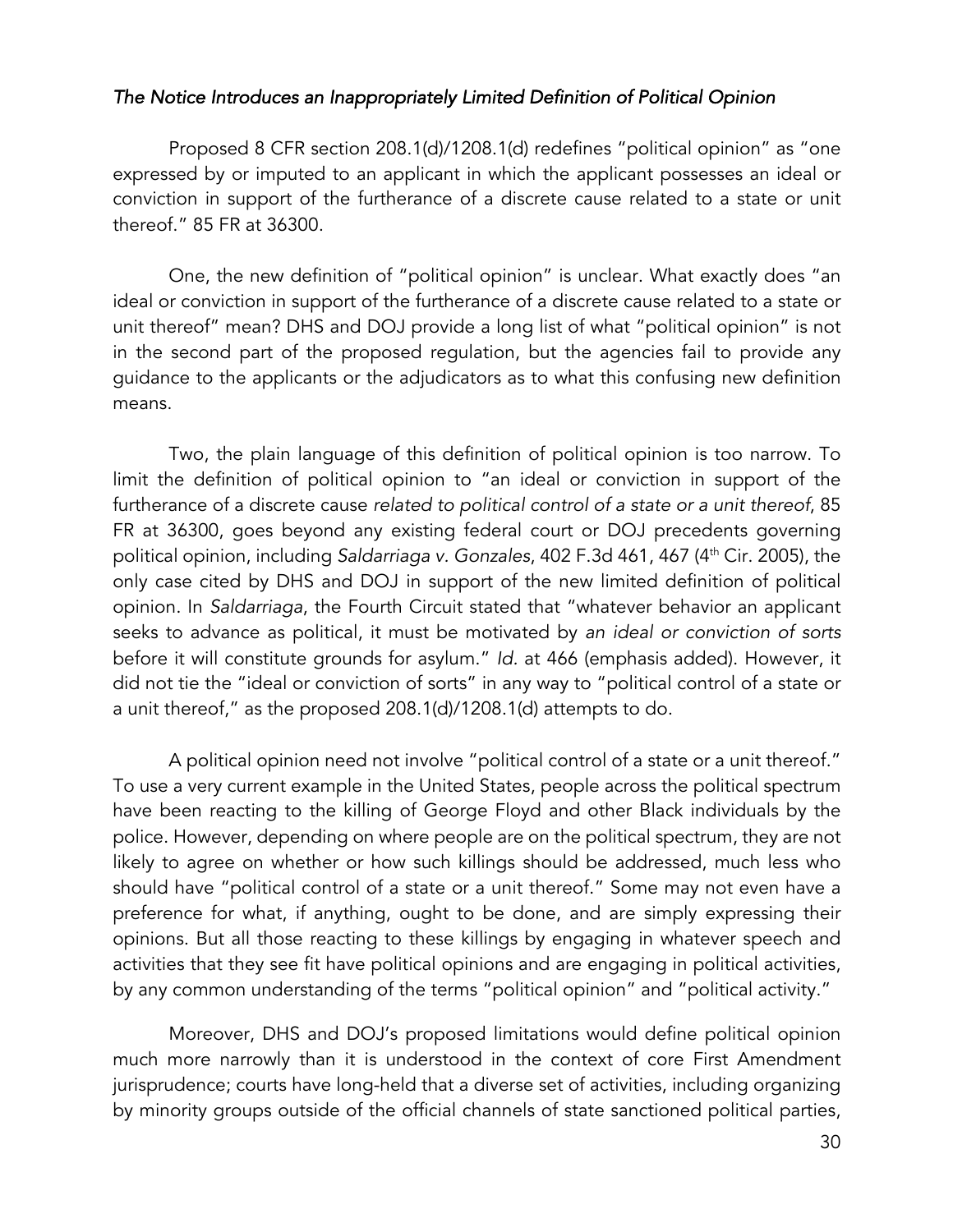constitutes core political speech. *See*, *e.g*., *Nat'l Ass'n for Advancement of Colored People v. Button*, 371 U.S. 415, 431, 83 S. Ct. 328, 337, 9 L. Ed. 2d 405 (1963) ("Our form of government is built on the premise that every citizen shall have the right to engage in political expression and association. This right was enshrined in the First Amendment of the Bill of Rights. Exercise of these basic freedoms in America has traditionally been through the media of political associations. *Any interference with the freedom of a party is simultaneously an interference with the freedom of its adherents*. All political ideas cannot and should not be channeled into the programs of our two major parties. History has amply proved the virtue of political activity by minority, dissident groups …[citations omitted]. The NAACP is not a conventional political party; but the litigation it assists, while serving to vindicate the legal rights of members of the American Negro community, *at the same time and perhaps more importantly, makes possible the distinctive contribution of a minority group to the ideas and beliefs of our society*. For such a group, association for litigation may be the most effective form of political association.") (emphasis added).

DHS and DOJ should provide justification for why their proposed changes to political opinion in the asylum context differ so greatly from the general understanding of political opinion, from previous case law on political opinion asylum claims, and from the concept of political speech under the First Amendment.

#### Set of Disfavored Claims

As with PSGs, the second part of proposed 208.1(d)/1208.1(d) is another set of claims that DHS and DOJ "in general will not favorably adjudicate." Such claims include:

[C]laims of [noncitizen]s who claim a fear of persecution on account of a political opinion defined solely by generalized disapproval of, disagreement with, or opposition to criminal, terrorist, gang, guerilla, or other non-state organizations absent expressive behavior in furtherance of a cause against such organizations related to efforts by the state to control such organizations or behavior that is antithetical to or otherwise opposes the ruling legal entity of the state or a legal sub-unit of the state.

### 84 FR 36291.

As with the new definition of political opinion, this part of the proposed 208.1(d)/1208.1(d) is confusingly written and therefore difficult to understand. One, the plain language of the proposed regulation appears to bar "in general" all political opinion claims based on "generalized disapproval of, disagreement with, or opposition to … *non-state organizations*." (emphasis added). In support of barring political opinion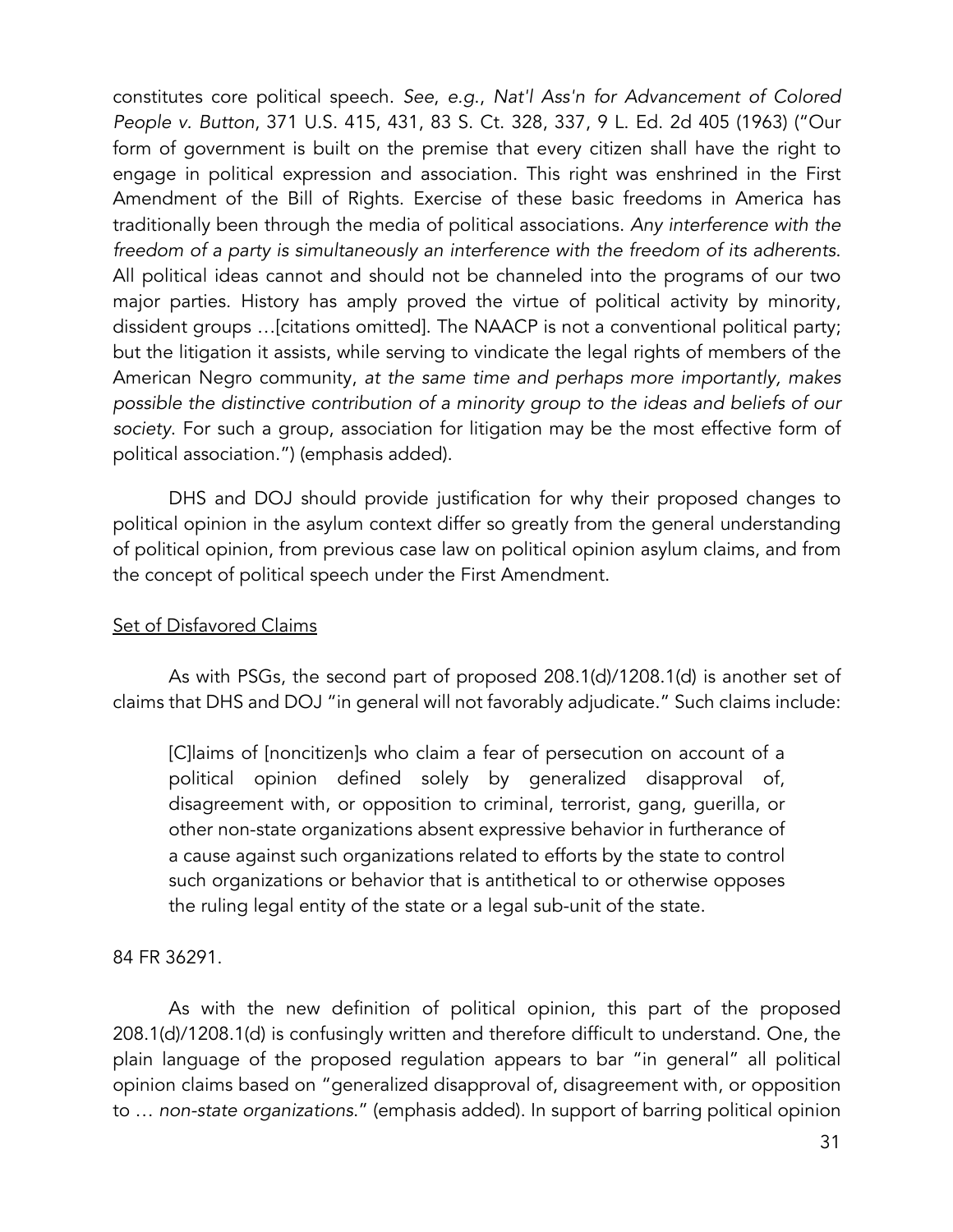claims involving non-state organizations, DHS and DOJ state that "BIA case law makes clear that a political opinion involves a cause against a state or political entity, rather than against a culture," but only cite a single BIA case from 1996 in support of this proposition. *Matter of S-P-*, 21 I&N Dec. 486, 494 (BIA 1996). 85 FR at 36279.

However, *S-P-* does not support DHS and DOJ's assertion. *S-P-* did not involve a political opinion claim based on "generalized disapproval of, disagreement with, or opposition to … non-state organizations." Rather, the *en banc* Board in *S-P-* granted the respondent's application for asylum based on political opinion imputed to him by the Sri Lankan government. Therefore, the out-of-context quote from *S-P-* that DHS and DOJ cite is dictum, at best, and the holding of *S-P-* itself has nothing to do with DHS and DOJ's assertion that "BIA case law makes clear that a political opinion involves a cause against a state or political entity, rather than against a culture." DHS and DOJ cite no other BIA cases to support their statement regarding BIA case law.

The only other support that DHS and DOJ rely on to justify their general bar on political opinion cases involving non-state actors is a citation to paragraphs 80 to 82 of the UNHCR Handbook on Procedures and Criteria for Determining Refugee Status and Guidelines on International Protections. 85 FR at 36279. However, DHS and DOJ fail to mention the actual UNHCR position on political opinion claims involving nongovernmental actors. If DHS and DOJ had more carefully examined the February 2019 UNHCR Handbook that they cite, they would have found the UNHCR Guidelines on International Protection, which Volker Türk, the UNHCR Assistant High Commissioner for Refugees, describes in the foreword as "a series of legal positions on specific questions of international refugee law" which "complement and update the Handbook and should be read in combination with it."<sup>16</sup> UNHCR Guidelines on International Protection No. 7 and 12 deal specifically with "violence perpetrated by organized gangs, traffickers, and other non-State actors, against which the State is unable or unwilling to protect."17

Other UNHCR Guidelines, such as UNHCR Guideline on International Protection No. 10, appear to directly contradict the proposed regulation on the issue of political opinion and non-state organizations. For example, paragraph 51 of the UNHCR Guidelines on International Protection No. 10 states that "[t]he political opinion ground is broader than affiliation with a particular political movement or ideology; it concerns 'any opinion on any matter in which the machinery of the State, government, society, or

<sup>16</sup> Volker Türk, *Foreword to* UNHCR, Handbook on Procedures and Criteria for Determining Refugee Status and Guidelines on International Protection 9-10 (Feb. 2019), https://www.unhcr.org/enus/publications/legal/5ddfcdc47/handbook-procedures-criteria-determining-refugee-status-under-1951 convention.html.

<sup>17</sup> *Id.* at 10.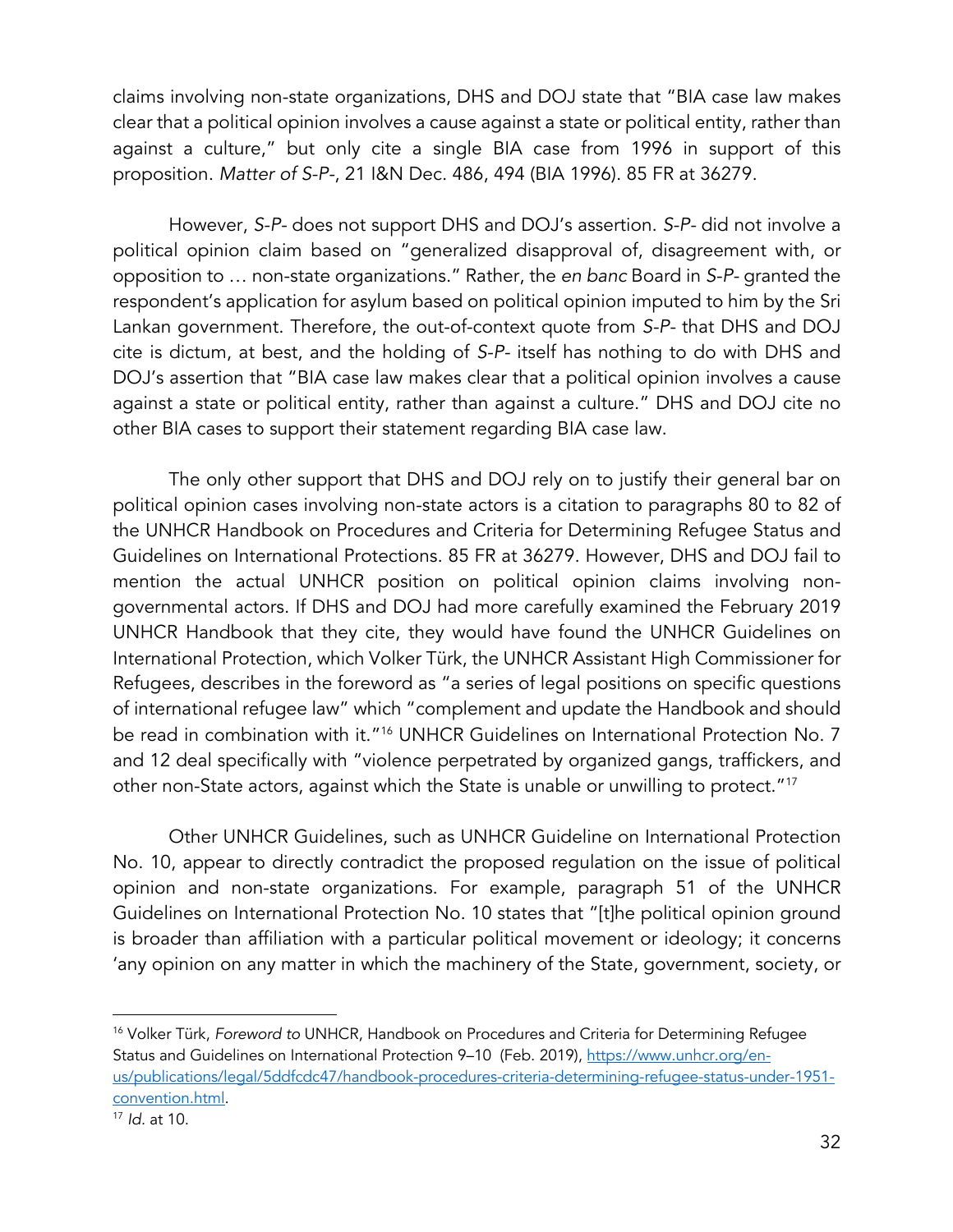policy may be engaged.'"18 In explicit opposition to the proposed 208.1(d)/1208(d), paragraph 53 UNHCR Guideline on International Protection No. 10 states that "[o]bjection to recruitment by non-State armed groups may also be an expression of political opinion."19

In addition, as a matter of policy and common sense, political opinions and activities are often linked to "generalized disapproval of, disagreement with, or opposition to … non-state organizations." For example, in the United States, people regularly disapprove of and disagree with non-governmental actors such as athletes who choose to kneel during the national anthem. People also protest non-governmental actors, such as Planned Parenthood and doctors who provide abortions. Yet such opinions and activities are commonly understood to constitute political opinions and activities. *See, e.g., McCullen v. Coakley*, 573 U.S. 464, 496 (2014) (finding that a state statute had violated the First Amendment by failing to adequately tailor its restrictions on protests outside abortion clinics, therefore depriving the petitioners of a right "to converse with their fellow citizens about an important subject on the public streets and sidewalks.").

DHS and DOJ should consider how the above limitations to political opinion violate long-standing precedent and international obligations. None of the authorities cited in the Notice support or justify the changes to the consideration of political opinion claims. DHS and DOJ should therefore remove the limited definition of political opinion and the list of disfavored claims.

### Requiring "behavior" undermines imputed political opinions

Finally, requiring "*expressive behavior* in furtherance of a cause against such organizations related to efforts by the state to control such organizations[,] or *behavior* that is antithetical to or otherwise opposes the ruling legal entity of the state or legal sub-unit of the state" undermines the well-established concept of imputed political opinion as political opinion by requiring "behavior" as a component of political opinion. *See e.g. Singh v. Holder*, 764 F.3d 1153, 1159 (9th Cir. 2014) ("It is settled law that an applicant may establish a political opinion for purposes of asylum relief by showing an 'imputed political opinion.") (internal citation omitted).

<sup>18</sup> UNHCR, Guidelines on International Protection No. 10 11 (Nov. 2014), https://www.unhcr.org/enus/publications/legal/529efd2e9/guidelines-international-protection-10-claims-refugee-status-relatedmilitary.html.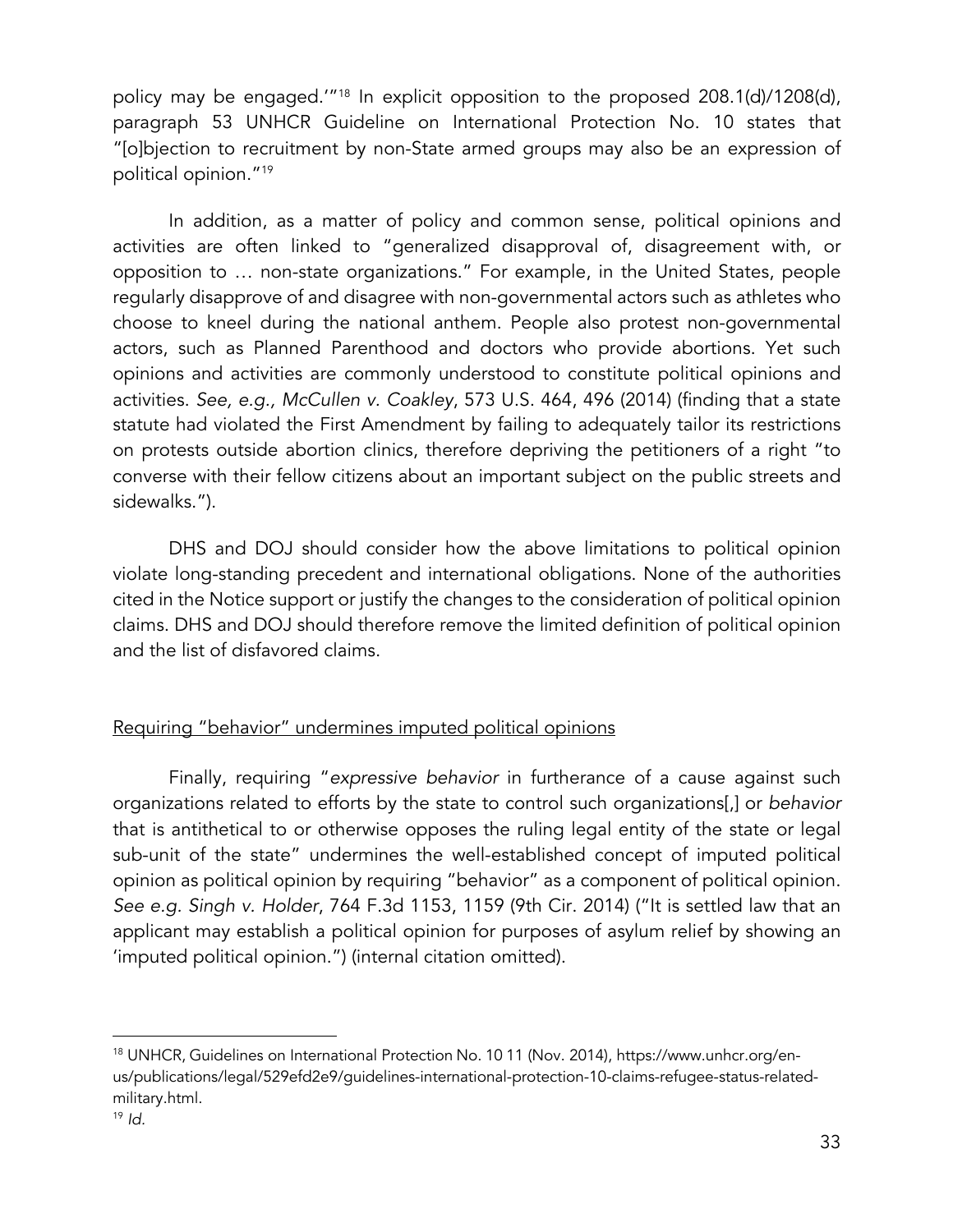The very nature of imputed political opinion is that the persecutor is imputing or attributing a political opinion to the person that they have harmed or are attempting to harm, whether or not that person actually holds that political opinion. For this reason, "expressive behavior in furtherance of a cause" or "behavior that is antithetical to or otherwise opposes the ruling legal entity of the state or a legal sub-unit of the state" is not likely to exist in imputed political opinion cases, since the applicant need not in fact hold any political opinions, much less act on them. Imputed political opinion depends on what the persecutor believes, not what the person being persecuted believes. Therefore, requiring "behavior" would undermine virtually all imputed political opinion claims.

DHS and DOJ fail to address this important ramification in their discussion of the proposed 208.1(d)/1208.1(d). In fact, they add a footnote to the discussion to further limit the types of "expressive behavior" that would support political opinion claims. Without any citations or analysis, DHS and DOJ claim that "[e]xpressive behavior is not generally thought to encompass acts of civic personal responsibility such as voting, reporting a crime, or assisting law enforcement in an investigation." 85 FR 38680 fn. 30.

In conclusion, the foregoing discussion clearly shows that DHS and DOJ have failed to conduct the analysis required for deference under *Chevron* and *Brand X*. DHS and DOJ should therefore provide further analysis and consider removing this section.

## *The Notice Introduces New Standards for Persecution without Adequate Analysis or Justification*

### The Notice arbitrarily raises the type and level of harm required to "exigent threat"

One, the proposed 8 C.F.R. 208.1(e)/1208.1(e) raises the type and level of harm required to establish persecution, to "actions so severe that they constitute an exigent threat." "[E]xigent threat" appears to be a new legal term and standard in asylum and INA § 241(b)(3) withholding, yet DHS and DOJ fail to mention the heightened standard in their discussion. Furthermore, even the cases cited by DHS and DOJ in their discussion – much less other longstanding federal court and BIA precedents on type and level of harm – do not require "exigent threat" to establish persecution. The Merriam-Webster dictionary defines "exigent" as "requiring immediate aid or action." This is not the current standard for the type and level of harm that rises to the level of persecution.<sup>20</sup> Yet DHS and DOJ fail to even mention, much less meaningfully address and justify, why the standard for type and level of harm required to establish persecution should be

 $20$  See Ira J. Kurzban, Kurzban's Immigration Law Sourcebook, 731-43 (16<sup>th</sup> ed. 2018-19).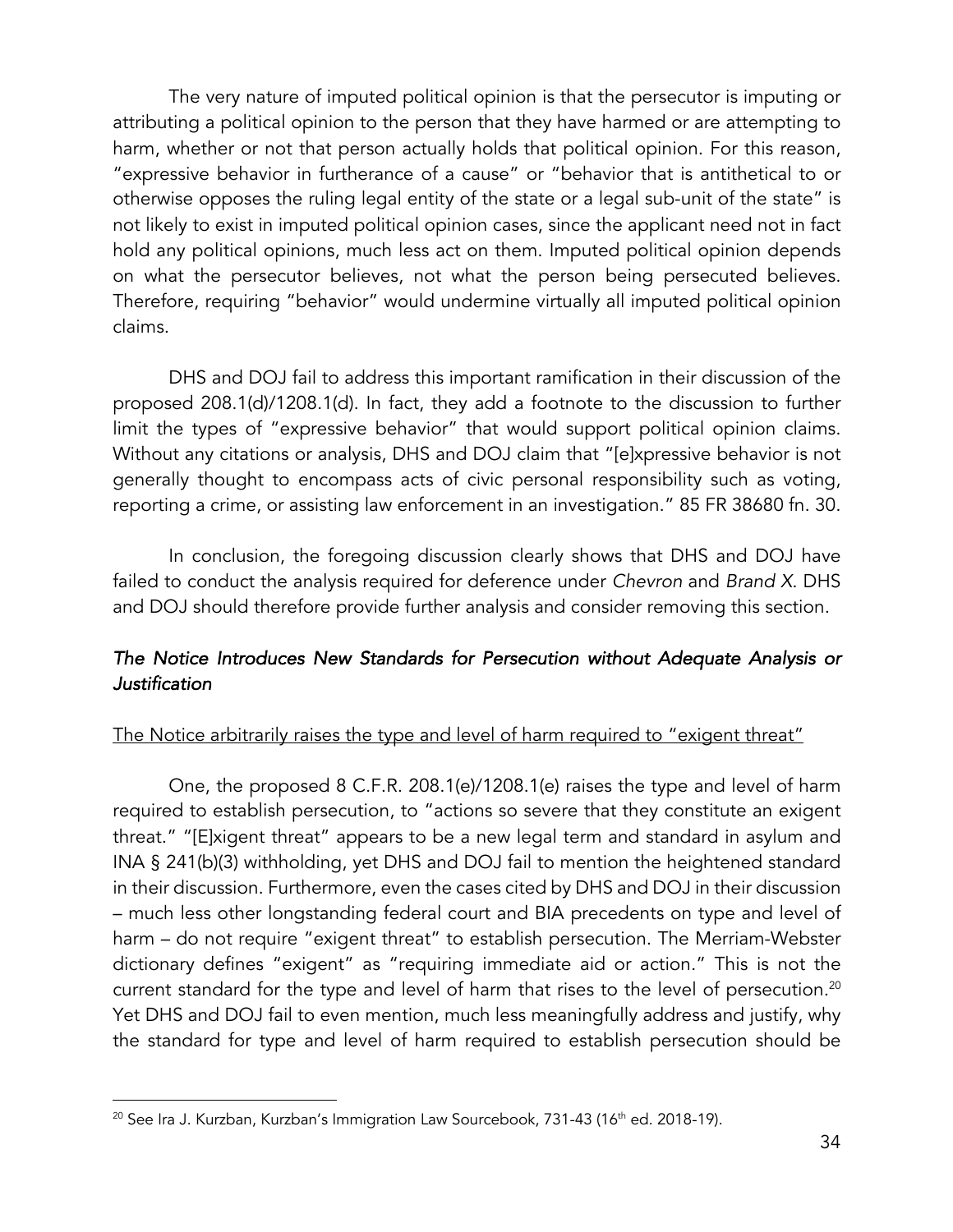raised to "exigent threat," as would be necessary for agency deference to the heightened standard under *Chevron* and *Brand X*.

#### Conflict with existing law on "pattern and practice"

Two, as with PSGs and political opinion, the second part of the proposed 208.1(e)/1208.1(e) is yet another "nonexhaustive" list of harms that DHS and DOJ will not find to be persecution. Most problematic of the harms that DHS and DOJ will not recognize as persecution is the following:

The existence of laws or government policies that are unenforced or infrequently enforced do not, by themselves, constitute persecution unless there is credible evidence that those laws or policies have been or would be applied to an applicant personally.

However, the requirement that an applicant be harmed personally by laws or policies contradicts longstanding regulation and case law on "pattern and practice." Specifically, 8 CFR 208.13(b)(2)(iii)/1208.13(b)(2)(iii) states that:

[T]he asylum officer or the immigration judge shall not require the applicant to provide evidence that there is a reasonable possibility he or she would be singled out individually for persecution if:

(A) The applicant establishes that there is a pattern or practice in his or her country of nationality or, if stateless, in his or her country of last habitual residence of persecution of a group of persons similarly situated to the applicant on account of race, religion, nationality, membership in a particular social group, or political opinion; and

(B) The applicant establishes his or her own inclusion in, and identification with, such group of persons such that his or her fear of persecution upon return is reasonable.

First, DHS and DOJ fail to even mention the existence of their own regulation on pattern and practice. Second, the only attempt that DHS and DOJ make to address the conflict between the proposed 208.1(e)/1208.1(e) and the well-established law governing pattern and practice comes in a parenthesis to the sole case that they cite on this issue, *Wakkary v. Holder*, 558 F.3d 1049, 1061 (9th Cir. 2009).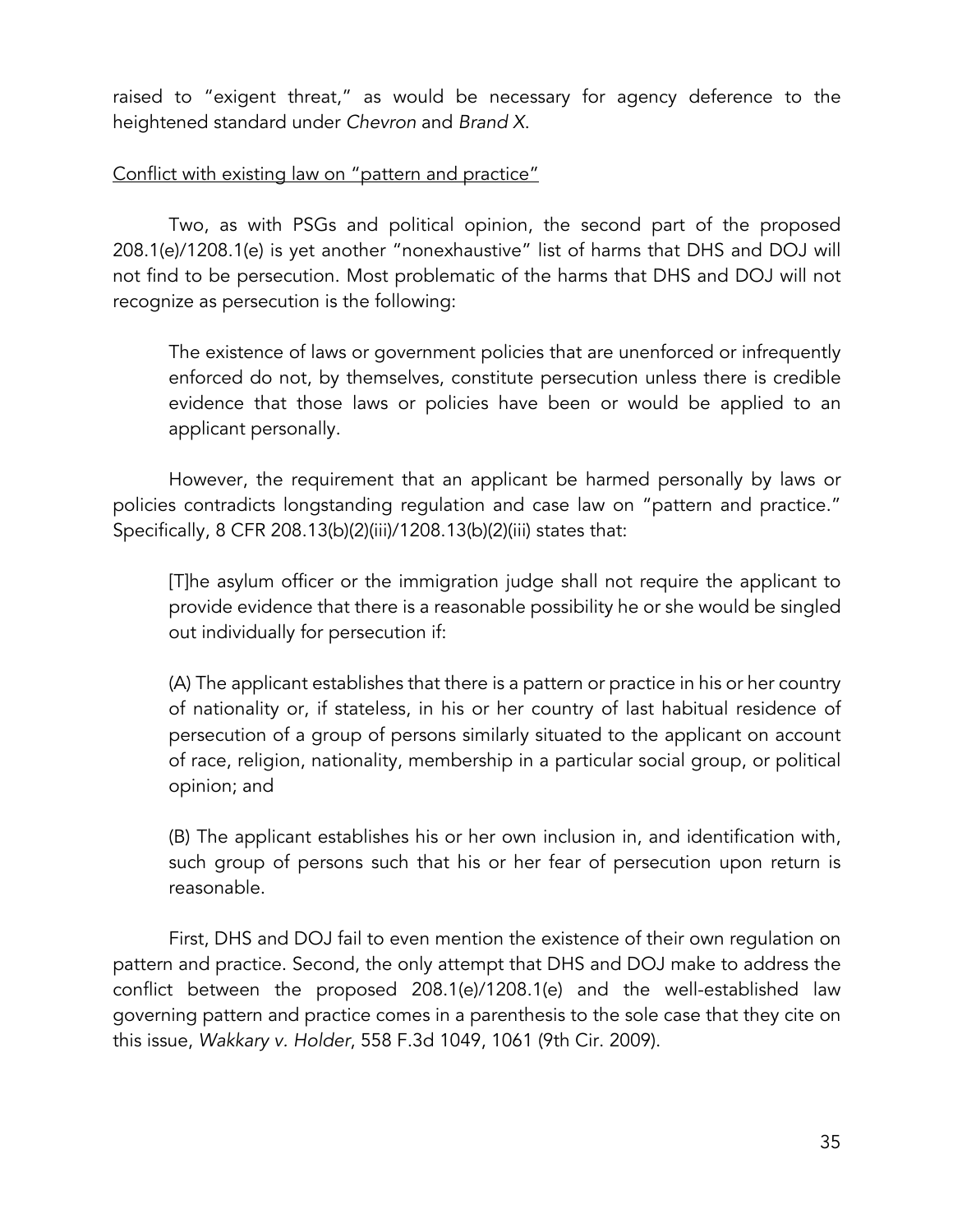While acknowledging that under *Wakkary* (not to mention 8 CFR 208.13(b)(2)(iii)/1208.13(b)(2)(iii)), "an applicant is not required to establish that his or her government would personally persecute the [noncitizen] up on return if he or she can establish a pattern or practice of persecution against a protected group to which they belong," DHS and DOJ summarily dismiss the conflict between existing law on pattern and practice and the proposed changes in the Notice by noting that the governmental conduct must be "systematic" and "sufficiently widespread." 85 FR at 36280. However, they fail to explain why "the existence of laws or government policies" does not demonstrate a pattern or practice of persecution in and of themselves, regardless of how often the laws or policies are enforced, nor what would constitute infrequent enforcement that would justify nullification of existing regulation and precedents on pattern and practice. Such paltry discussion provides insufficient grounds for agency deference under *Chevron* and *Brand X*.

#### *The Notice Introduces Unclear and Unjust Standards for Nexus*

As with PSGs, political opinion, and persecution, the proposed 8 CFR 208.1(f)(1)(i)- (viii)/1208.1(f)(1)(i)-(viii) present a fourth "nonexhaustive" list of claims that DHS and DOJ "in general, will not favorably adjudicate." The claims are as follows:

- (i) Interpersonal animus or retribution;
- (ii) Interpersonal animus in which the alleged persecutor has not targeted, or manifested an animus against, other members of an alleged particular social group in addition to the member who has raised the claim at issue;
- (iii) Generalized disapproval of, disagreement with, or opposition to criminal, terrorist, gang, guerilla, or other non-state organizations absent expressive behavior in furtherance of a discrete cause against such organizations related to control of a state or expressive behavior that is antithetical to the state or a legal unit of the state;
- (iv) Resistance to recruitment or coercion by guerilla, criminal, gang, terrorist or other non-state organizations;
- (v) The targeting of the applicant for criminal activity for financial gain based on wealth or affluence or perceptions of wealth or affluence;
- (vi) Criminal activity;
- (vii) Perceived, past or present, gang affiliation; or
- (viii)Gender.

85 FR 36292.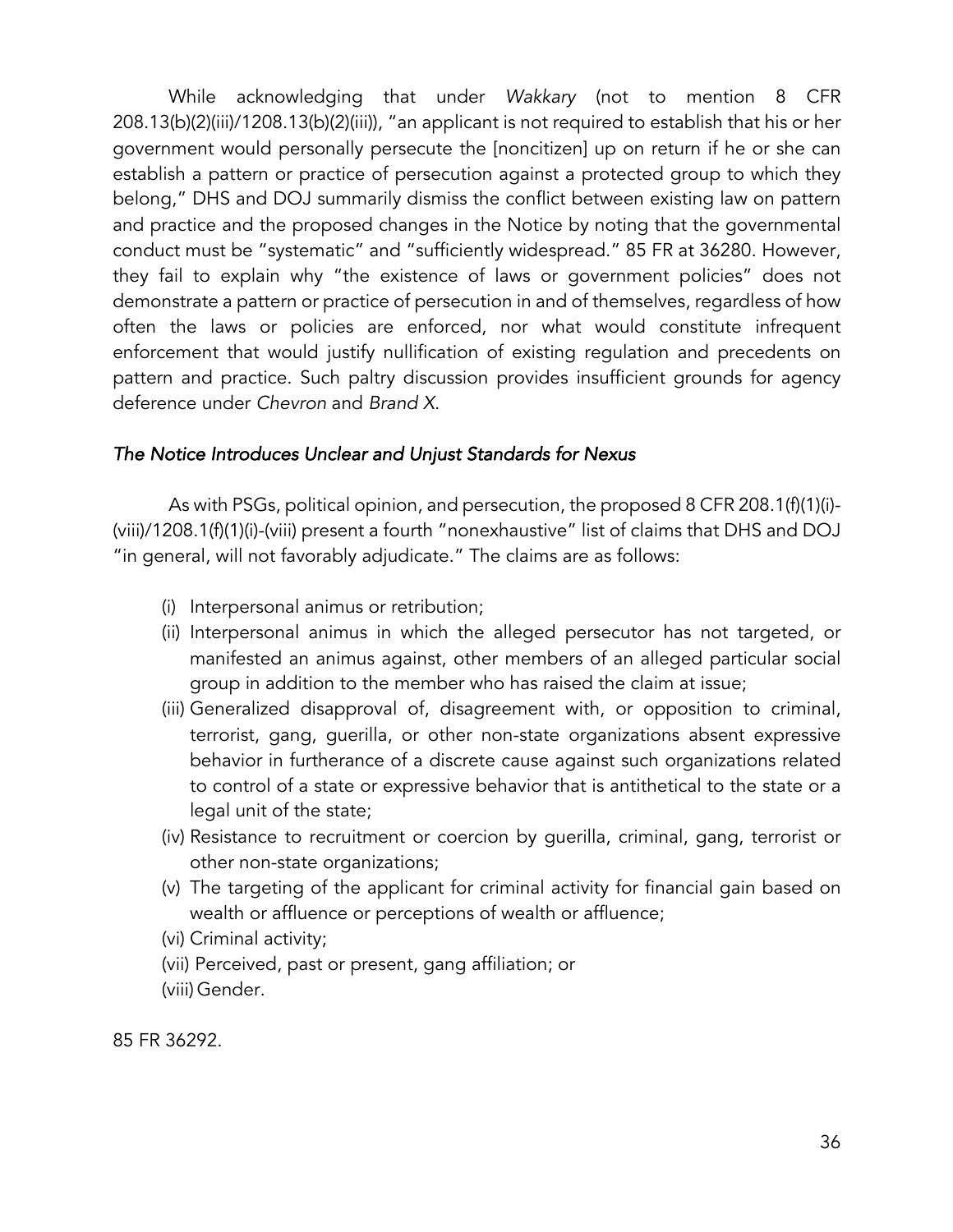This list will look familiar by now because it duplicates many of the claims that have already been barred in the proposed regulation on  $PSGs<sup>21</sup>$  or the proposed requlation on political opinion.<sup>22</sup>

#### Nexus is a question of fact specific to each case.

One fundamental problem with codifying a list of generally disfavored claims on nexus is that nexus is "a classic factual question." *Crespin Valladares v. Holder*, 632 F.3d 117, 128 ( $4<sup>th</sup>$  Cir. 2011). Determining the existence of nexus – whether the applicant was harmed or will be harmed *on account of* one or more of the five protected grounds for asylum and withholding – requires the adjudicator to consider facts specific to each case, such as direct or indirect evidence of the persecutor's motivation(s) for harming or attempting to harm the applicant. *See INS v. Elias Zacarias*, 502 U.S. 478, 484 (1992).

As the Fourth Circuit observed in *Crespin Valladares*, "the IJ's nexus determination qualifie[s] as a finding of fact entitled to deference." Neither the BIA or the circuit courts may "simply substitute[] its own judgment for that of the IJ." *Id.* (citing *Kabba v. Mukasey*, 530 F.3d 1239, 1246 (10th Cir. 2008)). Yet that is exactly what the list in proposed 208.1(f)(1)(i)-(viii)/1208.1(f)(1)(i)-(viii) would do. It would substitute DHS and DOJ's general disapproval of certain types of claims over an asylum officer or an immigration judge's determination on nexus based on their evaluation of the evidence specific to the applicant's case.

### DHS and DOJ fail to acknowledge "mixed motive" cases.

Furthermore, as the law governing nexus in asylum and withholding have long acknowledged, the persecutor may have more than one motive for wanting to harm the applicant. In asylum, INA 208(b)(1)(B)(i) places the burden of proof on the applicant to "establish that race, religion, nationality, membership in a particular social group, or

 $21$  Proposed 8 CFR 208.1(c)/1208.1(c) – "[P]ast or present criminal activity or association (including gang membership); presence in a country with generalized violence or a high crime rate; being the subject of a recruitment effort by criminal, terrorist, or persecutory groups; the targeting of the applicant for criminal activity based on financial gain based on perceptions of wealth and influence; interpersonal disputes of which governmental authorities were unaware or uninvolved; past or present persecutory activity or association; or status as an [noncitizen] returning from the United States."

<sup>&</sup>lt;sup>22</sup> Proposed 8 CFR 208.1(d)/1208.1(d) – "[G]eneralized disapproval of, disagreement with, or opposition to criminal, terrorist, gang, guerilla, or other non-state organizations absent expressive behavior in furtherance of a cause against such organizations related to efforts by the state to control such organizations or behavior that is antithetical to or otherwise opposes the ruling legal entity of the state or legal unit of the state."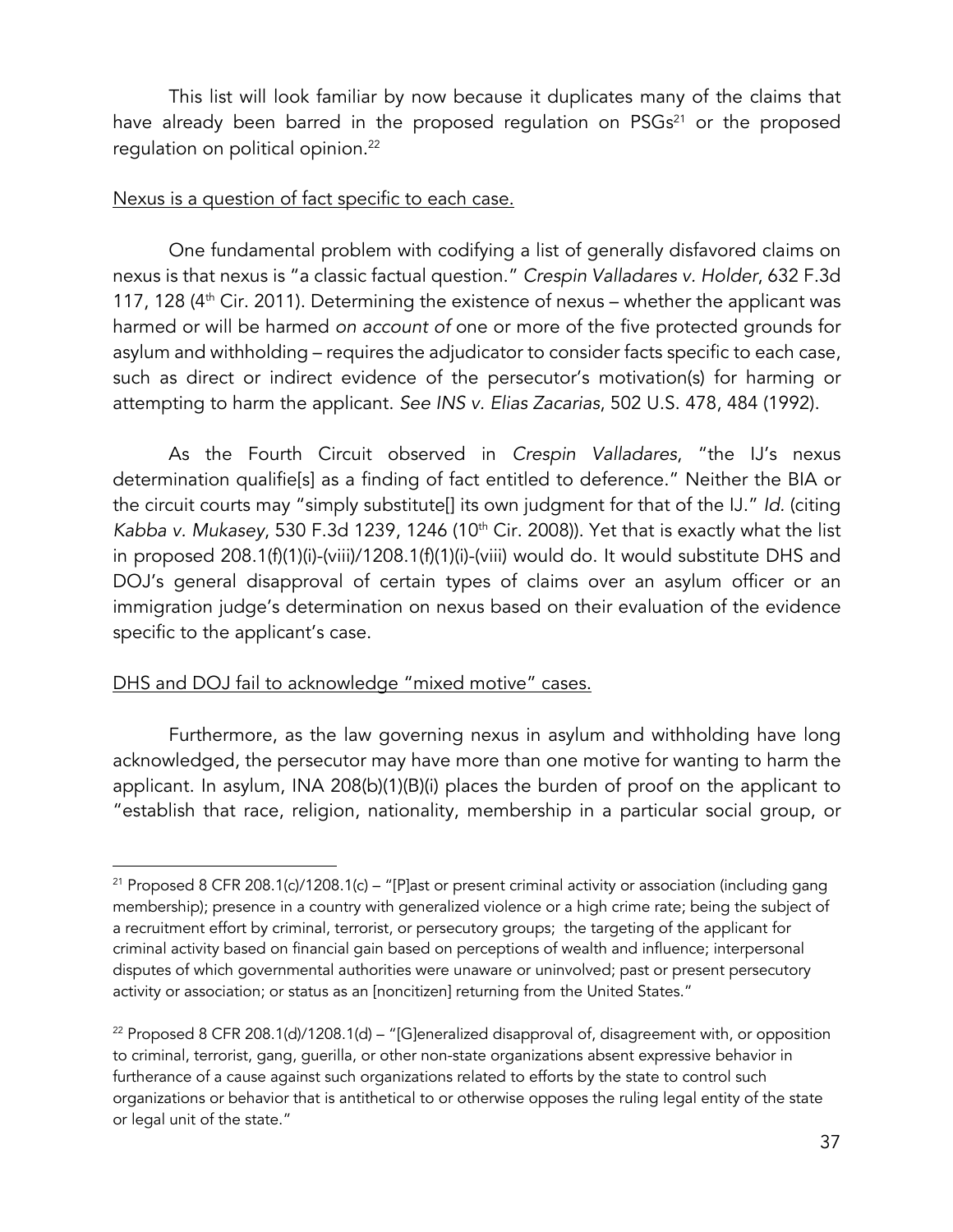political opinion was or will be at least *one central reason* for persecuting the applicant." (emphasis added).

In withholding of removal under INA 241(b)(3), there is a circuit split on what an applicant must show to establish nexus. The Sixth and the Ninth Circuits have explicitly held that the plain language of INA 241(b)(3) requires applicants applying for withholding of removal to show only "a reason," rather than "one central reason" required for asylum under INA 208(b)(1)(B)(i), to establish a nexus in statutory withholding cases. *Guzman Vasquez v. Barr*, 959 F.3d 253 (6th Cir. 2020); *Barajas Romero v. Lynch*, 846 F.3d 351 (9th Cir. 2017). Prior to those cases, however, the Third Circuit – in a footnote – cited with approval *Matter of C-T-L-*, 25 I&N Dec. 341 (BIA 2010), where the Board held that the one central reason standard in INA 208(b)(1)(B)(i) also applies to withholding of removal under INA 241(b)(3). *Gonzalez-Posadas v. Attorney Gen. U.S.*, 781 F.3d 677, 685 n.6 (3d Cir. 2015).

It is telling that DHS and DOJ fail to mention any of the above issues in their discussion on nexus, much less discuss them in depth and explain how a list of generally disfavored claims on nexus may be reconciled with the case- and fact- specific nature of establishing nexus. The proposed 208.1(f)(1)/1208.1(f)(1) also fails to acknowledge  $$ much less provide any guidance to adjudicators – on mixed motive cases. Such glaring gaps in the drafting of the proposed regulation and discussion fail to meet the standard for agency deference under *Chevron* and *Brand X*.

While the discussion acknowledges that "the regulation does not foreclose that, at least in rare circumstances, such facts could be the basis for finding nexus, given the fact specific nature of this determination," such admission of the fact specific nature of nexus is not explicitly stated in the regulatory language. First, DHS and DOJ do not explain why this should only happen in "rare circumstances," especially given how common mixed motive cases are. Second, the fact that this acknowledgment is only in the discussion but not in the proposed regulation itself will lead some asylum officers and immigration judges to categorically deny all claims on the list, without taking into account "fact specific nature" in each case as the law requires. Such categorical denials may be ultra vires of INA 208, 240(b)(4)(B), and 241(b)(3) if they were the basis of pretermitting I-589 applications under proposed 8 CFR 208.13(e)/1208.13(e), since the applicants would not have had the full opportunity to present direct and indirect evidence on nexus, as is their right to do under INA 240(b)(4)(B).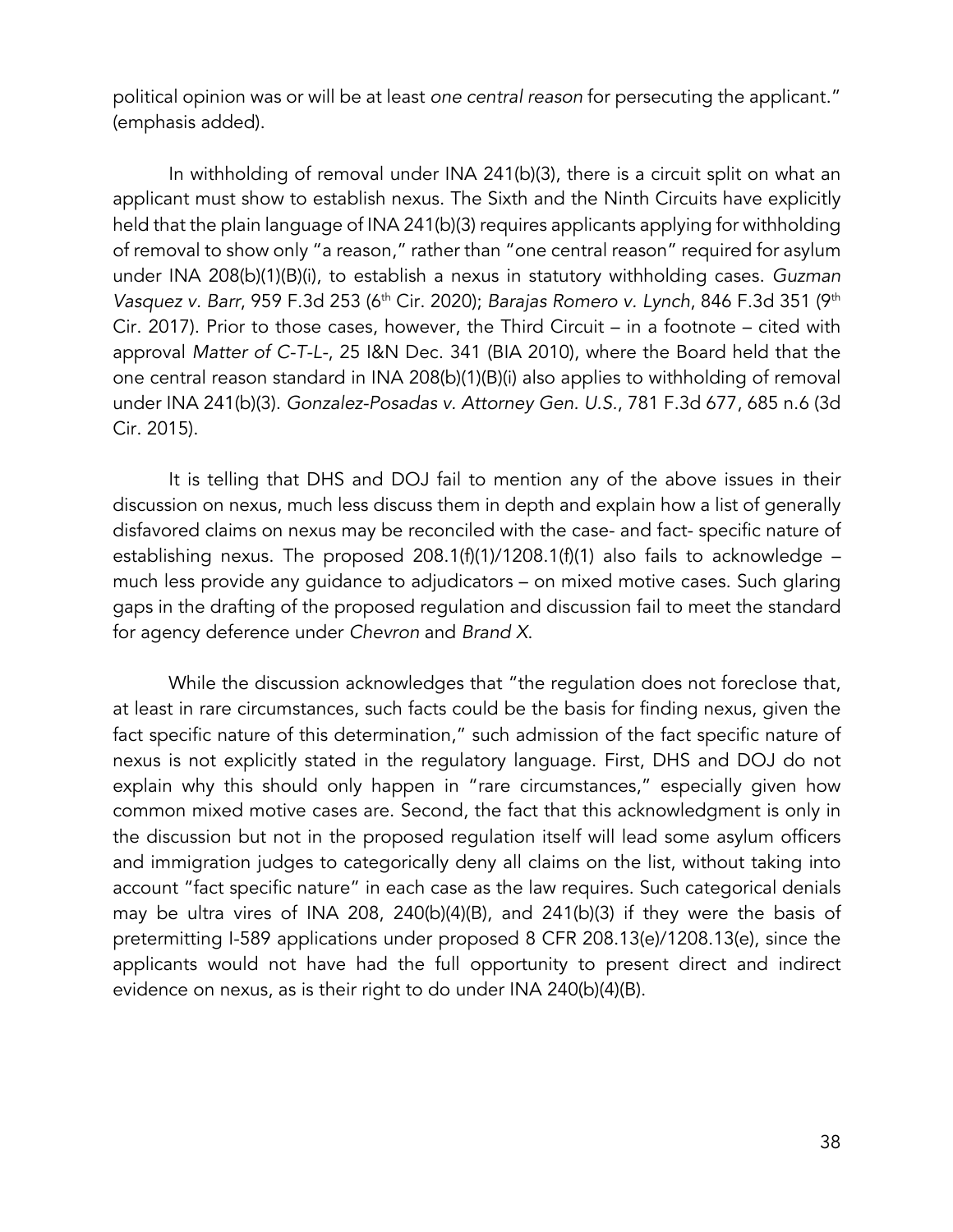#### "Evidence based on stereotypes"

Proposed 8 CFR 208.1(g)/1208.1(g) would bar the admission of "evidence promoting cultural stereotypes about an individual or a country, including stereotypes based on race, religion, nationality, or gender." The proposed regulation itself fails to provide any guidance on what such evidence may be. In their discussion of this proposed regulation, DHS and DOJ point to a footnote in *Matter of A-B-*, 27 I&N Dec. 316, 336, n. 9 (AG 2018), which refer to a single piece of evidence – "an unsourced partial quotation from a news article eight years earlier" to support a "charge that Guatemala has a 'culture of machismo and family violence'". Based on that single piece of evidence from a single footnote of a single case, DHS and DOJ propose a regulation which would take the unprecedented step of categorically barring a type of evidence in support of asylum and withholding.

The categorical bar on evidence may be ultra vires. INA 208(b)(1)(B)(ii) and 240(c)(4)(A) and (B) places the burden of proof on the applicant for asylum and withholding of removal to show eligibility for relief by presenting corroborative evidence. Furthermore, INA 240(b)(4)(B) gives respondents the right to "present evidence on the [noncitizen]'s own behalf." The Federal Rules of Evidence do not apply in immigration courts, so virtually all evidence presented by either DHS or the respondents are admissible, with immigration judges determining the proper weight to be given to each evidence. To categorically bar a type of evidence that the parties can submit may well be ultra vires of these sections of the INA, not to mention a possible violation of due process under the Fifth Amendment of the U.S. Constitution.

The proposed rule is also unclear on what evidence would be barred. It is not clear what constitutes "evidence promoting cultural stereotypes about an individual or a country based on race, religion, nationality, or gender" that would be subject to the categorical bar under the proposed 208.1(g)/1208.1(g). As discussed above, the only example that DHS and DOJ gave in their discussion was a single piece of evidence – "an unsourced partial quotation from a news article eight years earlier" to support a "charge that Guatemala has a 'culture of machismo and family violence'". While the specific evidence presented in *A-R-C-G-* may have not been to the Attorney General's liking, there have been numerous expert testimonies and in-depth organizational studies going back several decades on this very issue and routinely accepted by the federal courts as well as DHS and DOJ. However, neither the proposed regulation or the accompanying discussion provides any guidance on whether DHS and DOJ will now bar such well accepted evidence. Such lack of clarity will cause more, rather than less, confusion and additional litigation.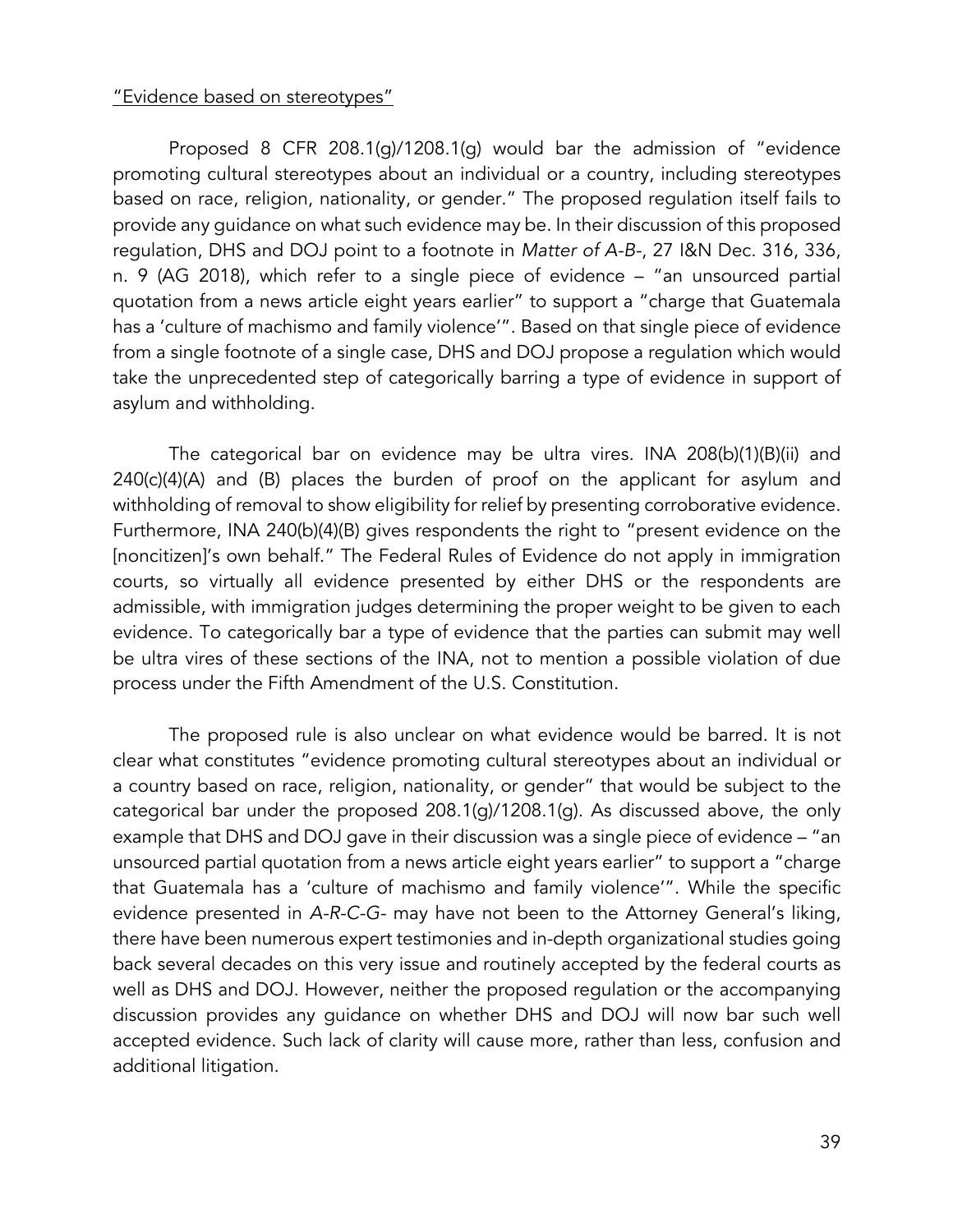### *The Notice Arbitrarily Introduces New Standards for Internal Relocation*

The proposed 8 CFR 208.13(b)(3)/1208.13(b)(3) (asylum) and 8 CFR 208.16(b)(3)/1208.16(b)(3) (withholding) rewrite the existing regulation entitled "[r]easonableness of internal relocation," eliminating factors specific to the applicants. While the current regulation directs adjudicators to consider factors such as "whether the applicant would face other serious harm in the place of suggested location; any ongoing civil strife within the country; administrative, economic, or judicial infrastructure; geographical limitations; and social and cultural constraints such as age, gender, health, and social and family ties," the proposed regulation eliminates all those factors. In their place, they put the following:

[T]he totality of the relevant circumstances regarding an applicant's prospects for relocation, including the size of the country of nationality or last habitual residence, the geographic locus of the alleged persecution, the size, numerosity, and reach of the alleged persecutor, and the applicant's demonstrated ability relocate to the United States in order to apply for asylum.

As a comparison of the current and proposed regulations clearly show, the proposed regulation eliminates any factors that would assist the adjudicators to determine whether and how a specific applicant may fare in their country of nationality and instead forces the adjudicators to only consider whether the applicant can be sent back regardless of their personal circumstances.

The only explanation that DHS and DOJ provide for such a wholesale change of factors for consideration in internal relocation is that the current regulations "inadequately assess the relevant considerations in determining whether internal relocation is possible, and if possible, whether it is reasonable to expect the asylum applicant to relocate." 85 FR 36282. However, this does not justify the elimination of all factors that may affect a specific applicant's ability to internally relocate, such as the person's age, gender, health, and social and family ties. For example, a healthy, welleducated adult who has financial resources, family and friends in another part of the country will likely have an easier time relocating internally than a sick child without a parent or guardian or financial resources, who do not know anyone in a different part of the country. Yet the proposed regulation deletes common sense factors such as the applicant's age, gender, health, and social and family ties for consideration by the adjudicators.

The Notice also demonstrates hostility to non-governmental persecutor cases. Under the current regulations, DHS has the burden of showing the reasonableness of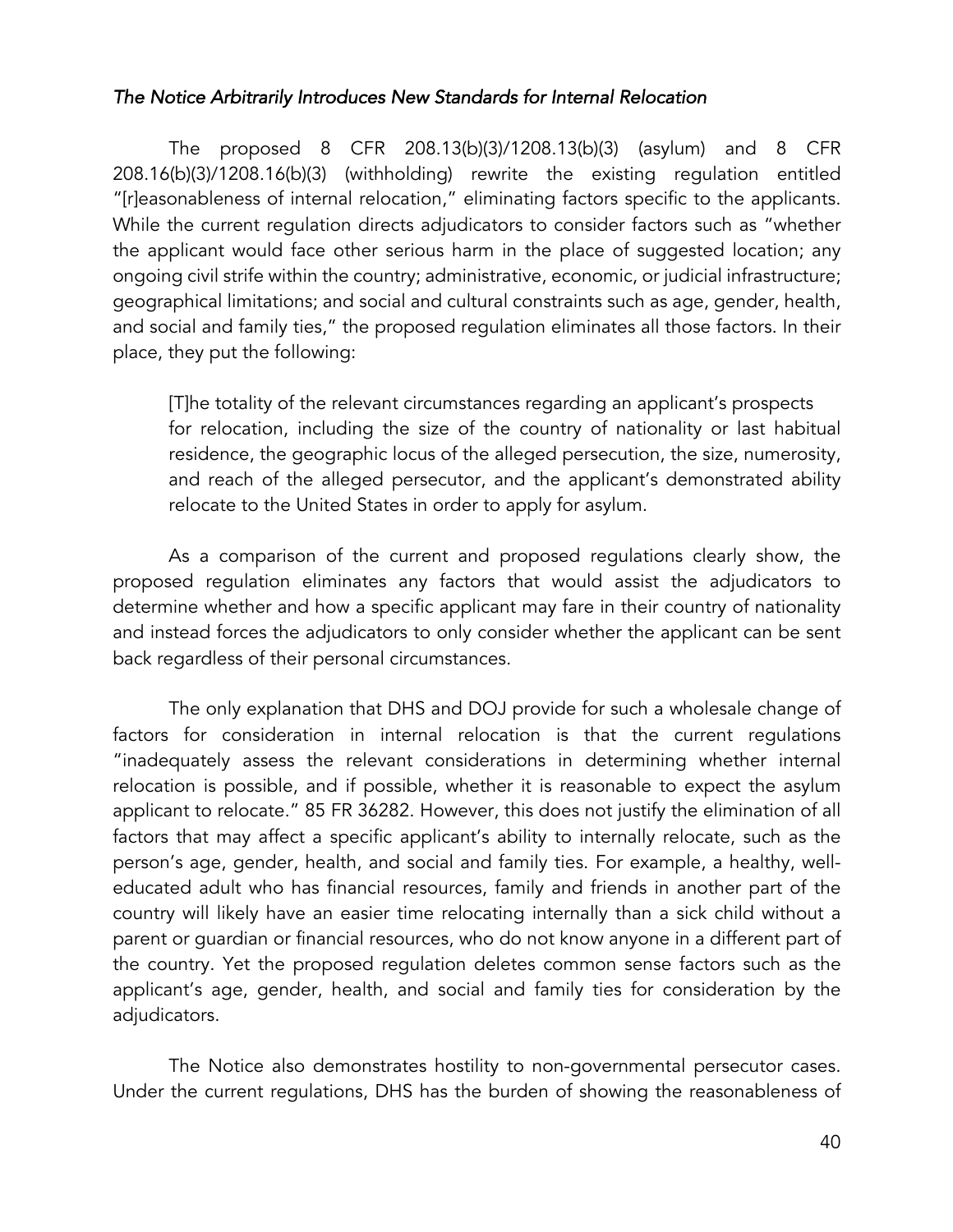internal relocation once the applicant has demonstrated past persecution, regardless of whether the persecutor is the government or a non-governmental actor. In contrast, the proposed 8 CFR 208.13(b)(3)(iii)/1208.13(b)(3)(iii) and 208.16(b)(3)(iii)/1208.16(b)(3)(iii) shifts the burden of proof for internal relocation to the applicants even after they have established past persecution, if the persecutor is a non-governmental actor. In addition, they will have to meet this burden using the new factors in the proposed 8 CFR sections 208.13(b)(3)/1208.13(b)(3) and 208.16(b)(3)/1208.16(b)(3).

Finally, proposed sections 208.13(b)(3)(iv)/1208.13(b)(3)(iv) and 208.16(b)(3)(iv)/1208.16(b)(3)(iv) categorically prohibit adjudicators from considering "gang members, rogue officials, family members who are not themselves government officials, or neighbors who are not themselves government officials" as government or governmentally sponsored persecutors. However, other than stating that this prohibition is "[f]or ease of administering these provisions," the discussion fails to explain why or how such a blanket prohibition is justified. Such a categorial bar will prohibit adjudicators from considering the quasi-governmental features of certain entities, such as MS-13 or Barrio 18 in El Salvador, Guatemala, and Honduras, or case-specific evidence presented by applicants on whether and when "rogue officials" may in fact have been acting in their governmental capacity.

DOJ is or should be aware of the deep connections between nongovernmental actors and the government in some countries. For example, DOJ was involved in the case against former Honduran congressman, and brother of the current President of Honduras, Tony Hernández. The DOJ press release stated that Hernández "coordinated and, at times, participated in providing heavily armed security for cocaine shipments transported within Honduras, including by members of the Honduran National Police and drug traffickers armed with machineguns and other weapons. Hernández also used members of the Honduran National Police to coordinate the drug-related murder of Franklin Arita in 2011, and he used drug-trafficking associates to murder a drug worker known as "Chino" in 2013."<sup>23</sup> When the government and criminal organizations are so entangled, including at the highest levels, it becomes difficult to distinguish between "gang members," "rogue officials," and the government itself. DHS and DOJ should therefore withdraw these proposed changes, or at least provide a reasoned explanation for making this distinction in the context of internal relocation.

<sup>&</sup>lt;sup>23</sup> Department of Justice, Former Honduran Congressman Tony Hernández Convicted In Manhattan Federal Court Of Conspiring To Import Cocaine Into The United States And Related Firearms And False-Statements Offenses (October 18, 2019), available at https://www.justice.gov/usao-sdny/pr/formerhonduran-congressman-tony-hern-ndez-convicted-manhattan-federal-court-conspiring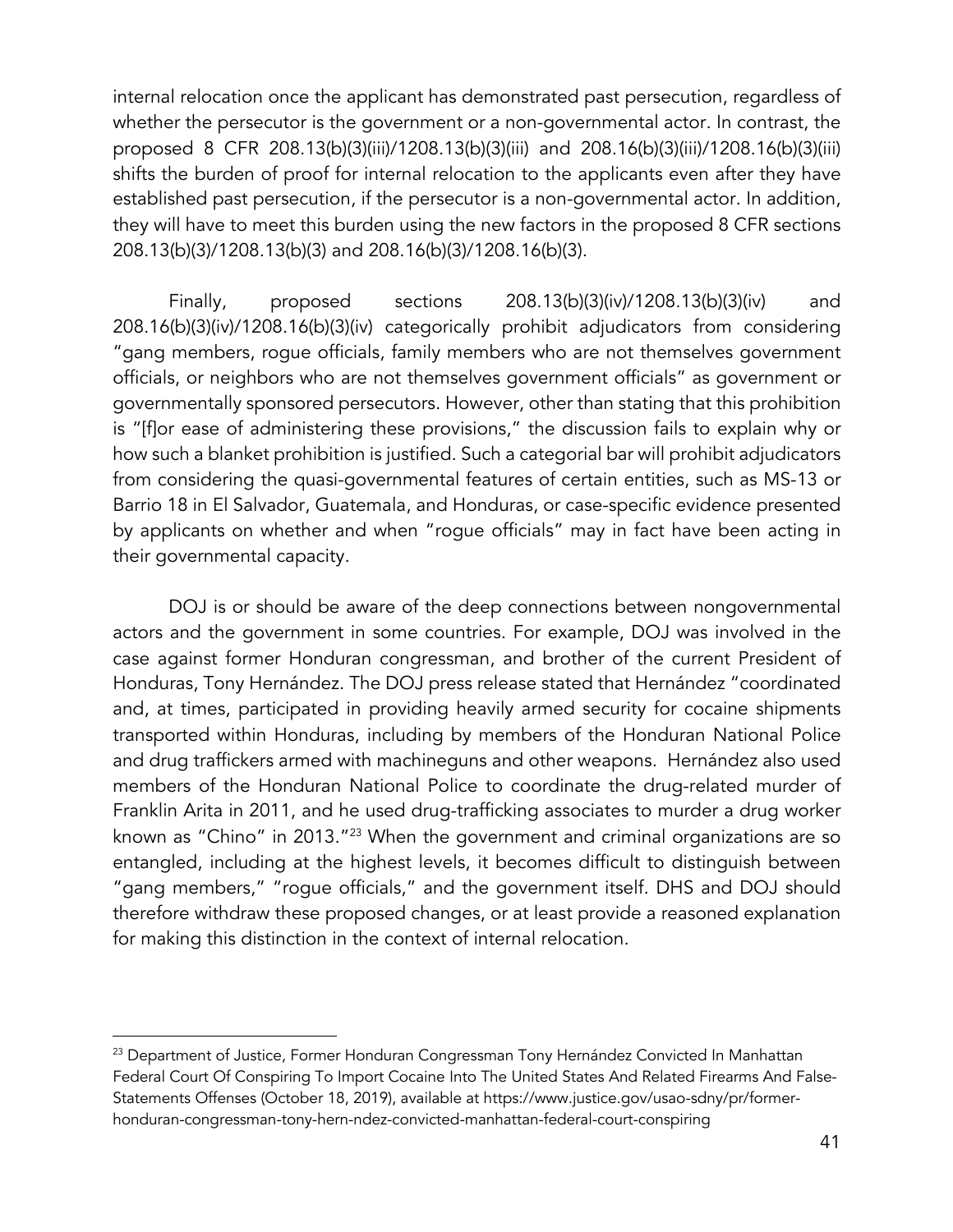Many of ASAP's clients have suffered past persecution by nongovernmental actors, including those who had connections to the government and the police force. One of ASAP's clients was gang raped by members of Barrio 18 based on her relationship to a former police officer who had resisted the gang's influence over the police force. In another case, a client's father was murdered, and she received hundreds of death threats after she and her father ran for mayor in two nearby towns. In another case, ASAP's client was kidnapped at the age of 15 and forced to marry a gang member. He violently beat her and raped her for years, including while she was pregnant. She reported her captor to the police many times, but the police never took any action. DOJ and DHS have not provided sufficient justification for shifting the burden of proof to these clients, or to the many asylum seekers who are similarly situated.

## *The Notice Introduces Unprecedented Discretionary Factors that Would Nullify INA 208*

In the proposed 8 CFR 208.13(d)/1208.13(d), DHS and DOJ create a brand new and unprecedented regulation in asylum and immigration law that attempts to eliminate asylum officers' and immigration judges' unique ability to exercise discretion, taking into account the facts of each particular case.

The first part of the proposed regulation, sections 208.13(d)(1)/1208.13(d)(1), lists "significant adverse discretionary factors" against discretionary grant of asylum, as follows:

- (i) Unlawful entry or attempted unlawful entry into the U.S.
- (ii) Failure to apply for protection in at least one country during transit to U.S.
- (iii) Use of fraudulent documents to enter U.S.

#### *Id*.

Under the plain language and structure of the proposed 208.13(d)/1208.13(d), these "significant adverse discretionary factors" appear to be categorical bars to asylum with no exceptions. *Id.* 

Next, proposed 208.13(d)(2)(i)/1208.13(d)(2)(i) lists nine other "adverse discretionary factors," the mere presence of which will bar asylum officers and immigration judges from exercising their discretion in favor of an asylum applicant:

- (A) Spent more than 14 days in any one country immediately prior to their arrival in the United States unless s/he applied for protection in that country;
- (B) Transited through more than one country on the way to United States unless s/he applied for protection in that country;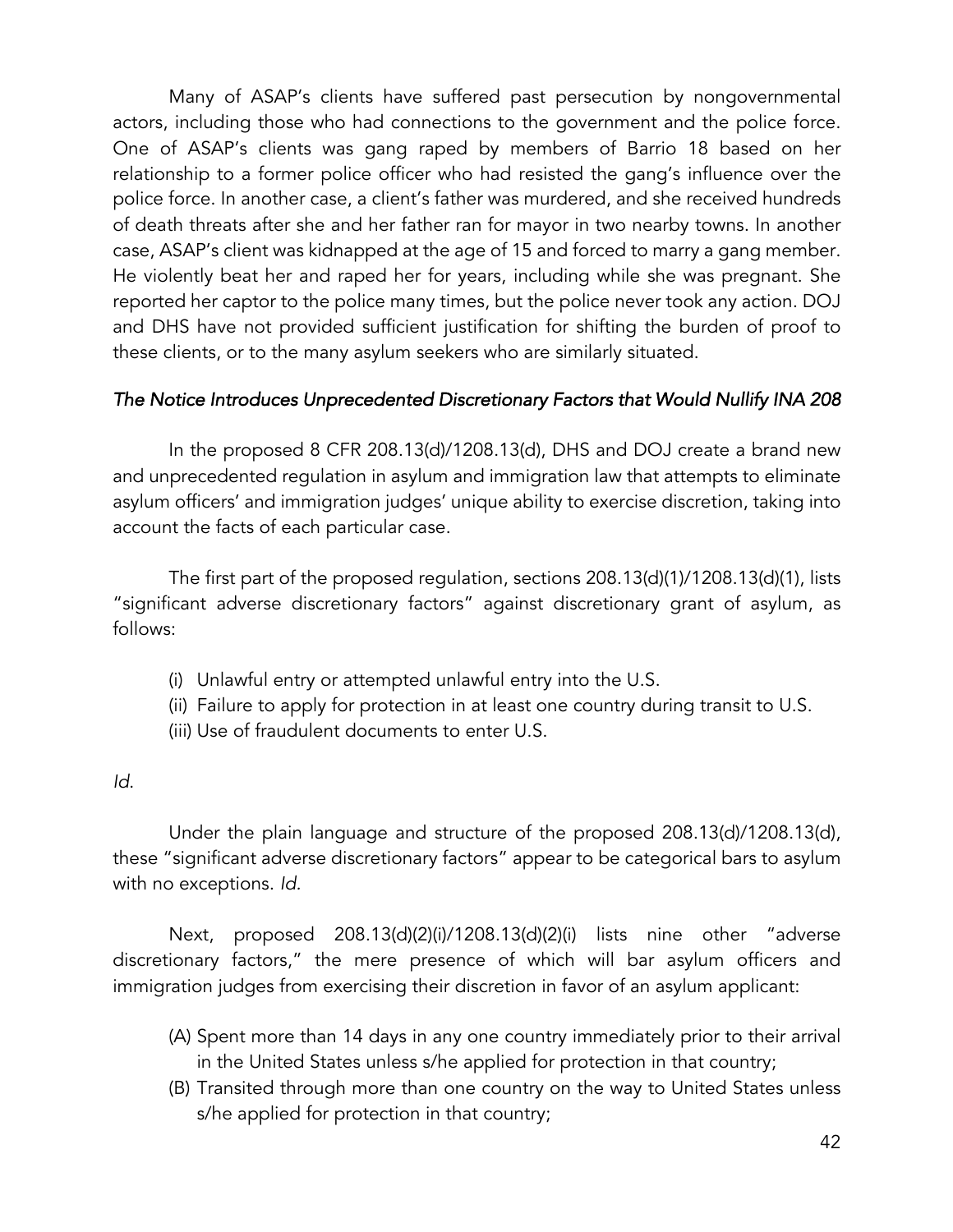- (C) Would be subject to mandatory denial of asylum under 8 CFR. 208.13(c)/1208.13(c) but for changes to criminal conviction or sentence;
- (D) Cumulatively accrued more than one year of unlawful presence of more than one year cumulatively prior to filing the I-589;
- (E) Failure to file taxes or fulfill tax obligations; also, failure to report taxable income;
- (F) Two or more prior asylum applications denied for any reason (no discussion of this subsection in the discussion);
- (G) Withdrew or abandoned an I-589;
- (H) Failure to attend asylum interview at USCIS; or
- (I) Failure to file a motion to reopen a final removal order based on changed country conditions within one year.

*Id*.

Unlike the "significant adverse discretionary factors" in proposed 208.13(d)(1), there appears to be two very limited exceptions to favorable exercise of discretion for these nine "adverse discretionary factors" in the proposed 208.13(d)(2)(ii)/ 1208.13(d)(2)(ii) in 1) in extraordinary circumstances, such as those involving national security or foreign policy, or 2) where the applicant demonstrates by clear and convincing evidence that denial of asylum will result in exceptional and extremely unusual hardship to the applicant.

#### DHS and DOJ overturns Matter of Pula without saying so

Traditionally, the exercise of discretion in immigration and asylum law is a balancing test of positive and negative factors specific to each case. *See Matter of Marin*, 16 I&N Dec. 581 (BIA 1978); *Matter of Pula*, 19 I&N Dec. 467 (BIA 1987). In contrast, the proposed 208.13(d)/1208.13(d), even though entitled "[d]iscretion," is solely comprised of mandatory and virtually mandatory negative factors and gives adjudicators no guidance on any positive factors that should be considered in a balancing test on the exercise of discretion.

DHS and DOJ repeatedly cite to *Matter of Pula* in support of the proposed 208.13(d)/1208.13(d), but the proposed regulation would in fact nullify *Pula*. *Pula* is the seminal BIA precedent which created the carefully balanced and reasoned framework on the exercise of discretion in asylum cases. Asylum officers and immigration judges have followed this longstanding precedent for the last four decades without any issues. The contrast between *Pula* and the proposed 208.13(d)/1208.13(d) could not be starker.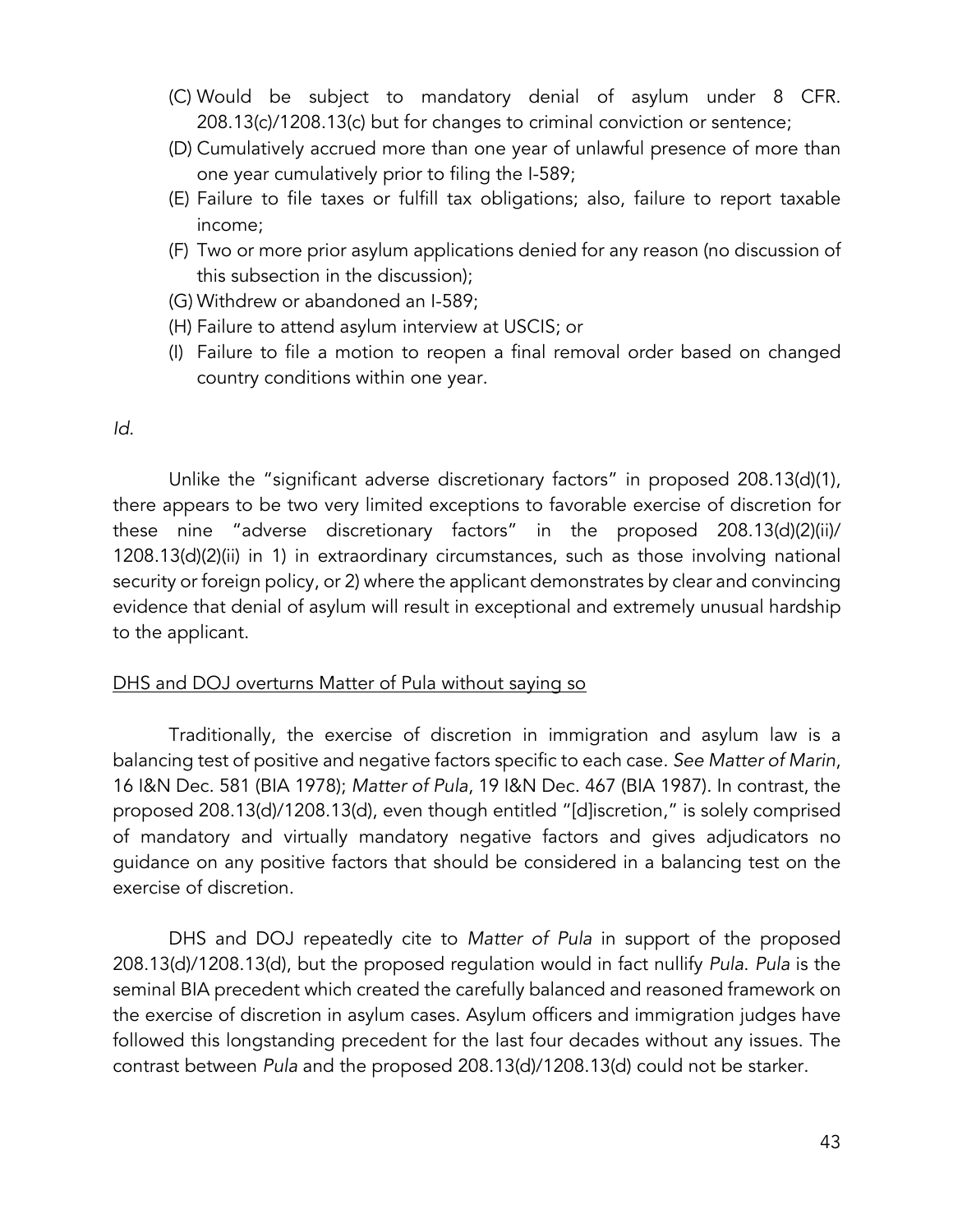When there are concerns about the manner in which an asylum applicant came to the United States, *Pula* requires asylum officers and immigration judges to consider "the totality of circumstances and actions of an [noncitizen] in his flight" in determining how much weight to give to any circumvention of orderly refugee procedures, versus the reasons for such circumventions. 19 I&N Dec. at 473. The BIA then provides the adjudicators with a comprehensive list of both negative and positive factors to balance. *Pula* is worth quoting at length, because it shows how a balancing test on the exercise of discretion in asylum cases really work:

[W]hether the [noncitizen] passed through any other countries or arrived in the United States directly from his country, whether orderly refugee procedures were in fact available to help him in any country he passed through, and whether he made any attempts to seek asylum before coming to the United States. In addition, the length of time the [noncitizen] remained in a third country, and his living conditions, safety, and potential for long-term residency are also relevant. For example, an [noncitizen] who is forced to remain in hiding to elude persecutors, or who faces imminent deportation back to the country where he fears persecution, may not have found a safe haven even though he has escaped to another country. Further, whether the [noncitizen] has relatives legally in the United States or other personal ties to this country which motivated him to seek asylum here rather than elsewhere is a factor to consider. In this regard, the extent of the [noncitizen]'s ties to any other countries where he does not fear persecution should also be examined. Moreover, if the [noncitizen] engaged in fraud to circumvent orderly refugee procedures, the seriousness of the fraud should be considered. The use of fraudulent documents to escape the country of persecution itself is not a significant adverse factor, while at the other extreme, entry under the assumed identity of a United States citizen with a United States passport, which was fraudulently obtained by the [noncitizen] from the United States government, is very serious fraud.

In addition to the circumstances and actions of the [noncitizen] in his flight from the country where he fears persecution, general humanitarian considerations, such as an [noncitizen]'s tender age or poor health, may also be relevant in a discretionary determination. A situation of particular concern involves an [noncitizen] who has established his statutory eligibility for asylum but cannot meet the higher burden required for withholding of deportation. Deportation to a country where the [noncitizen] may be persecuted thus becomes a strong possibility. In such a case, the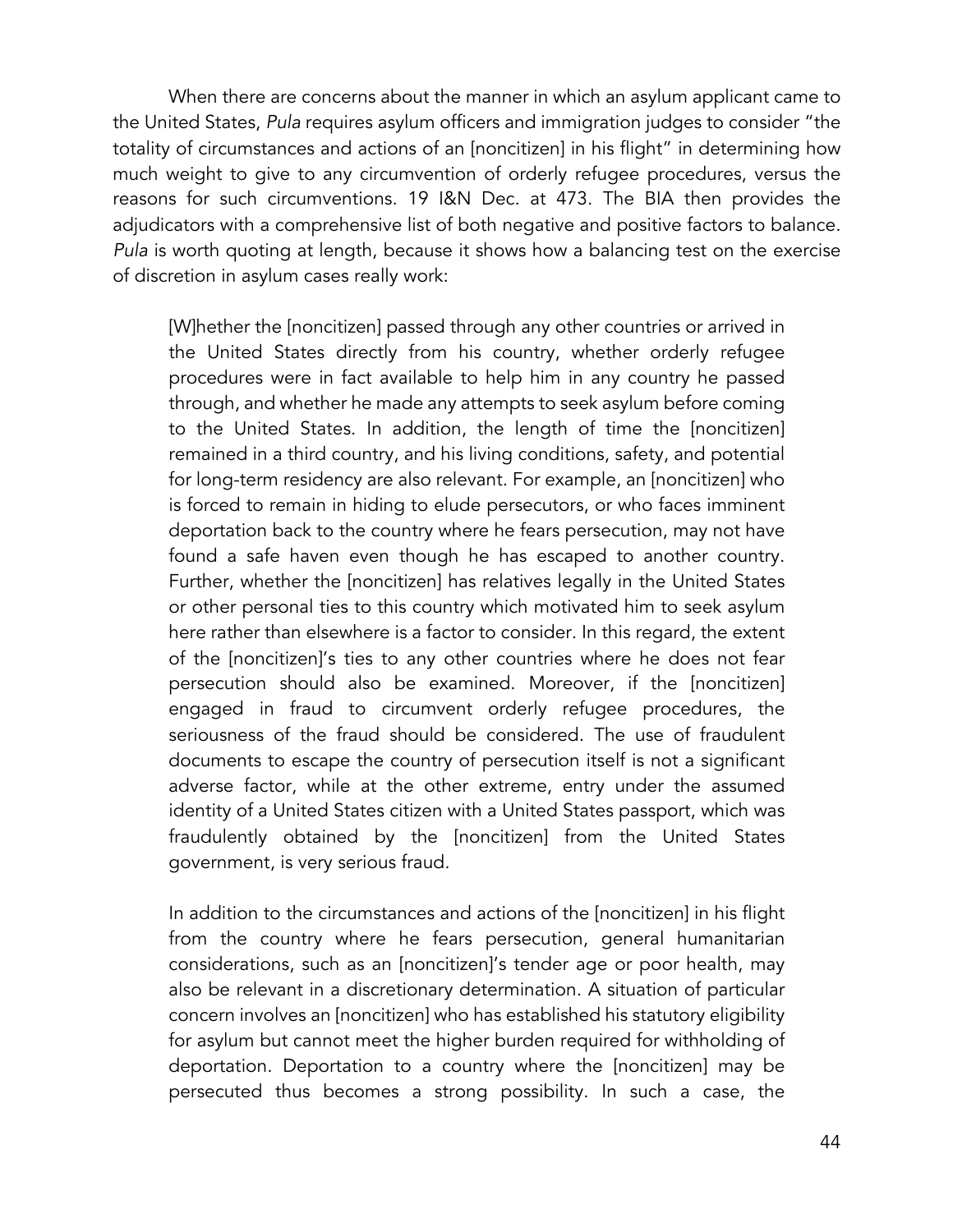discretionary factors should be carefully evaluated in light of the unusually harsh consequences which may befall an [noncitizen] who has established a well-founded fear of persecution; the danger of persecution should outweigh all but the most egregious of adverse factors.

#### *Id.* at 473-74.

As this lengthy excerpt shows, *Pula* requires asylum officers and immigration judges to consider the asylum applicant as a whole, including all applicable negative and positive factors specific to that individual. In addition, *Pula* asks the adjudicators to also consider the unique nature of asylum, where the applicant may be harmed or killed if returned the country that they fled. That is different than other forms of discretionary relief in immigration law, such as cancellation of removal. Given that adjudicators do not need to exercise their discretion unless and until the applicants have first shown that they are legally eligible for asylum, the exercising discretion in asylum is different than exercising discretion in other forms of discretionary relief in immigration law, because the adjudicator will be sending individuals back to countries where they may be persecuted on purely discretionary grounds.

For this reason, *Pula* held that while "the circumvention of orderly refugee procedures … can be a serious adverse factor, … it should not be considered in such a way that the practical effect is to deny relief in virtually all cases. This factor is only one of a number of factors which should be balanced in exercising discretion." Furthermore, the BIA in *Pula* withdrew the prior BIA precedent, *Matter of Salim*, 18 I&N Dec. 311 (BIA 1982), "insofar as it suggests that the circumvention of orderly refugee procedures alone is sufficient to require the most unusual showing of countervailing equities." *Pula* at 473.

## "Significant adverse discretionary factors" in proposed 208.13(d)(1)/1208.13(d)(1) are mandatory, not discretionary.

Now compare the BIA's thoughtful and comprehensive balancing test in *Pula* with the proposed 208.13(d)/1208.13(d). In contrast to *Pula*, using the applicants' travel and manner of entry to U.S. "to deny relief in virtually all cases" is precisely what the proposed regulation attempts to do.

One, the proposed 208.13(d)(1)(i), (iii)/1208.13(d)(1)(i), (iii) would categorically deny asylum to any applicant who entered or attempted to enter the United States unlawfully or used fraudulent documents to enter the United States. Such categorical bars are even worse than *Matter of Selim*, the case overturned by the BIA in *Pula*, since *Selim* merely found "the fraudulent avoidance of an orderly refugee process to be an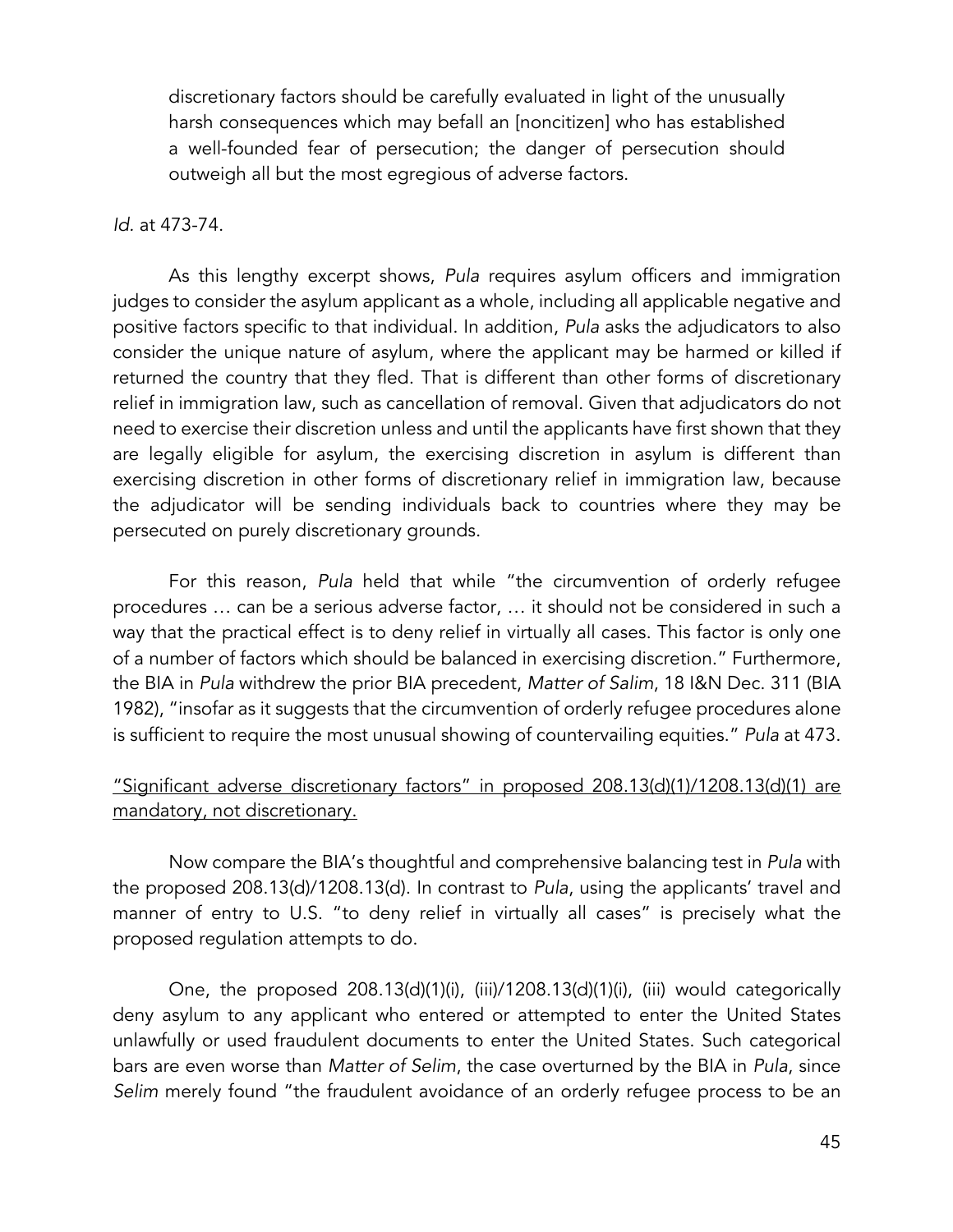extremely adverse factor," rather than a mandatory bar to asylum, as the proposed 208.13(d)(1)(i) and (iii)/1208.13(d)(1)(iii) do.

In addition, the proposed 208.13(d)(1)(ii)/1208.13(d)(1)(ii) goes even further by mandatorily denying asylum to virtually everyone who did not apply for protection in another country before coming to the United States. In contrast, under *Pula*, whether an applicant could and/or should have applied for protection in another country would be one of many factors that adjudicators should consider under the totality of the applicant's specific circumstances.

Such broad, mandatory bars to asylum cannot be justified as an exercise of discretion. Agency discretion has never been used – or abused – in such a fashion in asylum. Insofar as DHS and DOJ attempt to use their "discretion" to categorially bar those who are legally eligible for asylum in the proposed 208.13(d)(1)/1208.13(d)(1), it will be found to be ultra vires of INA 208.

#### Adverse discretionary factors under 208.13(d)(2)/1208.13(d)(2)

In addition to the "significant adverse discretionary factors" which serve as mandatory bars to asylum in proposed 208.13(d)(1)/1208.13(d)(1), proposed 208.13(d)(2)(i)(A)-(I)/1208.13(d)(2)(i)(A)-(I) add another nine "adverse discretionary factors" which would also bar asylum unless the applicant can meet the impossibly high standard set for exceptions in the proposed 208.13(d)(2)(ii)/1208.13(d)(2)(ii).

One, some of the factors in the proposed 208.13(d)(2)(i)(A)-(I)/1208.13(d)(2)(i)(A)- (I) have not previously been considered adverse factors at all. For example, the fact that an asylum applicant "spent more than 14 days in any one country" on their way to the United States is currently not an adverse factor at all. Nor is having had "two or more prior asylum applications denied for any reason" currently considered an adverse factor. Yet DHS and DOJ fail to explain why they have decided to make these adverse discretionary factors that would bar asylum in virtually all situations. 85 FR 36284.

Two, in contrast to *Pula*, the proposed 208.13/1208.13 (d)(2) does not allow the adjudicators to consider the specific circumstances of how an adverse discretionary factor came about, or the severity of such an adverse discretionary factor. Under the plain language of the proposed regulation, the mere presence of an adverse discretionary factor in the proposed 208.13/1208.13 (d)(2)(i)(A)-(I) would bar the adjudicator from favorably exercising their discretion in an asylum case unless the applicant can "by clear and convincing evidence, demonstrate[] that the denial of the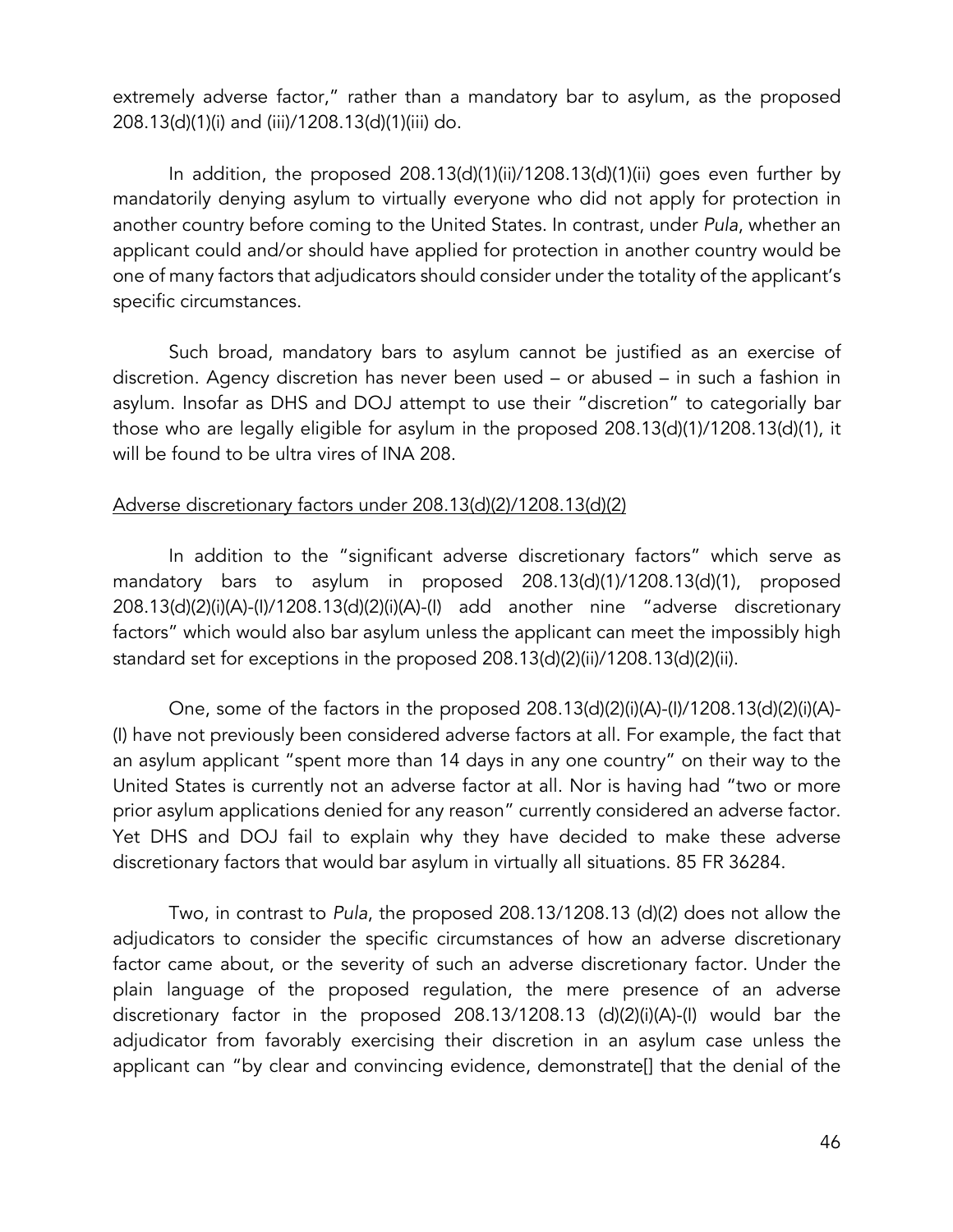application for asylum would result in exceptional and extremely unusual hardship to the [noncitizen]." 85 FR 36294.

As discussed above, this is not the traditional and current balancing test for exercise of discretion in discretionary immigration relief in general and asylum in particular. *See Matter of Marin*, 16 I&N Dec. 581 (BIA 1978); *Matter of Pula*, 19 I&N Dec. 467 (BIA 1987).

### The heightened standard for 212(h) relief should not be used for asylum applicants.

DHS and DOJ cite to 8 CFR 212.7(d)/1212.7(d) as the only other example where they "have issued regulations on discretionary considerations.".85 FR 36283. Even more importantly, they adopt the regulatory language and the heightened standard of 212.7(d)/1212.7(d) in the proposed 208.13(d)(2)(ii)/1208.13(d)(2)(ii) by requiring the applicant "by clear and convincing evidence, [to] demonstrate[] that the denial of the application for asylum would result in exceptional and extremely unusual hardship to the [noncitizen]." In doing so, DHS and DOJ ignore the very different nature of the populations affected by the current 8 CFR 212.7(d)/ 1212.7(d) versus the proposed 8 C.F.R. 208.13(d)(2)(ii)/1208.13(d)(2)(ii), and fail to provide a reasoned explanation for why the same standards should apply to such different populations.

Current 8 C.F.R. 212.7(d)/1212.7(d) applies to "immigrant [noncitizen]s who are inadmissible under section 212(a)(2) of the Act in cases involving violent and dangerous crimes" but are nonetheless statutorily eligible for a waiver under INA 212(h)(2). In contrast, the proposed 8 C.F.R. 208.13(d)(2)(ii)/1208.13(d)(2)(ii) applies to all asylum applicants who have met the statutory and regulatory eligibility for asylum.

First, asylum applicants who are inadmissible under INA 212(a)(2) because they have been convicted of violent and dangerous crimes are either 1) already statutorily barred from asylum under INA 208(b)(2)(A)(ii), or 2) barred under the normal balancing tests for discretionary reliefs in immigration asylum law discussed above.

Second and more importantly, the vast majority of people that would be subject to the proposed 8 CFR 208.13(d)(2)(ii)/1208.13(d)(2)(ii) – i.e. all asylum applicants who have met the statutory and regulatory eligibility for asylum – have no criminal records whatsoever. Furthermore, they may be persecuted if returned to the countries from which they fled. Yet DHS and DOJ have chosen to apply the same heighted standard of "exceptional and extremely unusual hardship" to these very different populations without any explanation, much less a detailed and reasoned one.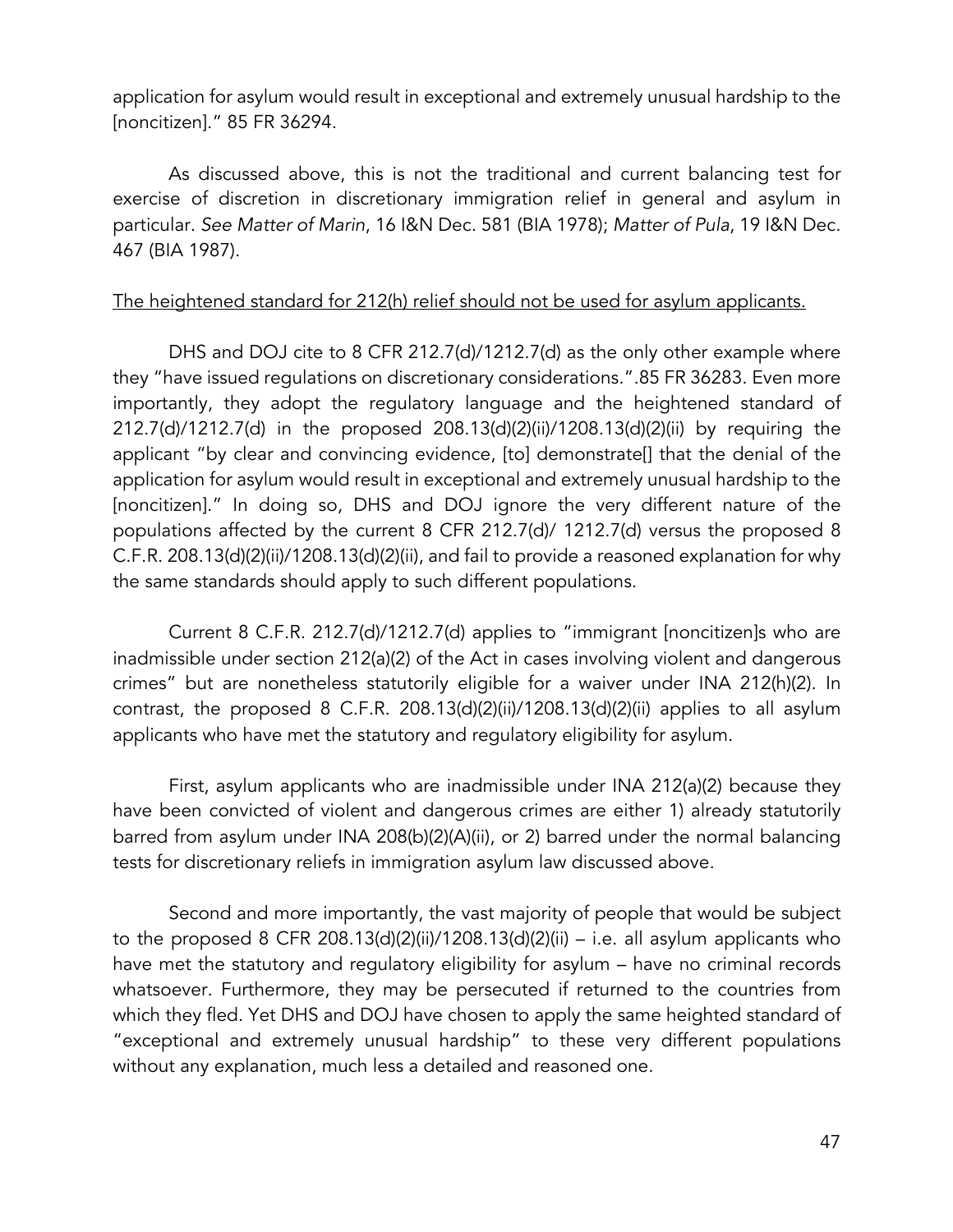#### Proposed 208.13(d)/1208.13(d) would nullify INA 208

When giving guidance to agency adjudicators on the discretionary component to a statutory relief, federal courts issuing precedents or agencies issuing regulations cannot nullify the statute. For example, the Supreme Court has observed that "if the Attorney General determined that any entry fraud or misrepresentation, no matter how minor and no matter what the attendant circumstances, would cause her to withhold waiver, she would not be exercising the conferred discretion at all, but would be *making a nullity of the statute*." *INS v. Yang*, 519 U.S. 26, 31 (1996). (emphasis added).

The mandatory bars to asylum under the proposed 208.13(d)(1)/1208.13(d)(1) and the heightened standard in the proposed 208.13(d)(2)(ii)/1208.13(d)(2)(ii) are such nullifications of INA 208. Under the guise of discretion, any and all asylum applicants who have met the legal requirements for asylum but has a "significant adverse discretionary factor" under the proposed 208.13(d)(1)/1208.13(d)(1) would be barred from asylum without any exceptions.

Likewise, any and all asylum applicants who have a single "adverse discretionary factor" listed in the proposed 208.13(d)(2)(i)(A)-(I)/1208.13(d)(2)(i)(A)-(I) would be barred from asylum unless they meet the heightened standard of "exceptional and extremely unusual hardship." Such an inflexible rule is not an exercise of discretion, but a nullification of the very statute that the regulation is intended to implement. Exceptional and extremely unusual hardship has never been the standard for the exercise of discretion in asylum, and DHS and DOJ fail to provide a reasoned explanation as to why the agency believes such a seismic change in asylum law is required.

In conclusion, while DHS and DOJ claim that they are "build[ing] on the BIA's guidance regarding discretionary asylum determinations and codify specific factors in the regulations for the first time" with repeated citations to *Pula*, the discussion above clearly shows that they are in fact overruling *Pula* in the proposed 208.13(d)/1208.13(d) without admitting that they are doing so, nor providing a reasoned justification for why they are overturning a well-established precedent that has worked well for over four decades. While DHS and DOJ's policy choices in this proposed regulation are problematic for reasons discussed above, the fact that they did so citing *Pula*, the very case that holds just the opposite, demonstrates that the federal courts reviewing these regulations should not be given DHS and DOJ *Chevron/Brand X* deference on the proposed 208.13(d)/1208.13(d)(2).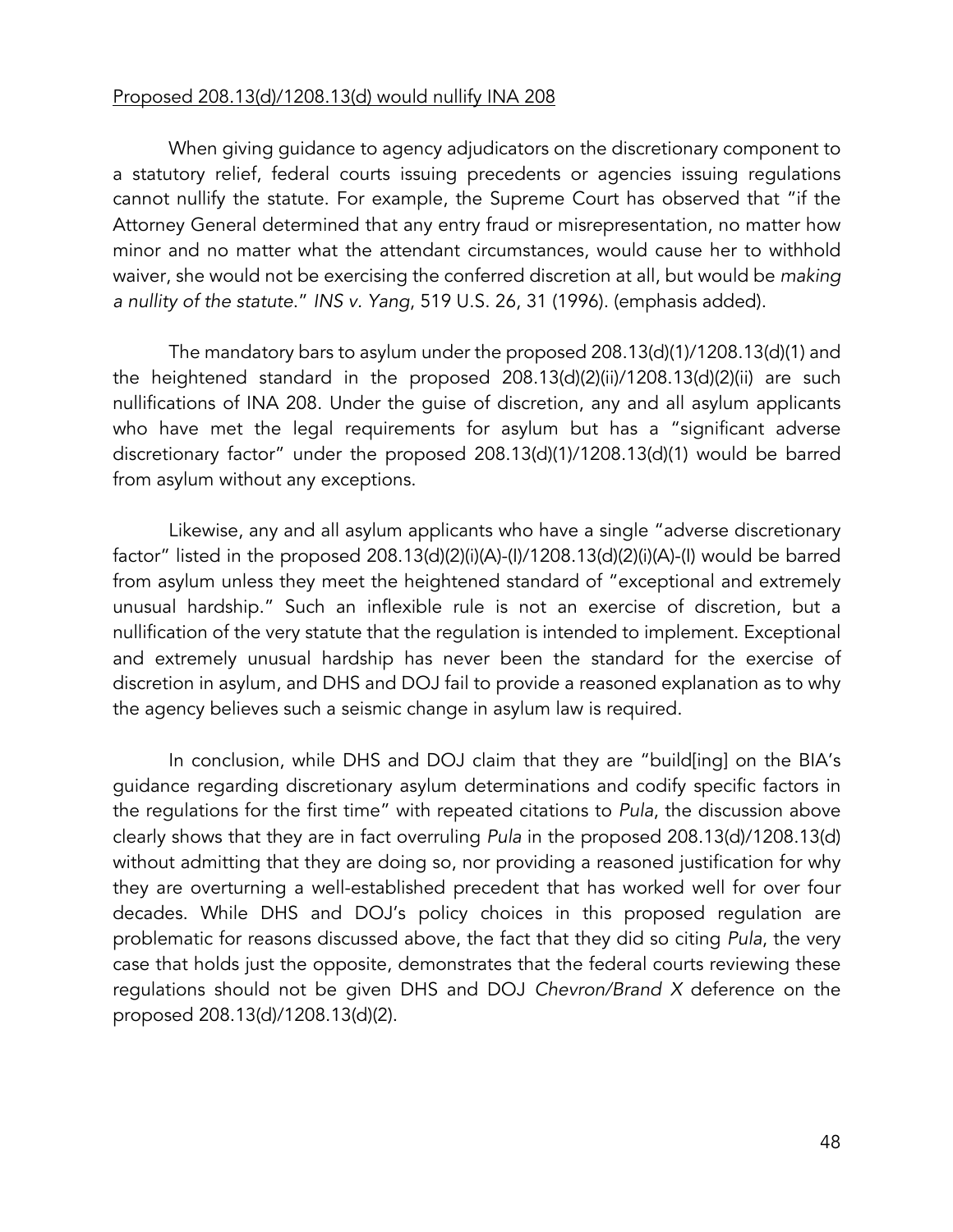DHS and DOJ should therefore completely withdraw the proposed "significant adverse discretionary factors" and "adverse discretionary factors" as they conflict with the statute and existing caselaw.

#### *The Notice Arbitrarily Changes Standards for Firm Resettlement*

The proposed 8 CFR 208.15/1208.15 replaces the existing regulations on firm resettlement. While DHS and DOJ's discussion of firm resettlement repeatedly cites *Matter of A-G-G-*, 25 I&N Dec. 486 (BIA 2011), the seminal BIA precedent on firm resettlement, DHS and DOJ do not seem to know, or know and simply ignore, the content of *A-G-G-*.

The BIA's in-depth discussion of the history of the firm resettlement bar in *A-A-G*makes it clear that from its inception in the aftermath of World War II to the present day, the concept of firm resettlement has always been about whether an asylum applicant "has acquired a new nationality, and enjoys the protection of the country of his new nationality." *A-G-G-* at 490 (quoting the 1951 United Nations Convention Relating to the Status of Refugees). Given this rationale for the firm resettlement bar, it does not make sense for the proposed 208.15(a)(2)/1208.15(a)(2) to bar asylum applicants for firm resettlement simply because they were able to physically reside in a country for a year a year or more. The criterion for firm resettlement is not physical presence, but whether the applicant had, or could have had but refused to apply for, legal status and protection from that country.

Two, DHS and DOJ again ignore *A-G-G-* when it shifts the burden of proof on firm resettlement to the asylum applicants. *A-G-G-* held that "[i]n the first step of the analysis, the DHS bears the burden of presenting prima facie evidence of an offer of firm resettlement." *A-G-G-* at 501. The BIA explained that it assigned the initial burden of proof to DHS because "the circuit courts of appeals have held that the DHS bears the initial burden of establishing that 'evidence indicates' that a mandatory bar to relief applies." *Id.* Yet DHS and DOJ fail to address *A-A-G-* or the underlying circuit court decisions at all in their discussion on burden shifting.

#### *The Notice Introduces an Unreasonable Definition of Willful Blindness*

The proposed 8 CFR 208.18(a)(1)/1208.18(a)(1) excludes from the definition of "torture" acts or lack of action by public officials who are "not acting under color of law." The proposed 8 CFR 208.18(a)(7)/1208.18(a)(7) limits awareness required for "acquiescence" to actual knowledge or willful blindness and defines "willful blindness" as being "aware of a high probability of activity constituting torture and deliberately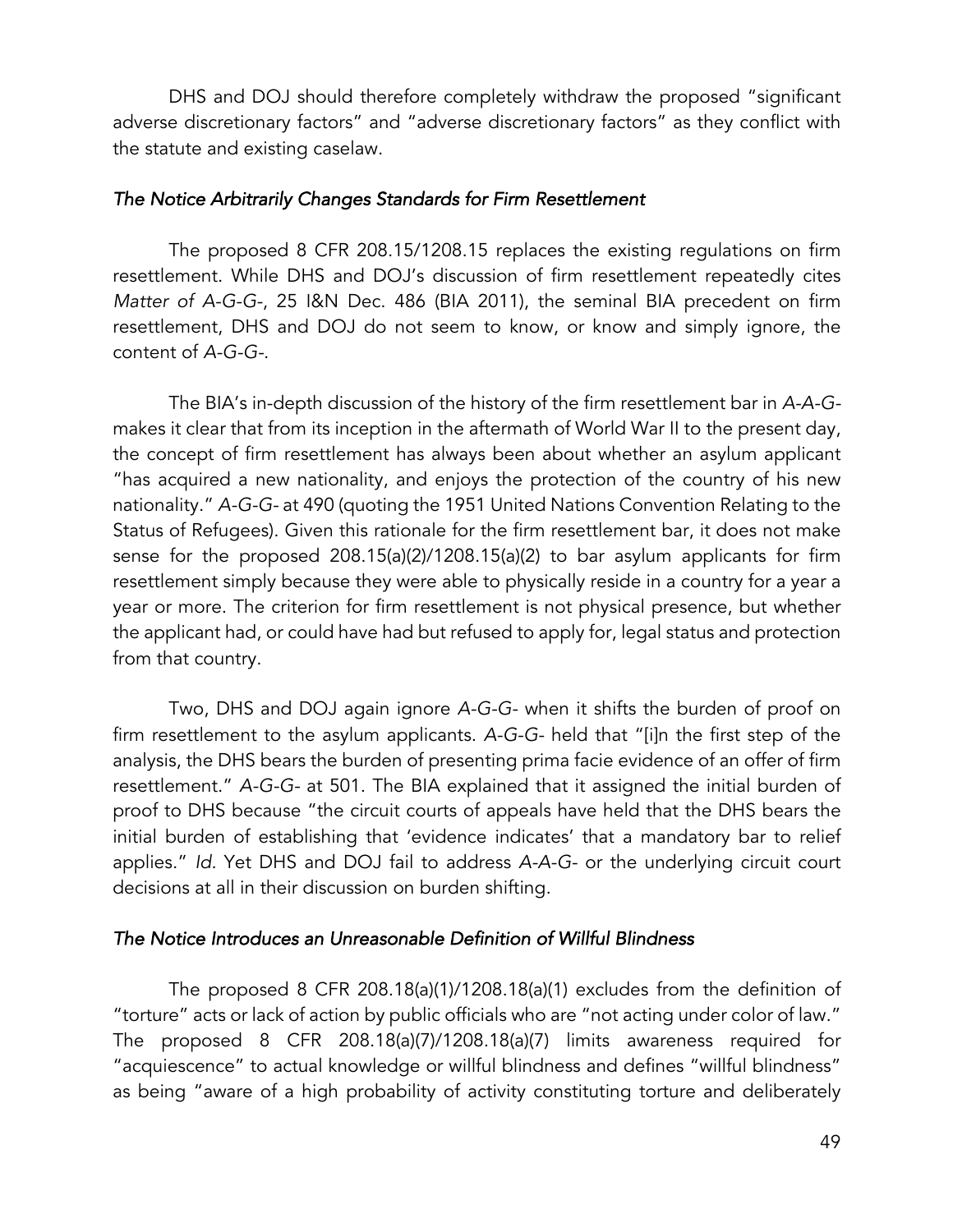avoid[ing] learning the truth." *Id.* The proposed 8 CFR 208.18(a)(1)/1208.18(a)(1) further adds that "the official must have been charged with preventing the activity as part of his or her duties to intervene." *Id.*

The new definition of "willful blindness" under the proposed 8 CFR 208.18(a)(7)/1208.18(a)(7) requires CAT applicants to prove the unprovable. Without access to and active cooperation of the public official at issue (which the applicant clearly does not have), the applicant will not be able to show that the public official "was aware of a high probability of activity constituting torture and deliberately avoided learning the truth." *Id.*

DHS and DOJ erred by adopting the mens rea standard designed to "give officials due process notice of what conduct was criminal" and using it for the entirely different purpose of requiring CAT applicant to demonstrate that another person – the public official who acquiesced in their torture – "was *aware* of a high probability of activity constituting torture and *deliberately avoided* learning the truth." (emphasis added).

Requiring evidence of subjective frames of mind such as awareness and deliberate avoidance makes sense in its original context of giving public officials due process notice that their actions or the lack thereof may have criminal ramifications under CAT. However, using the same standard for a different person – not the public official but rather the person who was tortured – to prove the *mens rea* of the public official who may have acquiesced in their torture, does not make sense and places an impossible burden on the CAT applicant.

Lacking access to and active cooperation of the public official, a CAT applicant would never be able to show that the official "was aware of a high probability of activity constituting torture and deliberately avoided learning the truth." They would never be able to show that the official "deliberately avoided knowing the truth," rather than "recklessly disregarded the truth, or negligently failed to inquire."

It is unreasonable to require the CAT applicant to prove the mens rea of another human being, much less a public official who has acquiesced in their torture. Under this impossible standard, virtually no CAT applicant will be able to show that a public official acquiesced in their torture. DHS and DOJ should withdraw the proposed changes related to CAT.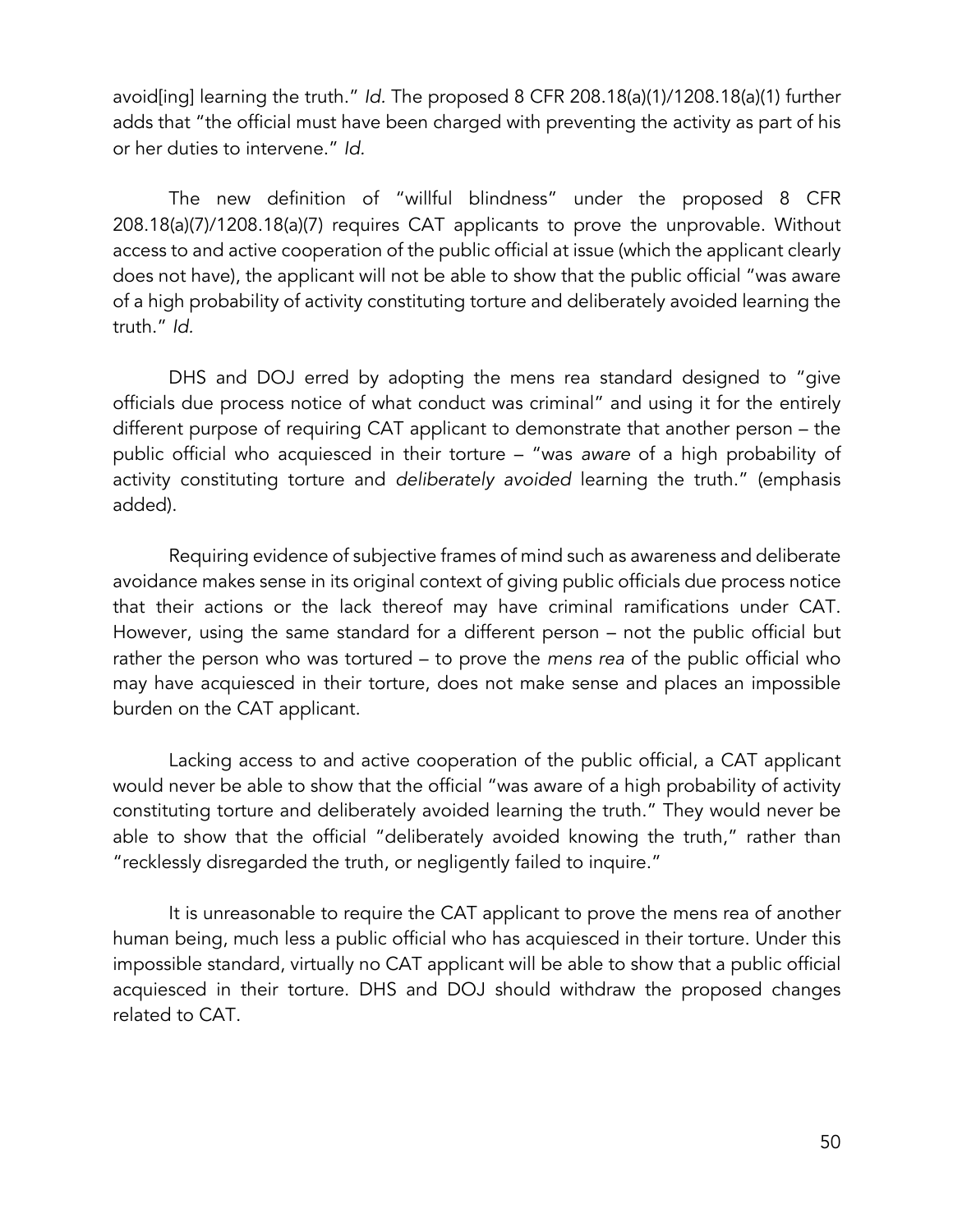### Section D: Information Disclosure

Current 8 CFR sections 208.6 and 1208.6 already provide DHS and DOJ with broad authority to disclose information in an individual's I-589 application and/or CF/RF process when necessary.

First, 8 CFR 208.6(a) and 1208.6(a) allow the Secretary of the Homeland Security and the Attorney General to disclose such information in their discretion. Second, current 8 CFR 208.6 and 1208.6(c) provide a long list of situations where disclosure is explicitly allowed, as follows:

(1) Any United States Government official or contractor having a need to examine information in connection with:

(i) The adjudication of asylum applications;

(ii) The consideration of a request for a credible fear or reasonable fear interview, or a credible fear or reasonable fear review;

(iii) The defense of any legal action arising from the adjudication of, or failure to adjudicate, the asylum application, or from a credible fear determination or reasonable fear determination under 208.30 or 208.31;

(iv) The defense of any legal action arising from the adjudication of which the asylum application, credible fear determination, or reasonable fear determination is a part; or

(v) Any United States Government investigation concerning any criminal or civil matter; or

(2) Any Federal, State, or local court in the United States considering any legal action:

(i) Arising from the adjudication of, or failure to adjudicate, the asylum application, or from a credible fear or reasonable fear determination under 208.30 or 208.31; or

(ii) Arising from the proceedings of which the asylum application, credible fear determination, or reasonable fear determination is a part.

Notwithstanding these already broad and discretionary exceptions to disclosure, the Notice adds even more exceptions to disclosure in subsections (d) and (e) to the proposed 8 CFR 208.6 and 1208.6. However, these subsections are overbroad, unclear, often duplicative, and will harm people fleeing violence.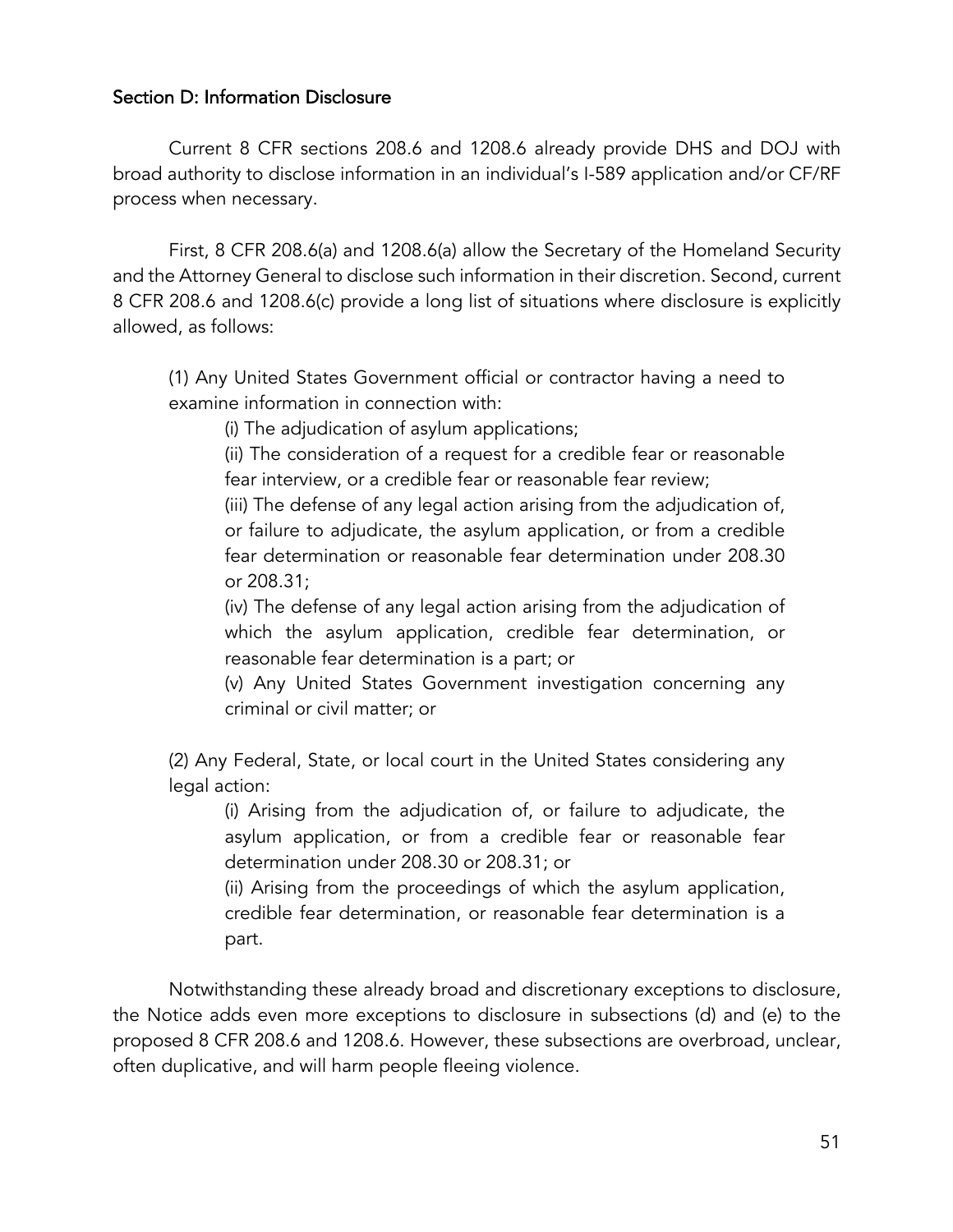The U.S. government has long acknowledged that these nondisclosure regulations:

safeguard[] information that, if disclosed publicly, could subject the claimant to retaliatory measures by government authorities or non-state actors in the event that the claimant is repatriated, or endanger the security of the claimant's family members who may still be residing in the country of origin. Moreover, public disclosure might, albeit in rare circumstances, give rise to a plausible protection claim where one would otherwise not exist by bringing an otherwise ineligible claimant to the attention of the government authority or non-state actor against which the claimant has made allegations of mistreatment.<sup>24</sup>

DHS and DOJ fail to acknowledge these important rationales against disclosure of asylum-related information in the Notice discussion. They do not even attempt to explain whether and how they balanced the rationales for disclosure versus the rationales against disclosure in coming up with the proposed regulation. Nor do DHS and DOJ explain why they cannot investigate "fraud and abuse" or "criminal activity" under the broad exceptions that already exist in the current 208.6 and 1208.6(a) and (c).

The new exceptions to disclosure in proposed 208.6 and 1208.6(d) and (e) undermine important rationale against overbroad disclosures of asylum-related information.

First, the scope of information subject to disclosure in proposed 208.6 and 1208.6 (d) and (e) is too broad. (d) and (e) would permit disclosure of:

[A]ny information contained in an application for asylum, withholding of removal under section 241(b)(3) of the Act, or protection under regulations issued pursuant to the Convention Against Torture's implementing legislation, any relevant and applicable information supporting that application, and any relevant and applicable information regarding an [noncitizen] who has filed such an application, and any relevant and applicable information regarding an [noncitizen] who has been the subject of a reasonable fear or a credible fear determination…

<sup>&</sup>lt;sup>24</sup> USCIS Asylum Division, Fact Sheet: Federal Regulation Protecting the Confidentiality of Asylum Applicants, October 18, 2012,

https://www.uscis.gov/sites/default/files/USCIS/Outreach/Notes%20from%20Previous%20Engagements/ 2012/December%202012/Asylum-ConfidentialityFactSheet.pdf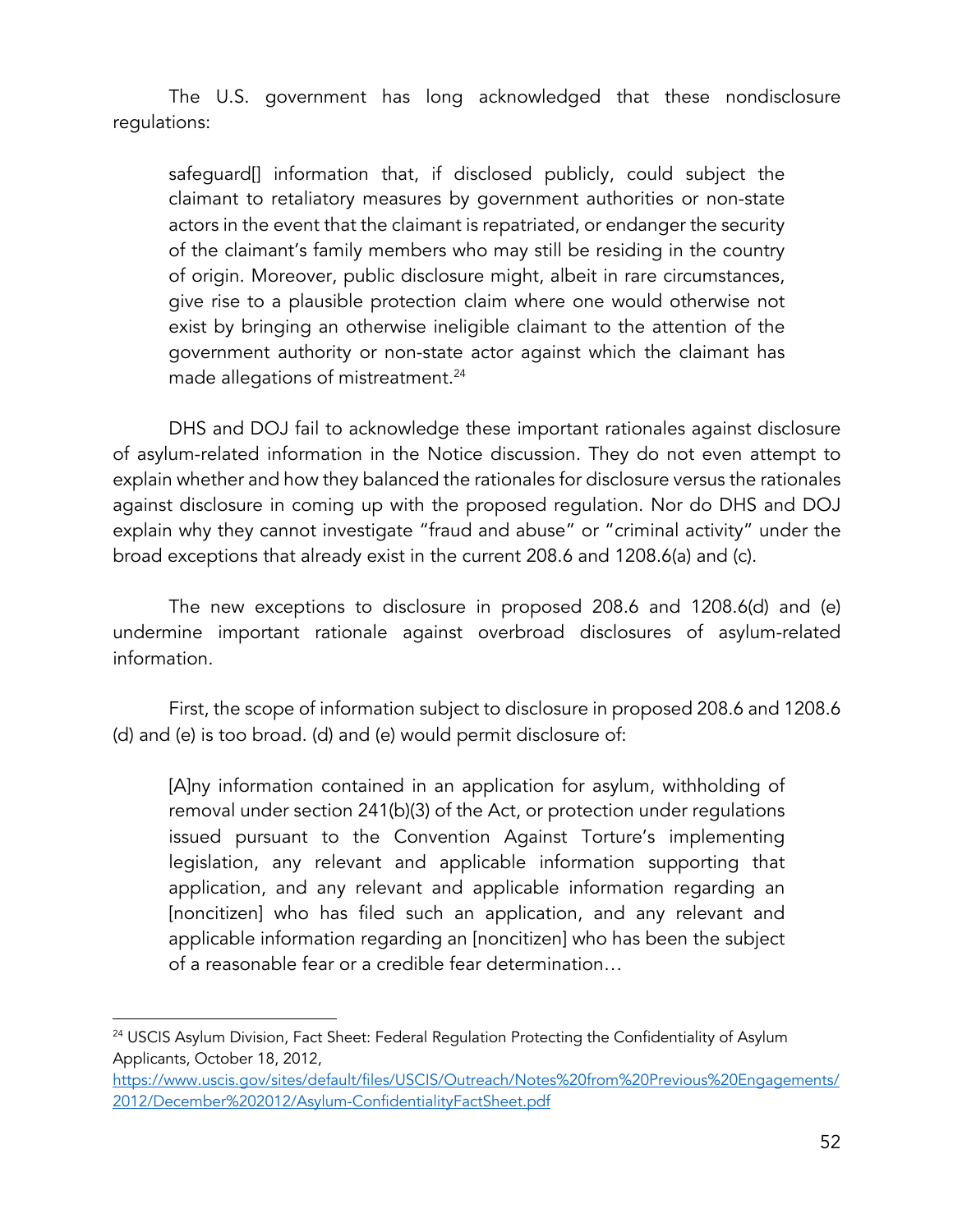85 FR 36301.

Second, the situations in which deeply personal and private information about asylum seekers may be released are vague and overbroad. As examples, 208.6 and 1208.6 (d)(1)(i) would permit DHS and EOIR to disclose asylum- or CF/RF-related information "[a]s part of an investigation of adjudication of the merits of that application or of any other application under the immigration laws." Subsection (d)(1)(iv) would permit disclosure "to deter, prevent, or ameliorate the effects of child abuse." Subsection (d)(1)(v) would permit disclosure "as part of any proceeding arising under the immigration laws."

Insofar as these subsections would permit the disclosure of an asylum seeker's personal and private information for use in other people's immigration proceedings, DHS and DOJ may put asylum seekers' or their families' lives at risk. For example, DHS and DOJ may wind up exposing women and their children who fled from abusive spouses and/or parents or letting gangs such as MS 13 or Barrio 18 know that people fled to the United States to escape harm by them.

Such failure to acknowledge important policy considerations against disclosure and balance competing interests for and against disclosure, combined with the overbroad scope of information that may be disclosed and the vague circumstances under which such information may be released, clearly argue against giving DHS and DOJ deference under *Chevron*. DHS and DOJ should therefore withdraw Section D in its entirety.

## III. The Notice Must be Set Aside as Unlawful because the Acting Secretary of DHS Lacks Lawful Authority to Authorize its Promulgation

The Notice indicates that Acting DHS Secretary Chad Wolf has "delegate[ed] the authority to electronically sign this document to Chad R. Mizelle,"85 FR 36290, but Mr. Wolf cannot designate this authority to Mr. Mizelle, because Mr. Wolf holds the office of Acting DHS Secretary unlawfully. Mr. Wolf does not have a valid legal claim to the office of DHS Secretary under either the orders of succession proscribed by the Homeland Security Act or the Federal Vacancies Reform Act (FVRA), the only two possible statutory routes under which an Acting DHS Secretary may hold office. *See* 6 U.S.C 113(g); 5 U.S.C § 3345. Under section 3348 of the Federal Vacancies Reform Act (FVRA) all actions taken in an unlawfully held position — including designating authority to Mr. Mizelle to promulgate this rule — "shall have no force or effect." *Id*. § 3348. Furthermore, actions taken by an acting official who holds office illegally also violate the Administrative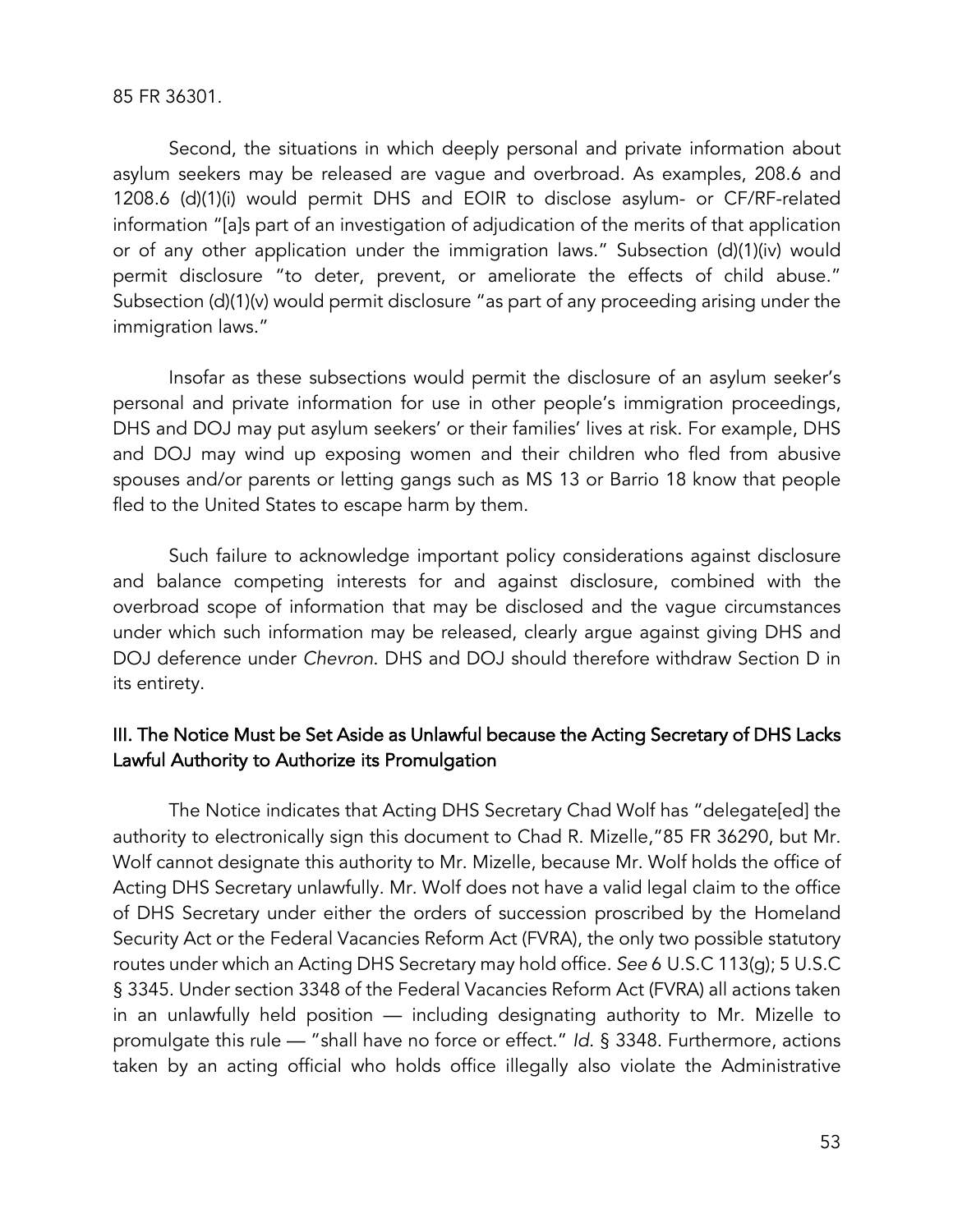Procedure Act because they are "not in accordance with law," and must accordingly be held "unlawful and set aside." 5 U.S.C. § 706(2)(A).

Mr. Wolf's appointment is the fruit of a poisoned tree that began when then-DHS Secretary Kirstjen Nielsen resigned. A November 15, 2019 letter by members of Congress to the Comptroller General of the United States details the succession issues that began when Kevin McAleenan was installed as Secretary of Homeland Security to replace Secretary Nielsen.<sup>25</sup> At the time of Secretary Nielsen's departure, Executive Order 13753 set out the order of succession for DHS in the event of a Secretary's "resignation." *See* Exec. Order No. 13753, 81 Fed. Reg. 90667 (Dec. 9, 2016); see also, Department of Homeland Security, *DHS Orders of Succession and Delegation of Authorities for Named Positions* (Dec. 15, 2016) *as amended* (Apr. 10, 2019) (indicating that any changes Nielsen made to the orders of DHS succession applied only "in the event [the Secretary is unavailable] *to act during a disaster or catastrophic emergency*.") Under the Executive Order, Mr. McAleenan was not next in line to head DHS after Secretary Nielsen's resignation, but rather, at minimum, two Senate confirmed officials should have preceded him.<sup>26</sup> Accordingly, Mr. McAleenan had no valid legal claim to the office of the Secretary under the Homeland Security Act's succession provisions. And even if Mr. McAleenan could arguably have had authority under the FVRA, that authority expired after 210 days in office per the terms of that statute. *See* 5 U.S.C. § 3346(a)(1).

Changes that Mr. McAleenan later made to the order of DHS succession on November 8, 2019 were what ostensibly rendered Mr. Wolf Acting Secretary by order of succession. Department of Homeland Security, *Amendment to the Order of Succession for the Secretary of Homeland Security* (Nov. 8, 2019). These changes, however, were also unlawful because Mr. McAleenan held the office of Acting DHS Secretary unlawfully, in violation of both the Homeland Security Act and the FVRA. Because Mr. Wolf's appointment as Acting Secretary of Homeland Security was a result of the unlawful changes that Mr. McAleenan made to the order of succession, he too has no valid legal claim to the office of the Secretary. Just like Mr. McAleenan, all of Wolf's actions taken as Acting DHS Secretary therefore "shall have no force or effect," 5 U.S.C. § 3348, and must be held "unlawful and set aside," 5 U.S.C. § 706(2).

<sup>25</sup> *See* Letter from Bennie G. Thompson, Chairman, Committee on Homeland Security, and Carolyn B. Maloney, Acting Chairwoman, Committee on Oversight and Reform, to Gene Dodaro, Comptroller General of the United States (Nov. 15, 2019) [hereinafter Thompson and Maloney, Letter] [available at https://oversight.house.gov/sites/democrats.oversight.house.gov/files/191115%20T%20Dodaro%20re% 20Letter%20to%20GAO%20on%20Wolf-Cuccinelli%20Appointment.pdf].

<sup>26</sup> *See* Thompson and Maloney Letter at 2.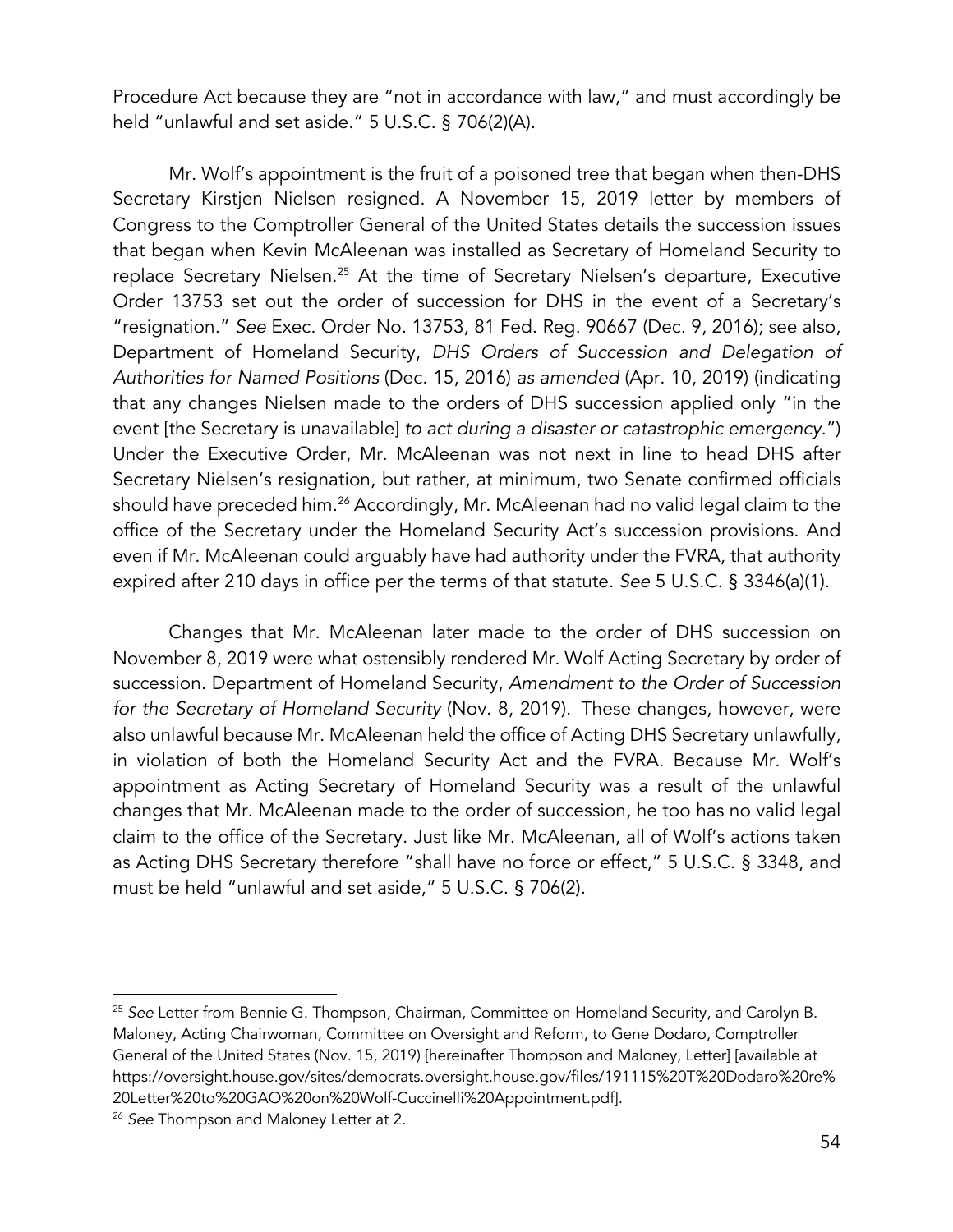The government must articulate a lawful basis of Mr. Wolf's delegate the legal authority to Mr. Mizelle to promulgate this regulation, and if unable to do so, remove it from the federal registry.

# IV. The Notice Violates the Rehabilitation Act by Failing to Notice Disability and Provide Accommodations

The Notice proposes changes to the asylum process that will likely lead to violations of the Rehabilitation Act, but DOJ and DHS fail to acknowledge the need for reasonable accommodations or safeguards. As explained above, the proposed changes set forth in this Notice would make the asylum process extremely difficult for unrepresented individuals by requiring knowledge of complex immigration laws at every stage. In addition to conflicting with the INA and due process protections, the proposed regulations would also exclude many asylum seekers with disabilities from meaningfully accessing the asylum process, thus violating the Rehabilitation Act.

In ASAP's experience, many asylum seekers arriving at the Mexico-U.S. border have severe trauma-related disabilities that are further exacerbated by their detention in the United States. ASAP's clients have frequently been diagnosed with Posttraumatic Stress Disorder (PTSD) and major depression, which "substantially limit[]" their "major life activities."27 Many asylum seekers also have mental disabilities that would prevent them from adequately representing themselves or even understanding the proceedings. The government has already been informed that many asylum seekers have a disability under the Rehabilitation Act. In January 2016, over 200 civil rights, faith, and labor organizations signed a letter to then-Secretary Johnson and Attorney General Lynch informing them that a substantial proportion of asylum seekers in removal proceedings had a disability.<sup>28</sup>

Mental disabilities often prevent individuals from fully sharing the facts of their cases, or from recalling traumatic events related to their claims. For example, some symptoms of PTSD would make it difficult to complete a CF or RF interview, or to fill out an I-589. People with PTSD may have difficulty remembering "key features of the traumatic event."29 People with PTSD may also avoid any reminders of the traumatic event, including their own thoughts and feelings. <sup>30</sup> Under the new proposed rules,

<sup>27</sup> 42 U.S.C. § 12102(1).

<sup>&</sup>lt;sup>28</sup> Yale Law School, WIRAC: Immigration Raids Target Disabled (Jan. 5, 2016), https://law.yale.edu/ylstoday/news/wirac-immigration-raids-target-disabled.

<sup>29</sup> National Institute of Mental Health, Post-Traumatic Stress Disorder,

https://www.nimh.nih.gov/health/topics/post-traumatic-stress-disorder-ptsd/index.shtml (last visited July 14, 2020).

<sup>30</sup> *Id.*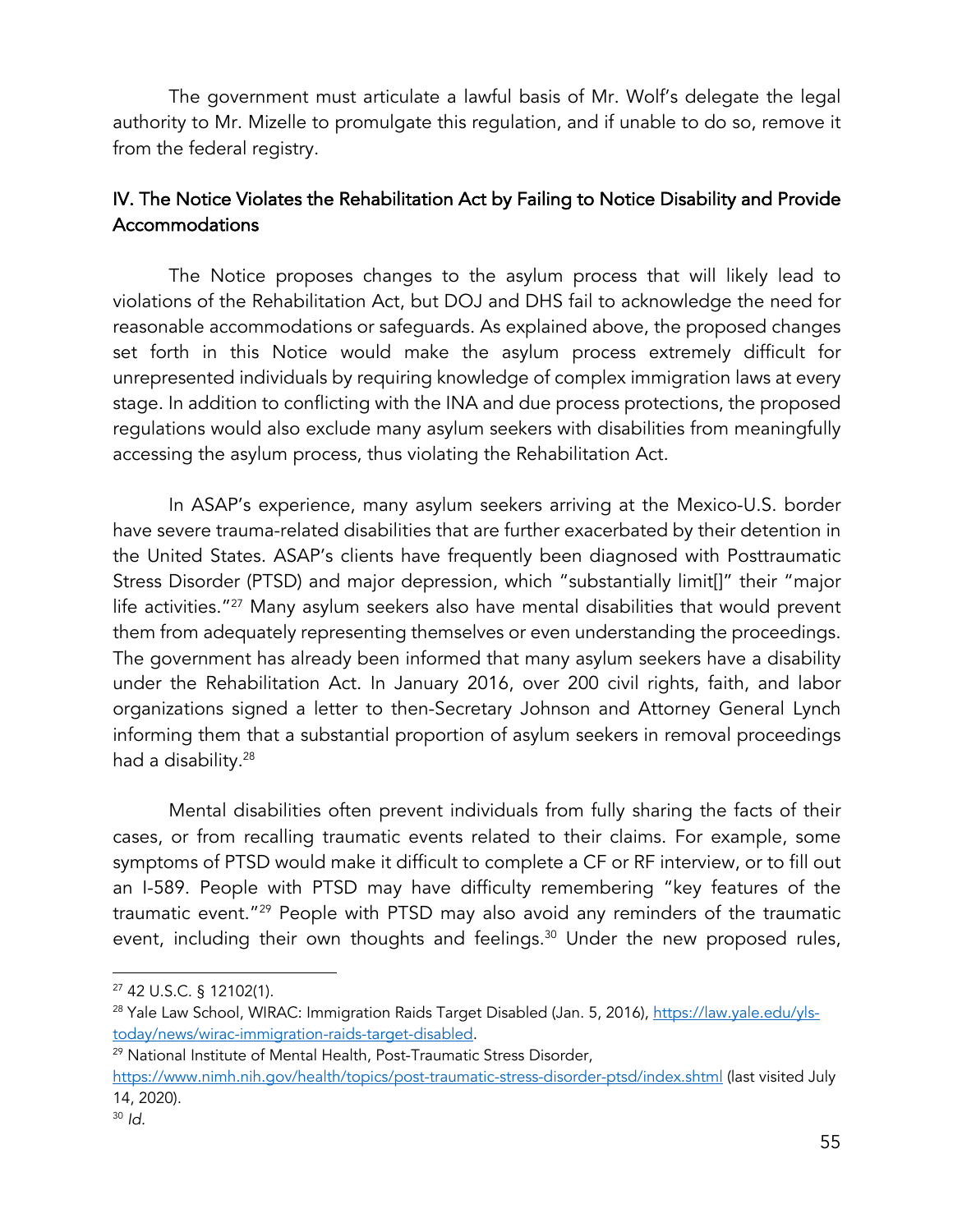adjudicators could pretermit I-589 applications without a hearing, making it difficult for asylum seekers with PTSD to explain their symptoms, including through a psychological expert. This would likely result in immigration judges pretermitting some asylum applications because the applicant was unable to present the full facts of their case due to disability.

For individuals with mental disabilities that affect their competency, the requirements at the CF and RF stage and at the I-589 stage would seem to require counsel as a reasonable accommodation. In *Franco-Gonzales v. Holder*, a federal district judge ordered U.S. Immigration and Customs Enforcement (ICE), the Attorney General, and EOIR to provide legal representation to immigrant detainees with mental disabilities who were facing deportation.<sup>31</sup> Here, too, many asylum seekers may have mental disabilities that would prevent them from understanding or adequately participating in their proceedings. Yet, the government does not acknowledge this or set forth any mechanism for identifying or accommodating such disabilities. DHS and DOJ should consider processes for determining when individuals have disabilities, and the type of accommodations that should be provided.

Failure to provide for reasonable modifications accommodating the disabilities of asylum seekers constitutes a violation of civil rights statutes protecting persons with disabilities. 29 U.S.C. § 794; 42 U.S.C. § 12102(1); 28 C.F.R. § 35.130; 6 C.F.R. §§ 15.1- 15.70. The Rehabilitation Act prohibits government agencies from discriminating against individuals on account of qualifying disabilities. 29 U.S.C. § 794; 42 U.S.C. § 12102(1); 28 C.F.R. § 35.130. DHS regulations require that DHS agencies provide reasonable modification to disabled individuals, pursuant to the Act. 6 C.F.R. §§ 15.1-15.70.

DHS and DOJ must consider the effect of this rule on individuals with disabilities and discuss which safeguards and accommodations should be made in compliance with the Rehabilitation Act. DHS and DOJ must also consider what additional burdens this rule would create to identify and provide reasonable accommodations for individuals with disabilities. DHS and DOJ should remove any language in this rule that would prevent asylum seekers with disabilities from meaningfully accessing or participating in the asylum process.

## V. The Proposed Changes to the I-589 Form Are Not Necessary and Violate the Paperwork Reduction Act

The proposed changes to the I-589 form violate the Paperwork Reduction Act (PRA). The PRA was enacted in part to reduce the burden paperwork can cause to

<sup>31</sup> *See Franco-Gonzales v. Holder*, 767 F. Supp. 2d 1034 (C.D. Cal. 2010).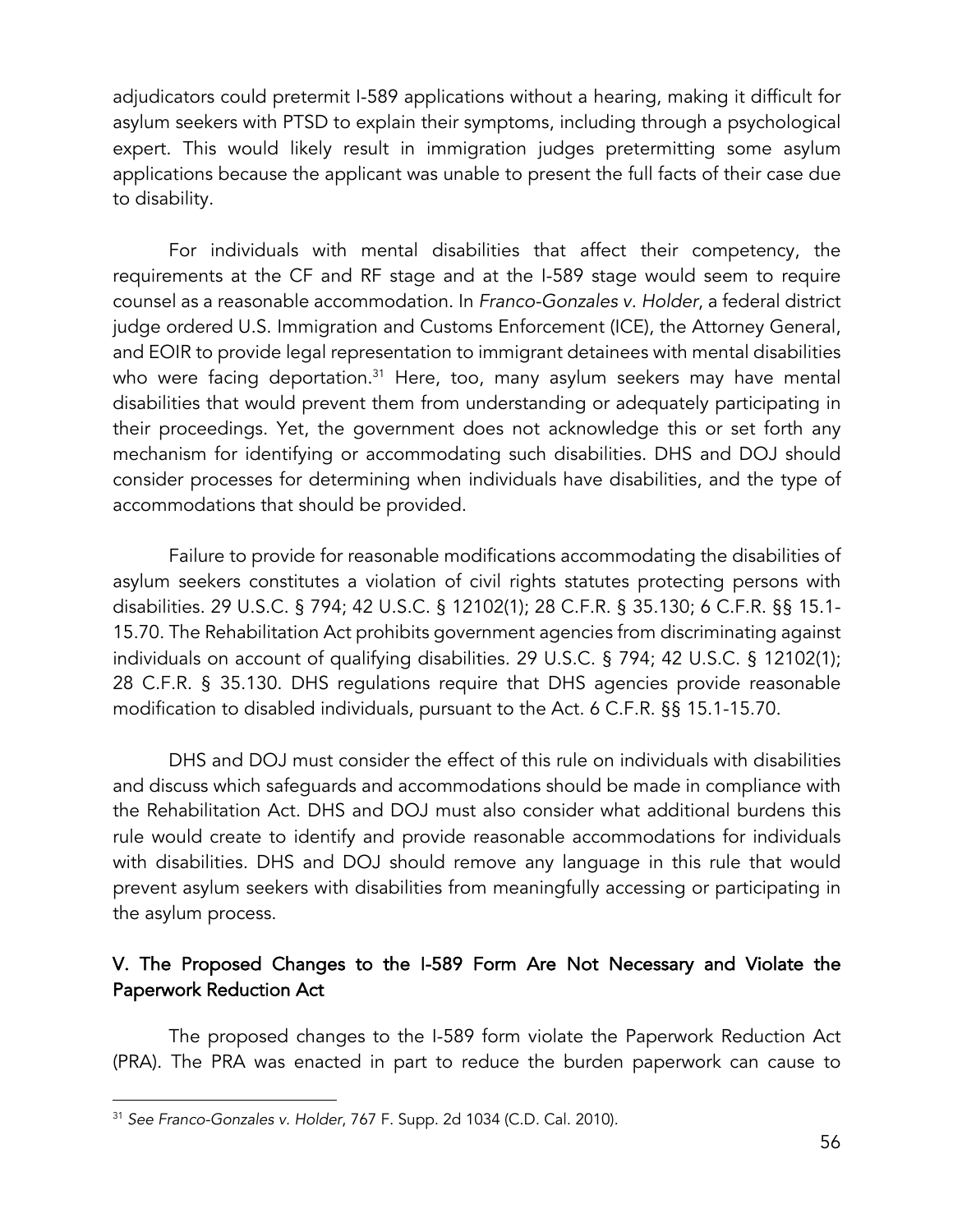individuals and nonprofit institutions. *See* 44 U.S.C. § 3501(1). Here, the proposed changes to the I-589 result in four additional pages and numerous additional questions and sub-questions. The proposed I-589 form therefore demands significant additional information and time from asylum applicants, and by extension from nonprofits like ASAP that assist asylum seekers in completing the I-589 form.

This additional information is unnecessary because asylum applicants typically provide more documentation, including legal arguments prepared by an attorney, before and during an asylum interview or individual hearing. *See* 44 U.S.C. § 3508 ("Before approving a proposed collection of information, the Director shall determine whether the collection of information … is necessary for the proper performance of the functions of the agency…."). Adding these questions to the I-589 effectively requires asylum seekers and their attorneys to submit the information twice: once with the initial application and again closer to the actual adjudication of the merits of the claim.

To the extent that the changes to the I-589 are intended to allow for pretermission of asylum applications without a hearing in immigration court, such a process would violate due process protections under the Fifth Amendment of the U.S. Constitution, as the added questions are mostly factual in nature. The ability to pretermit cases is therefore not a legitimate reason for increasing the collection of information on the I-589 form. *See* 44 U.S.C. § 3501 (listing "ensur[ing] that the creation, collection, maintenance, use, dissemination, and disposition of information by or for the Federal Government is *consistent with applicable laws*…" as one of the purposes of the Paperwork Reduction Act) (emphasis added). If the changes are not intended to replace a hearing on the factual bases of a person's claim, then the additional questions on the I-589 only add an additional burden on asylum seekers to provide information that could be provided closer to, or during, the hearing. As such, the proposed changes are in violation of the Paperwork Reduction Act.

### **Conclusion**

The proposed changes set forth in this Notice would drastically change the United States asylum system, making it impossible for many individuals fleeing persecution to ever receive asylum, withholding of removal, or protection under the Convention Against Torture. The sweeping changes represent a significant departure from well-established caselaw and from current practice and norms before DHS and DOJ. Many of the proposed changes also conflict with the INA, the U.S. Constitution, and international treaties. Despite these dramatic changes, the Notice does not clearly state its purpose or provide adequate justification or reasoning. Nor did the agencies allow for sufficient time for the public to respond to the 161-page Notice.